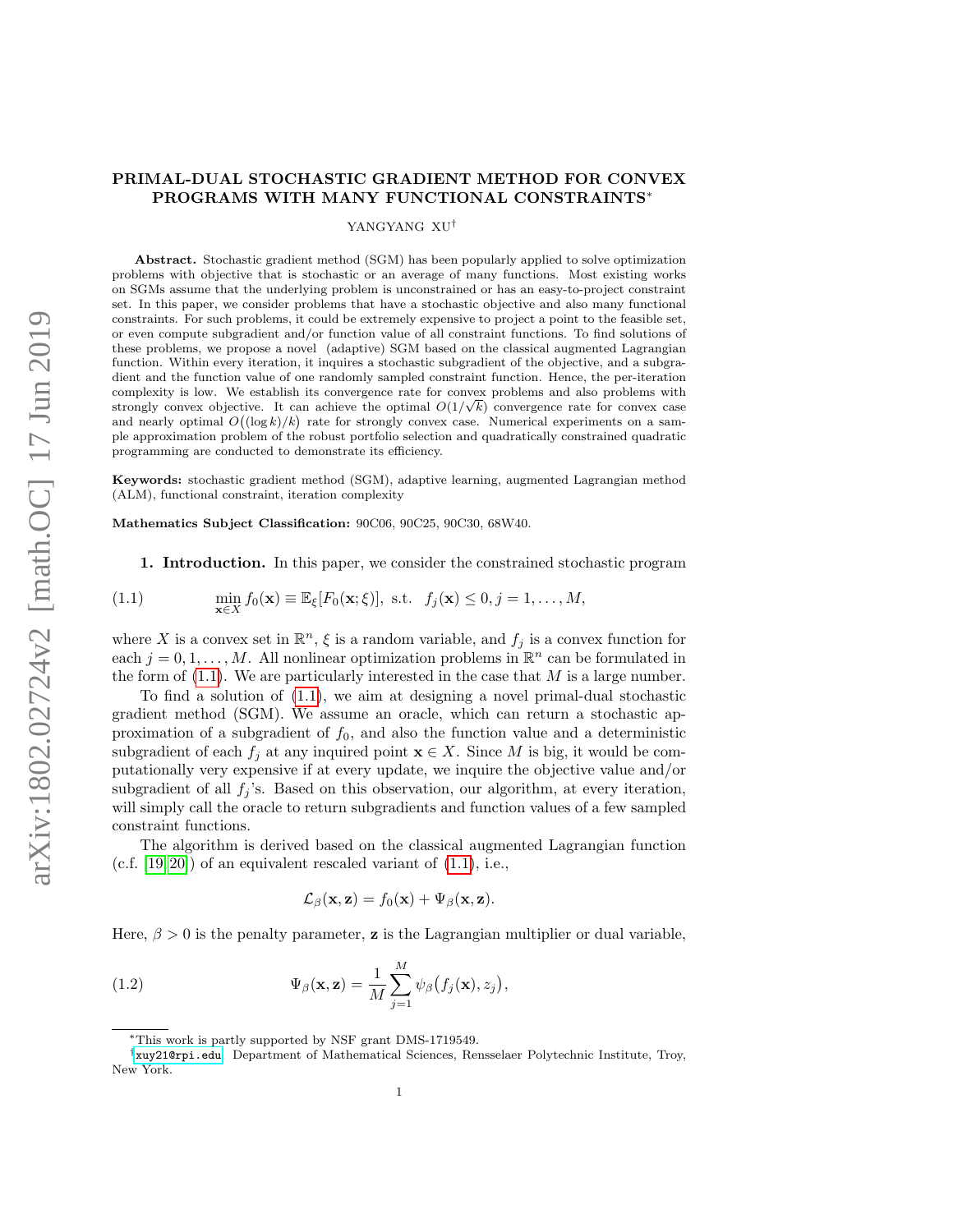and

<span id="page-1-4"></span>(1.3) 
$$
\psi_{\beta}(u,v) = \begin{cases} uv + \frac{\beta}{2}u^2, & \text{if } \beta u + v \ge 0, \\ -\frac{v^2}{2\beta}, & \text{if } \beta u + v < 0. \end{cases}
$$

Note that  $\Psi_{\beta}$  is convex in **x** and concave in **z**. Given  $\beta > 0$ , the augmented dual function is defined as

(1.4) 
$$
d_{\beta}(\mathbf{z}) = \min_{\mathbf{x} \in X} \mathcal{L}_{\beta}(\mathbf{x}, \mathbf{z}).
$$

At each iteration k, we first sample one constraint function  $f_{j_k}$ . Secondly we call the oracle to obtain a stochastic subgradient  $\mathbf{g}_0^k$  of  $f_0$ , and a subgradient  $\tilde{\nabla} f_{j_k}(\mathbf{x}^k)$ and the function value of  $f_{j_k}$  at  $\mathbf{x}^k$ . Let

<span id="page-1-1"></span>(1.5) 
$$
\mathbf{h}^k = [\beta f_{j_k}(\mathbf{x}^k) + z_{j_k}^k]_+ \tilde{\nabla} f_{j_k}(\mathbf{x}^k).
$$

Then  $\mathbf{g}_0^k + \mathbf{h}^k$  is a stochastic subgradient of  $\mathcal{L}_{\beta}$  with respect to **x**. Thirdly we perform a projected stochastic subgradient update as in  $(1.6)$  to the primal variable  $x$ , and finally we update dual variable  $z_{j_k}$ .

Algorithm 1: Primal-dual stochastic gradient (PDSG) method for [\(1.1\)](#page-0-0)

<span id="page-1-2"></span>**1 Initialization:** choose  $x^1 \in X$ ,  $z^1 = 0$ , and  $\beta > 0$ ;

2 for  $k = 1, 2, ...$  do

- 3 Pick  $j_k \in [M]$  uniformly at random;
- 4 Call the oracle to return a stochastic subgradient  $\mathbf{g}_0^k$  of  $f_0$  and subgradient and function value of  $f_{j_k}$  at  $\mathbf{x}^k$ ;
- 5 Obtain  $h^k$  in [\(1.5\)](#page-1-1), choose  $D_k \succ 0$ , and update the primal variable x by

<span id="page-1-0"></span>(1.6) 
$$
\mathbf{x}^{k+1} = \text{Proj}_X \left( \mathbf{x}^k - \mathbf{D}_k^{-1} (\mathbf{g}_0^k + \mathbf{h}^k) \right);
$$

Choose  $0<\rho_k\leq \beta$  and update the dual variable  $\mathbf z$  by

(1.7) 
$$
z_j^{k+1} = \begin{cases} z_j^k, & \text{if } j \neq j_k \\ z_j^k + \rho_k \cdot \max\left(-\frac{z_j^k}{\beta}, f_j(\mathbf{x}^k)\right), & \text{if } j = j_k \end{cases}
$$

The pseudocode of the proposed method is shown in Algorithm [1,](#page-1-2) which iteratively performs (adaptive) stochastic subgradient update to the primal variable x and randomized coordinate update to the dual variable z. In order to have an easy update,  $\mathbf{D}_k$  will be set to a diagonal matrix for each k. We will consider two different settings of  $\mathbf{D}_k$  in our analysis.

<span id="page-1-5"></span>SETTING 1.  $\mathbf{D}_k = \frac{\mathbf{I}}{\alpha_k}$ , where  $\alpha_k > 0$  for all k, and **I** is the identity matrix.

<span id="page-1-3"></span>SETTING 2.  $\mathbf{D}_k = \text{diag}(\mathbf{s}^k) + \frac{\mathbf{I}}{\alpha_k}$ , where  $\alpha_k > 0$  and  $\mathbf{s}^k = \eta \sqrt{\sum_{t=1}^k \mathbf{I}(\mathbf{s}^k)}$  $({\mathbf g}_0^t\text{+h}^t)^2$ SETTING 2.  $\mathbf{D}_k = \text{diag}(\mathbf{s}) + \frac{1}{\alpha_k}$ , where  $\alpha_k > 0$  and  $\mathbf{s} = \frac{1}{\sqrt{2}}$ <br>with  $\eta > 0$  and  $\gamma_t = \max(1, ||\mathbf{g}_0^t + \mathbf{h}^t||)$  for all t. Here,  $\mathbf{a}^2$  and  $\sqrt{\mathbf{a}}$  denote the componentwise square and square-root for a vector a.

Note that in Setting [2,](#page-1-3)  $\mathbf{D}_k$  is adaptive to the primal stochastic subgradient. We scale the subgradient for technical reasons, and it is inspired by [\[29\]](#page-27-2). With such a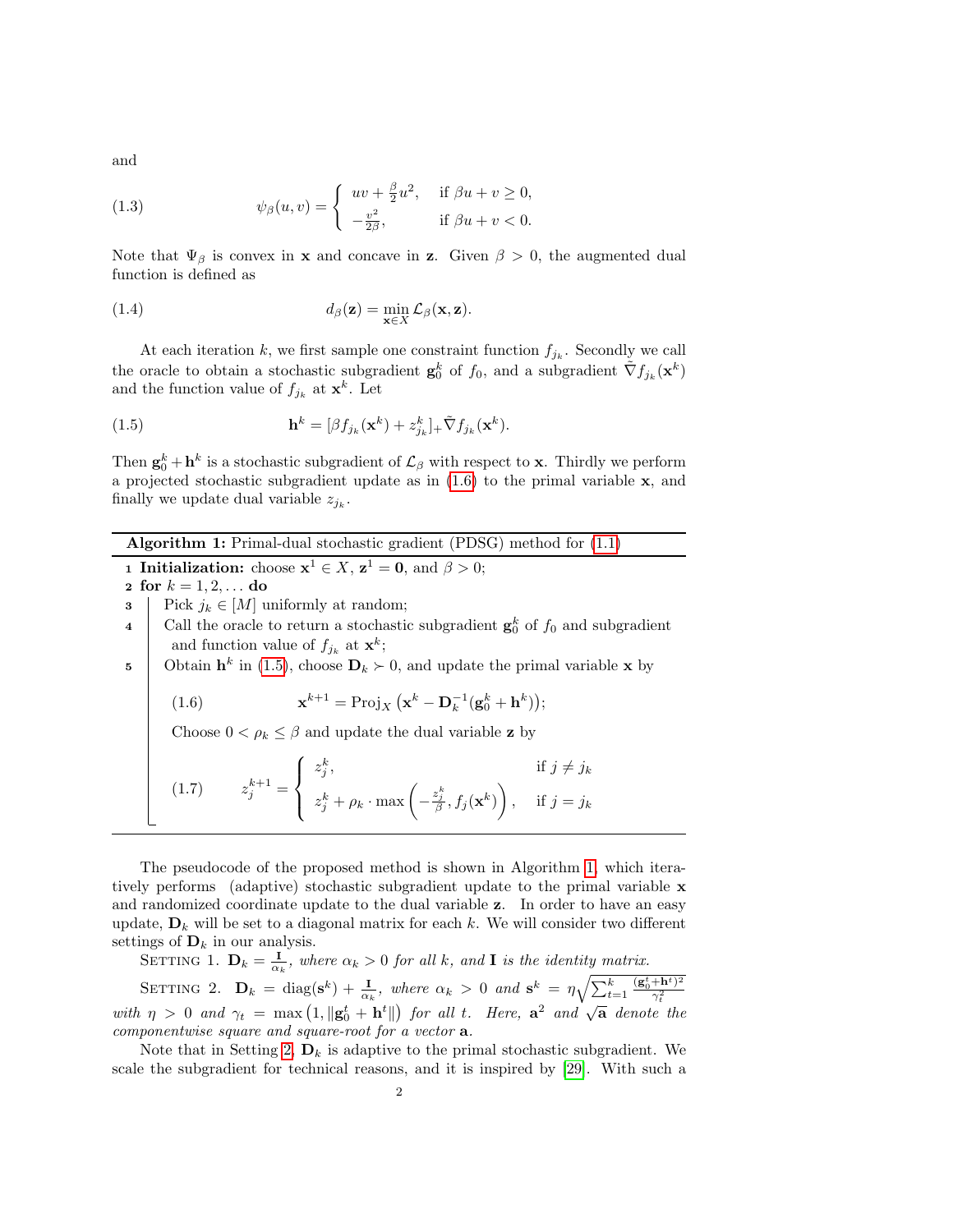setting, Algorithm [1](#page-1-2) is an adaptive primal-dual stochastic gradient method, and it appears to be the first one under the primal-dual setting. Although the same order of convergence rate will be shown for both settings, the adaptive one can numerically perform significantly better.

We remark that if the potential application has any affine equality constraint  $\mathbf{a}^{\top}\mathbf{x} = b$ , we can always write it into two affine inequality constraints  $\mathbf{a}^{\top}\mathbf{x} \leq b$  and  $-\mathbf{a}^{\top}\mathbf{x} \leq -b$  and thus formulate the problem in the form of [\(1.1\)](#page-0-0), or we can use a technique similar to that in [\[27\]](#page-27-3) to handle the equality and inequality constraints simultaneously. Furthermore, instead of sampling one constraint function every time, we can sample a small set  $J_k$  of constraint functions, and let

$$
\mathbf{h}^{k} = \frac{1}{|J_{k}|} \sum_{j \in J_{k}} [\beta f_{j}(\mathbf{x}^{k}) + z_{j}^{k}]_{+} \tilde{\nabla} f_{j}(\mathbf{x}^{k})
$$

in the update [\(1.6\)](#page-1-0) and also update  $z_j$  for all  $j \in J_k$ . All our convergence results can still be obtained.

1.1. Motivating examples. We give a few examples that can be written in the form of  $(1.1)$  with a very big M, and our proposed algorithm can be applied.

Stochastic linear programming. A two-stage stochastic linear program (c.f. [\[22,](#page-27-4) Sec. 2.1]) can be formulated as

(1.8) 
$$
\min_{\mathbf{x}} \mathbf{c}^{\top} \mathbf{x} + \mathbb{E} [f_{\xi}(\mathbf{x})], \text{ s.t. } \mathbf{A}\mathbf{x} \leq \mathbf{b},
$$

where  $\xi = (\mathbf{B}, \mathbf{C}, \mathbf{d}, \mathbf{q})$  and  $f_{\xi}(\mathbf{x})$  are respectively the data and the optimal value of the second stage linear program

<span id="page-2-0"></span>
$$
\min_{\mathbf{y}} \mathbf{q}^{\top} \mathbf{y}, \text{ s.t. } \mathbf{B}\mathbf{x} + \mathbf{C}\mathbf{y} \leq \mathbf{d}.
$$

As there are M scenarios in the second stage, i.e.,  $\xi \in \{\xi_1, \ldots, \xi_M\}$  with Prob $(\xi =$  $\xi_i$ ) =  $p_i > 0$  and  $\sum_{i=1}^{M} p_i = 1$ , then

$$
\mathbb{E}\big[f_{\xi}(\mathbf{x})\big] = \sum_{i=1}^{M} p_i f_{\xi_i}(\mathbf{x}) = \sum_{i=1}^{M} p_i \min \big\{ \mathbf{q}_i^{\top} \mathbf{y} : \mathbf{B}_i \mathbf{x} + \mathbf{C}_i \mathbf{y} \le \mathbf{d}_i \big\}.
$$

Hence, [\(1.8\)](#page-2-0) can be written as a single large-scale linear program:

<span id="page-2-1"></span>(1.9) 
$$
\min_{\mathbf{x}, \mathbf{y}_1, \cdots, \mathbf{y}_M} \mathbf{c}^\top \mathbf{x} + \sum_{i=1}^M p_i \mathbf{q}_i^\top \mathbf{y}_i, \text{ s.t. } \mathbf{A}\mathbf{x} \leq \mathbf{b}, \ \mathbf{B}_i\mathbf{x} + \mathbf{C}_i\mathbf{y}_i \leq \mathbf{d}_i, i = 1, \ldots, M.
$$

Clearly,  $(1.9)$  is in the form of  $(1.1)$ , and if there are many scenarios, i.e., M is big, it could be extremely expensive to access all the data at every update to the variables.

Chance constrained problems by sampling and discarding. A nonlinear program with chance constraint is formulated as

<span id="page-2-2"></span>(1.10) 
$$
\min_{\mathbf{x}\in X} f_0(\mathbf{x}), \text{ s.t. } \text{Prob}(g(\mathbf{x}; \xi) \leq 0) \geq 1 - \tau,
$$

where  $X \subseteq \mathbb{R}^n$  is a convex set,  $\xi$  is an uncertain parameter on a support set  $\Xi$ , and  $\tau$  is a user-specified risk level of constraint violation. Even though  $g(\cdot;\xi)$  is convex for any  $\xi \in \Xi$ , the chance constraint set in [\(1.10\)](#page-2-2) may not be convex. Hence, exactly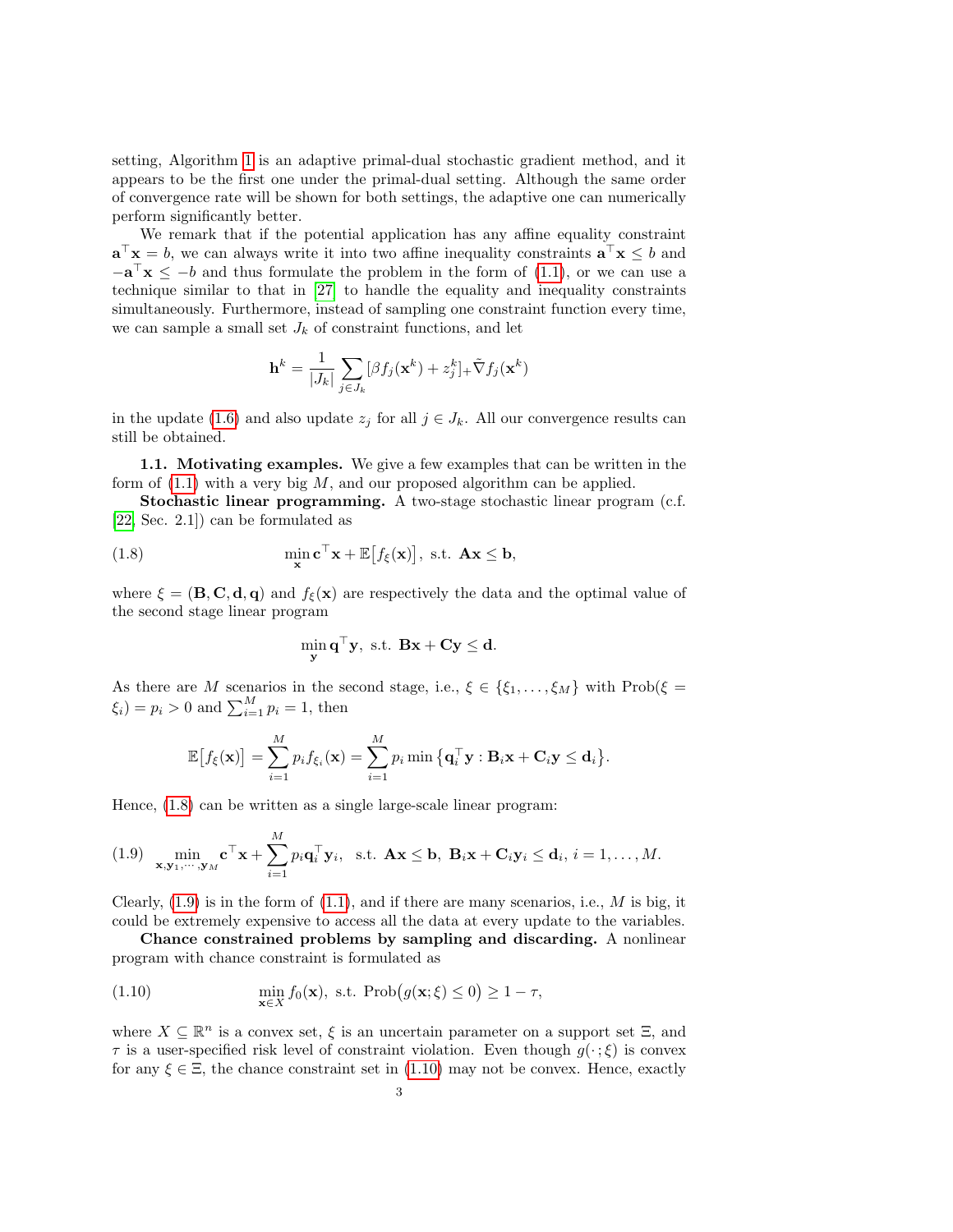solving  $(1.10)$  is hard in general. To numerically solve  $(1.10)$ , the work [\[4\]](#page-26-0) introduces a sample-based approximation method, called sampling and discarding approach. This method makes N independent samples of  $\xi$ , then eliminates p of them, and solves a deterministic problem with the remaining  $M = N - p$  constraints, i.e.,

<span id="page-3-0"></span>(1.11) 
$$
\min_{\mathbf{x}\in X} f_0(\mathbf{x}), \text{ s.t. } g(\mathbf{x}; \xi_i) \leq 0, \forall i = 1, ..., M,
$$

where  $\{\xi_1,\ldots,\xi_M\}$  contains the M samples after discarding. It is shown that under certain assumptions, for any  $\varepsilon \in (0,1)$ , if

<span id="page-3-1"></span>(1.12) 
$$
\begin{pmatrix} p+n-1 \\ p \end{pmatrix} \sum_{i=0}^{p+n-1} \begin{pmatrix} N \\ i \end{pmatrix} \tau^i (1-\tau)^{N-i} \leq \varepsilon,
$$

the solution of [\(1.11\)](#page-3-0) is feasible for [\(1.10\)](#page-2-2) with probability at least  $1 - \varepsilon$ .

Note that if no *discarding* is performed, the above method is similar to the scenario approximation approaches in [\[10,](#page-27-5) [14\]](#page-27-6). For high-dimensional problems, i.e., n is big, it is required to set a significantly bigger N and also  $N - p$  to have [\(1.12\)](#page-3-1). Therefore, the sample-based approximation problem [\(1.11\)](#page-3-0) will have many functional constraints and be in the form of [\(1.1\)](#page-0-0).

Robust optimization by sampling. Different from the chance constrained problem [\(1.10\)](#page-2-2), robust optimization requires the constraint  $g(\mathbf{x}; \xi) \leq 0$  to be satisfied for any  $\xi \in \Xi$ , i.e.,

<span id="page-3-2"></span>(1.13) 
$$
\min_{\mathbf{x}\in X} f_0(\mathbf{x}), \text{ s.t. } g(\mathbf{x}; \xi) \leq 0, \forall \xi \in \Xi.
$$

Similar to the scenario approximation method for chance constrained problems, the sampling approach (e.g.,  $[3]$ ) has also been proposed to numerically solve  $(1.13)$ . Let  $\{\xi_1,\ldots,\xi_M\}$  be M independently extracted samples. It is shown in [\[3\]](#page-26-1) that for any  $\tau \in (0,1)$  and any  $\varepsilon \in (0,1)$ , if the number of samples satisfies  $M \geq \frac{n}{\tau \varepsilon} - 1$ , then the solution to [\(1.11\)](#page-3-0) will be a  $\tau$ -level robustly feasible solution with probability at least  $1 - \varepsilon$ . If n is big, and high feasibility level and high probability are required, then  $M$  would be a very big number, and thus  $(1.11)$  has an extremely big number of functional constraints.

1.2. Existing methods. In this subsection, we review a few existing methods that could potentially be applied to solve [\(1.1\)](#page-0-0) and show how our method relates to them. Some of these methods are primal-dual type as our method, and others are purely primal methods.

Stochastic mirror-prox method. The proposed method is closely related to the stochastic mirror-prox method  $[1, 7]$  $[1, 7]$  for saddle-point problems or more generally for variational inequality (VI) problems. By the augmented Lagrangian function, one can equivalently formulate  $(1.1)$  into the following saddle-point problem  $(c.f., [18])$  $(c.f., [18])$  $(c.f., [18])$ :

<span id="page-3-3"></span>(1.14) 
$$
\min_{\mathbf{x}\in X} \max_{\mathbf{z}} \mathcal{L}_{\beta}(\mathbf{x}, \mathbf{z}).
$$

Assuming  $\nabla \mathcal{L}_{\beta}$  to be Lipschitz continuous and **z** in a compact set Z, then we can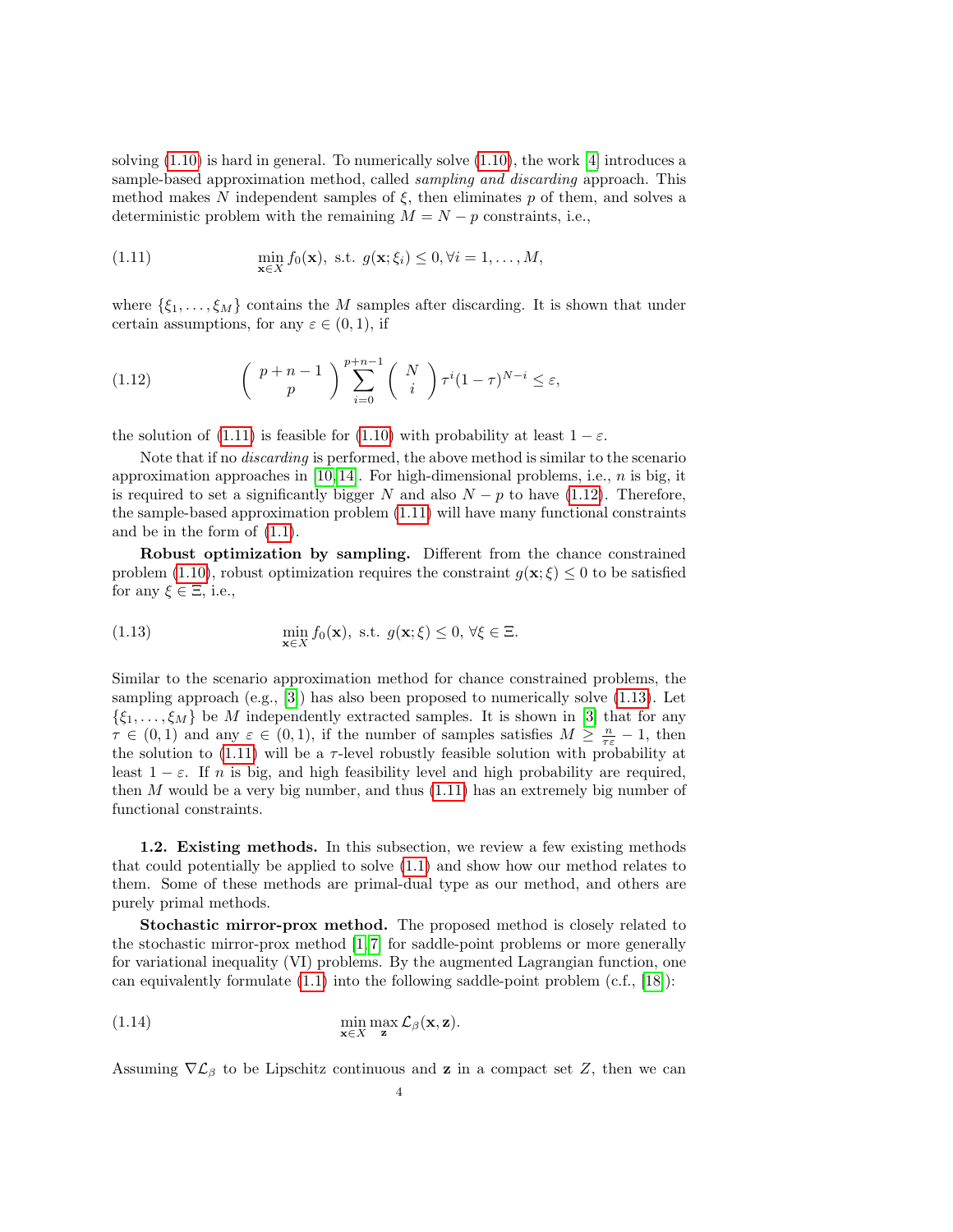apply the method in  $[1]$  to the above saddle-point problem and have the update:<sup>[1](#page-0-1)</sup>

<span id="page-4-2"></span>(1.15a) 
$$
(\hat{\mathbf{x}}^k, \hat{\mathbf{z}}^k) = \text{Proj}_{X \times Z} \Big( (\mathbf{x}^k - \alpha_k \mathbf{g}_x^k, \mathbf{z}^k - \alpha_k \mathbf{g}_z^k) \Big),
$$

<span id="page-4-0"></span>(1.15b) 
$$
(\mathbf{x}^{k+1}, \mathbf{z}^{k+1}) = \text{Proj}_{X \times Z} ((\mathbf{x}^k - \alpha_k \hat{\mathbf{g}}_x^k, \mathbf{z}^k - \alpha_k \hat{\mathbf{g}}_z^k)),
$$

where  $(g_x^k, g_z^k)$  and  $(\hat{g}_x^k, \hat{g}_z^k)$  are stochastic approximation of  $\nabla \mathcal{L}_{\beta}$  at  $(\mathbf{x}^k, \mathbf{z}^k)$  and  $(\hat{\mathbf{x}}^k, \hat{\mathbf{z}}^k)$ . The above update performs two stochastic gradient (SG) projections. To have convergence, it seems to be required for VI problems. However, for saddle-point problems, [\[13\]](#page-27-9) shows that one SG projection is sufficient for convergence guarantee, namely, simply set  $(\hat{\mathbf{x}}^k, \hat{\mathbf{z}}^k) = (\mathbf{x}^k, \mathbf{z}^k)$  and then obtain  $(\mathbf{x}^{k+1}, \mathbf{z}^{k+1})$  by [\(1.15b\)](#page-4-0).

The methods in [\[1\]](#page-26-2) and [\[13\]](#page-27-9) both require the dual variable to be in a compact set for convergence guarantee. Generally, it is difficult to estimate a valid bound on the dual variable, especially for a stochastic program. In addition, at each iteration, they use the same step size for both primal and dual variable update, which seems to be required in their analysis. On the contrary, we will not assume boundedness of **z** but instead we can prove the boundedness of the sequence  $\{z^k\}$  in expectation. Furthermore, we allow to use different step sizes, and this is crucial for the convergence analysis of our adaptive method.

The SGM for saddle-point problems is also studied in [\[15\]](#page-27-10). However, it requires strong convexity for both primal and dual variables. For bilinear convex-concave saddle-point problems, the authors of  $[5]$  give an optimal primal-dual SGM. Without assuming boundedness on either primal or dual variables, they show an  $O(1/\sqrt{k})$ convergence rate in terms of a perturbed primal-dual gap, c.f. [\[5,](#page-27-11) Corollary 3.4]. Applying their method, i.e., [\[5,](#page-27-11) Algorithm 3], to an affinely constrained convex problem, one can show that if the primal variable and the output dual iterate are bounded, then the convergence rate is  $O(1/\sqrt{k})$  in terms of both primal-dual objective gap and feasibility violation.

Cooperative stochastic approximation. The problem  $(1.1)$  can also be equivalently formulated as a stochastic program with a single finite-sum constraint:

<span id="page-4-1"></span>(1.16) 
$$
\min_{\mathbf{x}\in X} f_0(\mathbf{x}), \text{ s.t. } \frac{1}{M} \sum_{j=1}^{M} [f_j(\mathbf{x})]_+ \leq 0,
$$

and we can apply the cooperative stochastic approximation (CSA) method in [\[8\]](#page-27-12) to find an approximate solution. At each iteration  $k$ , CSA first samples one constraint function  $f_{j_k}$  and check its value at the iterate  $\mathbf{x}^k$ . If  $f_{j_k}(\mathbf{x}^k) \geq \eta_k$ , set  $\mathbf{g}^k = \tilde{\nabla} f_{j_k}(\mathbf{x}^k)$ , and otherwise, set  $g^k$  to an unbiased estimate of  $\tilde{\nabla} f_0(\mathbf{x}^k)$ , where  $\eta_k > 0$  is a parameter to control constraint violation. Then it updates the iterate by

<span id="page-4-3"></span>(1.17) 
$$
\mathbf{x}^{k+1} = \text{Proj}_X(\mathbf{x}^k - \alpha_k \mathbf{g}^k),
$$

where  $\alpha_k$  is a step size.

For convex problems, CSA is shown to enjoy  $O(1)$ √ k) convergence rate in terms of both objective and feasibility. The order can be improved to  $O(1/k)$  if both the objective and constraint functions in [\(1.16\)](#page-4-1) are strongly convex. We will show that the proposed algorithm can enjoy the same order of convergence rate for convex problems.

<sup>&</sup>lt;sup>1</sup> Here, we use the Euclidean norm square as the proximal term, while  $[1]$  actually uses a more general Bregman distance function.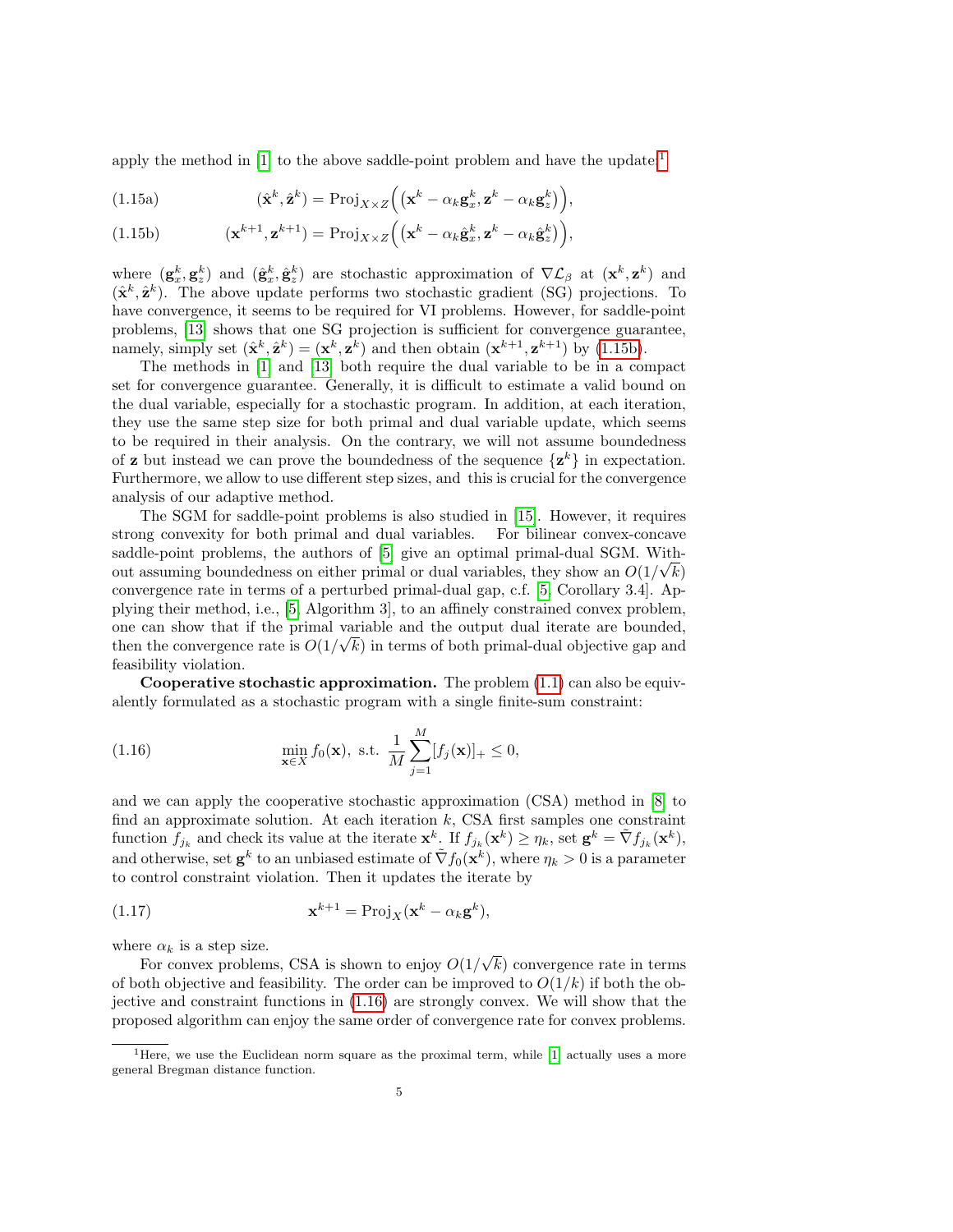To have an improved rate of  $O((\log k)/k)$ , we need strong convexity of the objective function but only convexity on the constraint functions. However, we need an additional assumption on the existence of a primal-dual solution. Hence, our method has better convergence rate for the problem with a strongly convex objective but only convex constraint functions, such as finding the projection onto the intersection of many polyhedral sets [\[16,](#page-27-13) [23\]](#page-27-14).

Stochastic subgradient with random constraint projection. Let  $X_0 = X$ and

<span id="page-5-1"></span>(1.18) 
$$
X_j = \{ \mathbf{x} \in \mathbb{R}^n : f_j(\mathbf{x}) \le 0 \}, j = 1, ..., M.
$$

Then [\(1.1\)](#page-0-0) can be written to

(1.19) 
$$
\min_{\mathbf{x}} f_0(\mathbf{x}), \text{ s.t. } \mathbf{x} \in \mathcal{X} = \bigcap_{j=0}^M X_j.
$$

On solving the above problem, we can apply the method in [\[24,](#page-27-15) [25\]](#page-27-16) and iteratively perform the update:

<span id="page-5-0"></span>(1.20) 
$$
\mathbf{x}^{k+1} = \text{Proj}_{X_{j_k}}(\mathbf{x}^k - \alpha_k \mathbf{g}_0^k),
$$

where  $j_k$  is randomly chosen from  $\{0, 1, \ldots, M\}$ , Pro $j_{X_j}$  denotes the projection onto  $X_j$ , and  $\mathbf{g}_0^k$  is a stochastic approximation of a subgradient of  $f_0$  at  $\mathbf{x}^k$ . Various sampling schemes on  $j_k$  are studied in [\[24\]](#page-27-15). Under the linear regularity assumption on the set collection  $\{X_j\}_{j=0}^M$ , a sublinear convergence result is established. If  $f_0$  is convex, the rate is  $O(1/\sqrt{k})$  in terms of objective error  $|f_0(\mathbf{x}^k) - f_0^*|$  and  $O((\log k)/k)$ in terms of constraint violation  $[\text{dist}(\mathbf{x}^k, \mathcal{X})]^2$ . In [\[25\]](#page-27-16), the rate of constraint violation is improved to  $O(1/k)$ . Furthermore, if  $f_0$  is strongly convex, [\[25\]](#page-27-16) shows the convergence rate  $O((\log k)/k)$  in terms of objective error and  $O(1/k^2)$  of constraint violation. To have efficient computation in the update [\(1.20\)](#page-5-0),  $X_j$  is required to be a simple set for each  $j = 0, 1, \ldots, M$ . Hence, if  $\text{Proj}_{X_j}$ 's are difficult to evaluate, such as the logistic loss function induced constraint set in the Neyman-pearson classification problem [\[17\]](#page-27-17), the method in  $[24, 25]$  $[24, 25]$  will be inefficient. By contrast, our update in  $(1.6)$  can be computed efficiently as long as X is simple.

Stochastic proximal-proximal gradient method. Let  $r(x) = \iota_X(x)$  and  $g_j(\mathbf{x}) = \iota_{X_j}(\mathbf{x})$ , where  $\iota_X$  denotes the indicator function on X, and  $X_j$ 's are defined in  $(1.18)$ . Then  $(1.1)$  is equivalent to

<span id="page-5-2"></span>(1.21) 
$$
\min_{\mathbf{x}} r(\mathbf{x}) + \frac{1}{M} \sum_{j=1}^{M} \left( f_0(\mathbf{x}) + g_j(\mathbf{x}) \right).
$$

When  $f_0$  is differentiable, the stochastic proximal-proximal gradient (S-PPG) method [\[21\]](#page-27-18) can be applied to find a solution of [\(1.21\)](#page-5-2). It starts from  $(\mathbf{x}^0, \mathbf{z}_1^0, \dots, \mathbf{z}_M^0)$  and iteratively performs the update:

<span id="page-5-3"></span>(1.22) 
$$
\mathbf{x}^{k+\frac{1}{2}} = \text{Proj}_{X} \left( \frac{1}{M} \sum_{j=1}^{M} \mathbf{z}_{j}^{k} \right),
$$

$$
\mathbf{x}^{k+1} = \text{Proj}_{X_{j_k}} \left( 2\mathbf{x}^{k+\frac{1}{2}} - \mathbf{z}_{j_k}^{k} - \alpha \nabla f_0(\mathbf{x}^{k+\frac{1}{2}}),
$$

$$
\mathbf{z}_{j}^{k+1} = \begin{cases} \mathbf{z}_{j}^{k} + \mathbf{x}^{k+1} - \mathbf{x}^{k+\frac{1}{2}}, & \text{if } j = j_k \\ \mathbf{z}_{j}^{k}, & \text{if } j \neq j_k \end{cases}
$$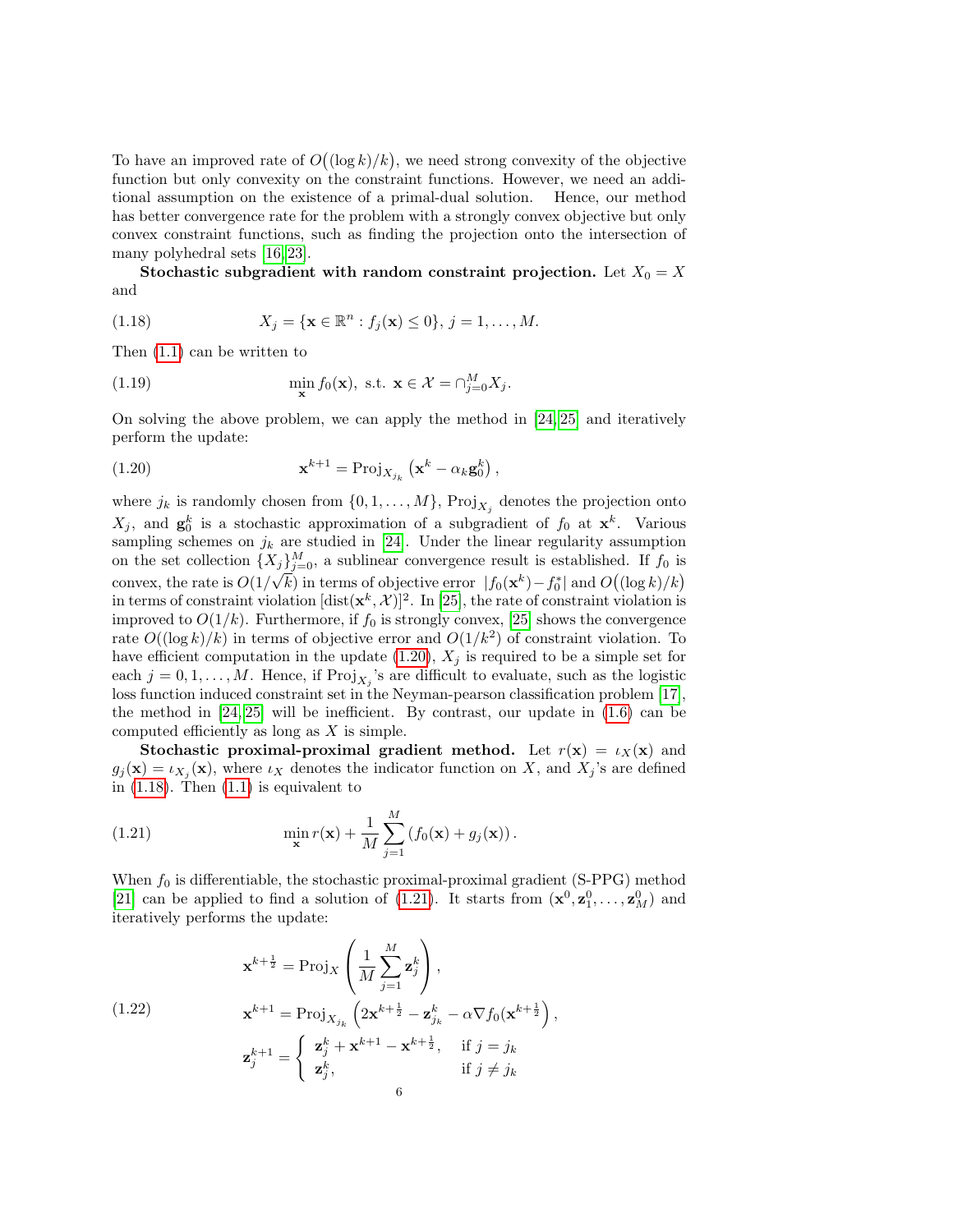where  $j_k$  is chosen from  $\{1, \ldots, M\}$  uniformly at random. Since  $\text{Proj}_{X_{j_k}}$  needs be evaluated, S-PPG has the same issue as the update in [\(1.20\)](#page-5-0). However, it could be more suitable in a distributed system, for which communication cost is a main concern.

Stochastic subgradient with single projection. Let  $h(\mathbf{x}) = \max_{1 \leq j \leq M} f_j(\mathbf{x})$ . Then [\(1.1\)](#page-0-0) is equivalent to

(1.23) 
$$
\min_{\mathbf{x}\in X} f_0(\mathbf{x}), \text{ s.t. } h(\mathbf{x}) \leq 0.
$$

For solving the above problem, we can apply the method in [\[11\]](#page-27-19), which, at every iteration, inquires a stochastic subgradient of  $f_0$  and also a subgradient of h. Although the method in [\[11\]](#page-27-19) only needs to perform a single projection to the feasible set at the last step, computing the subgradient of h would generally require evaluating the function value of all  $f_j$ 's, and thus it is inefficient for the big-M case. This issue is partly addressed in [\[6\]](#page-27-20), which only checks a batch of randomly sampled constraint functions at every iteration. However, depending on the underlying problem and required accuracy, the batch size could be as large as M.

Deterministic primal-dual first-order method. Other related methods are the deterministic primal-dual first-order algorithms in the author's previous works [\[27,](#page-27-3) [28\]](#page-27-21). Although [\[27,](#page-27-3) [28\]](#page-27-21) also use the classic augmented Lagrangian function, their algorithm design and targeted applications are fundamentally different from those in this paper. The methods in [\[27,](#page-27-3) [28\]](#page-27-21) assumes differentiability of  $f_i$ 's, and it requires exact gradient of  $f_0$  and uses all  $f_j$ ,  $j = 1, ..., M$  to update **x** and **z**. Hence, if exact gradient of  $f_0$  is not available or very expensive to compute, or if M is extremely big, the deterministic methods are either inapplicable or inefficient. In addition, the update to  $x$  and  $z$  in Algorithm [1](#page-1-2) is Jacobi-type while [\[27,](#page-27-3) [28\]](#page-27-21) and all existing works about deterministic augmented Lagrangian method update the primal and dual variables in a Gauss-Seidel manner. Furthermore, due to the stochasticity, the analysis of this paper is fundamentally different and more complicated than that in [\[27,](#page-27-3) [28\]](#page-27-21). Similarly, the deterministic first-order methods in [\[9,](#page-27-22)[30,](#page-27-23)[31\]](#page-27-24) are also very expensive or do not apply for the stochastic program with many constraints.

Besides the above reviewed methods, in the literature there are also other methods that can be applied to [\(1.1\)](#page-0-0) such as the penalty method with stochastic approximation [\[8\]](#page-27-12). Exhausting all the existing methods is impossible. We refer the interested readers to the papers above and the references therein.

1.3. Contributions. The main contributions are listed below.

- We propose a novel (adaptive) primal-dual SGM for solving stochastic programs with many functional constraints. The method is derived based on the classical augmented Lagrangian function. Through a stochastic oracle, it alternatingly performs stochastic subgradient update to the primal variable and randomized coordinate update to the dual variable. At each iteration, it only needs to sample one out of many constraint functions and thus has low per-iteration complexity.
- We establish convergence rate results of the proposed method for convex problems and also problems with strongly convex objective. Different from existing analysis of primal-dual SGM for saddle-point problems, we do not assume the boundedness of the dual variable z, but instead we prove the boundedness of the dual iterate in expectation. For convex problems, we show that the algorithm can achieve the optimal  $O(1/\sqrt{k})$  convergence rate, and for problems with strongly convex objective, we show that it can achieve  $O((\log k)/k)$  convergence rate, where k is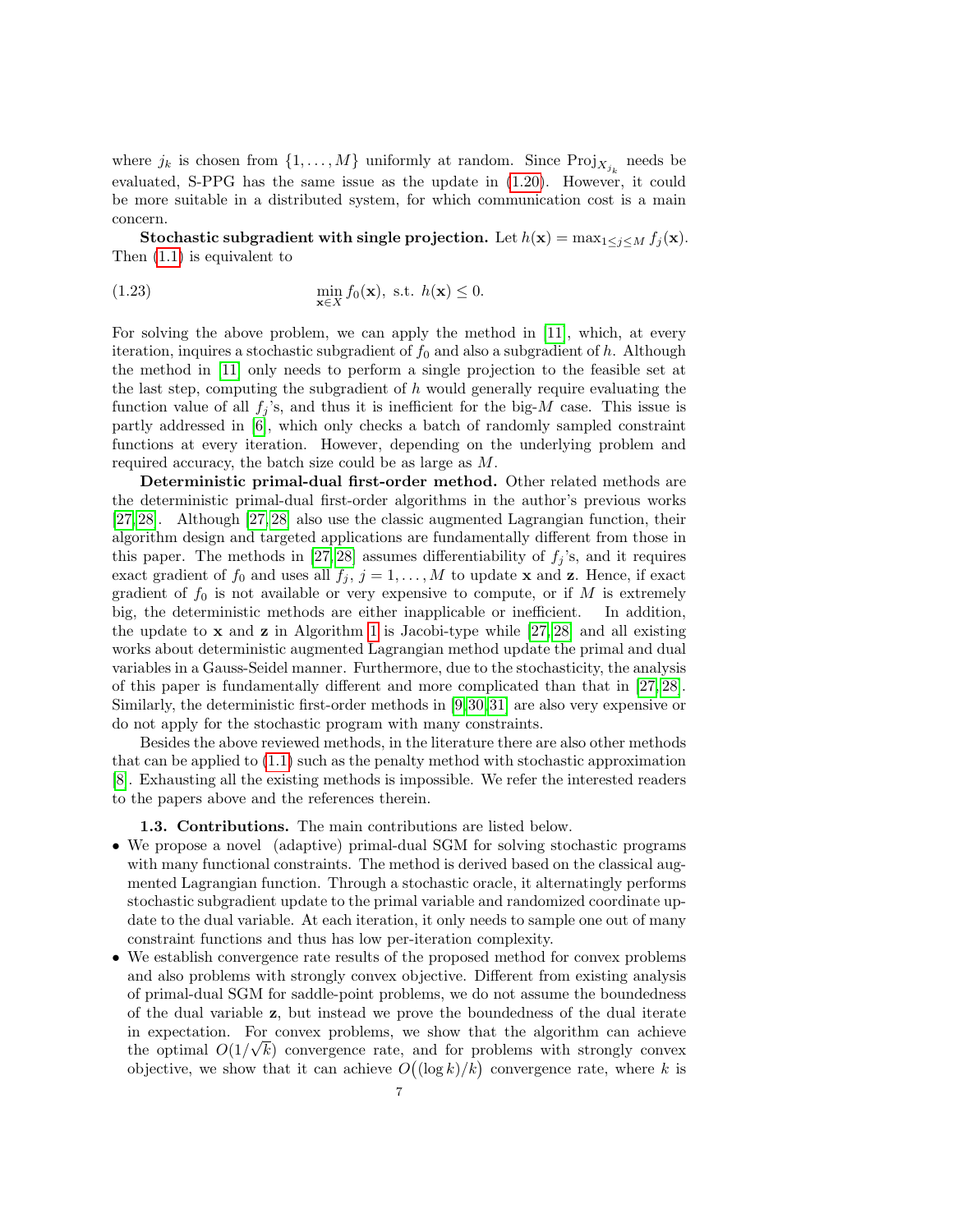the number of subgradient inquiries. All convergence rate results are in terms of primal and/or dual objective value and also primal constraint violation. For the strongly convex case, the  $\log k$  factor can be removed if the dual iterate sequence is assumed to be bounded; see Remark [3.4.](#page-17-0) To the best of our knowledge, no existing work has established  $O(1/k)$  convergence rate result for a primal-dual SGM by assuming strong convexity only on the primal objective function, even if the dual variable is restricted in a bounded set. The CSA method in [\[8\]](#page-27-12) is a primal SGM, and it has  $O(1/k)$  convergence rate if both the objective and constraint functions are strongly convex.

• We show the practical performance of the proposed algorithm by testing it on solving a sample approximation problem of the robust portfolio selection and convex quadratically constrained quadratic programs. The numerical results demonstrate that the proposed primal-dual SGM can be significantly better than the stochastic mirror-prox algorithm in [\[1\]](#page-26-2) and the CSA method in [\[8\]](#page-27-12).

**1.4.** Notation and outline. We use bold lower-case letters  $x, z, \ldots$  for vectors and  $x_i, z_i, \ldots$  for their *i*-th components. The bold number **0** and **1** denote the allzero and all-one vectors, respectively. [M] is short for the set  $\{1, 2, \ldots, M\}$ ,  $[a]_+ =$  $\max(0, a)$  and  $[a]_ = \max(0, -a)$  respectively denote the positive and negative parts of a real number a. Given a symmetric positive semidefinite matrix  $\mathbf{D}$ ,  $\|\mathbf{x}\|_{\mathbf{D}}$  is defined or a real number a. Given a symmetric positive semidentitie matrix  $\bf{D}$ ,  $||\bf{x}||\bf{D}$  is defined<br>as  $\sqrt{\bf{x}^{\top}\bf{Dx}}$ . We use  $||\bf{x}||$  to denote the Euclidean norm of a vector **x**. For two vectors **x** and **y** of the same size,  $\mathbf{x} \odot \mathbf{y}$  denotes their componentwise product. For a convex function f, we denote by  $\nabla f(\mathbf{x})$  a subgradient of f at  $\mathbf{x}$ , and the set of all subgradients of f at x is called the subdifferential of f, denoted by  $\partial f(x)$ . For a closed convex set X, Proj<sub>X</sub> denotes the projection operator onto X. We let  $\mathcal{H}^k$  contain the history of Algorithm [1](#page-1-2) until  $(\mathbf{x}^k, \mathbf{z}^k)$ , i.e.,  $\mathcal{H}^k = {\mathbf{x}^1, \mathbf{z}^1, \mathbf{x}^2, \mathbf{z}^2, \dots, \mathbf{x}^k, \mathbf{z}^k}$ .  $\mathbb{E}[\zeta]$  denotes the expectation of a random variable  $\zeta$ , and  $\mathbb{E}[\zeta | \xi]$  is for the expectation of  $\zeta$  conditional on  $\xi$ . In addition, we denote

<span id="page-7-7"></span>(1.24) 
$$
\Phi(\bar{\mathbf{x}};\mathbf{x},\mathbf{z}) = f_0(\bar{\mathbf{x}}) - f_0(\mathbf{x}) + \frac{1}{M} \sum_{j=1}^M z_j f_j(\bar{\mathbf{x}}).
$$

The rest of the paper is outlined as follows. In section [2,](#page-7-0) we give the technical assumptions required in our analysis, and in section [3,](#page-8-0) we analyze the algorithm with nonadaptive setting and show its convergence rate results. The convergence rate result of the algorithm with adaptive setting is given in section [4.](#page-18-0) Numerical results are provided in section [5,](#page-19-0) and finally section [6](#page-21-0) concludes the paper.

<span id="page-7-0"></span>2. Technical assumptions. Throughout our analysis, we make the following assumptions.

<span id="page-7-3"></span><span id="page-7-1"></span>ASSUMPTION 1. There exists a primal-dual solution  $(\mathbf{x}^*, \mathbf{z}^*)$  satisfying the Karush-Kuhn-Tucker (KKT) conditions:

<span id="page-7-4"></span>(2.1a) 
$$
\mathbf{0} \in \partial f_0(\mathbf{x}^*) + \mathcal{N}_X(\mathbf{x}^*) + \frac{1}{M} \sum_{j=1}^M z_j^* \partial f_j(\mathbf{x}^*),
$$

<span id="page-7-5"></span>(2.1b) 
$$
\mathbf{x}^* \in X, \ f_j(\mathbf{x}^*) \leq 0, \forall j \in [M],
$$

<span id="page-7-6"></span>(2.1c) 
$$
z_j^* \geq 0, z_j^* f_j(\mathbf{x}^*) = 0, \forall j \in [M],
$$

where  $\mathcal{N}_X(\mathbf{x})$  denotes the normal cone of X at  $\mathbf{x}$ .

<span id="page-7-2"></span>ASSUMPTION 2. The SG approximation  $\mathbf{g}_0^k$  is unbiased and bounded, i.e., there is a constant  $\sigma > 0$  such that

$$
\mathbb{E}\big[\mathbf{g}_0^k \big| \mathcal{H}^k\big] \in \partial f_0(\mathbf{x}^k), \quad \mathbb{E}\big[\|\mathbf{g}_0^k\|^2 \big| \mathcal{H}^k\big] \leq \sigma^2, \forall k.
$$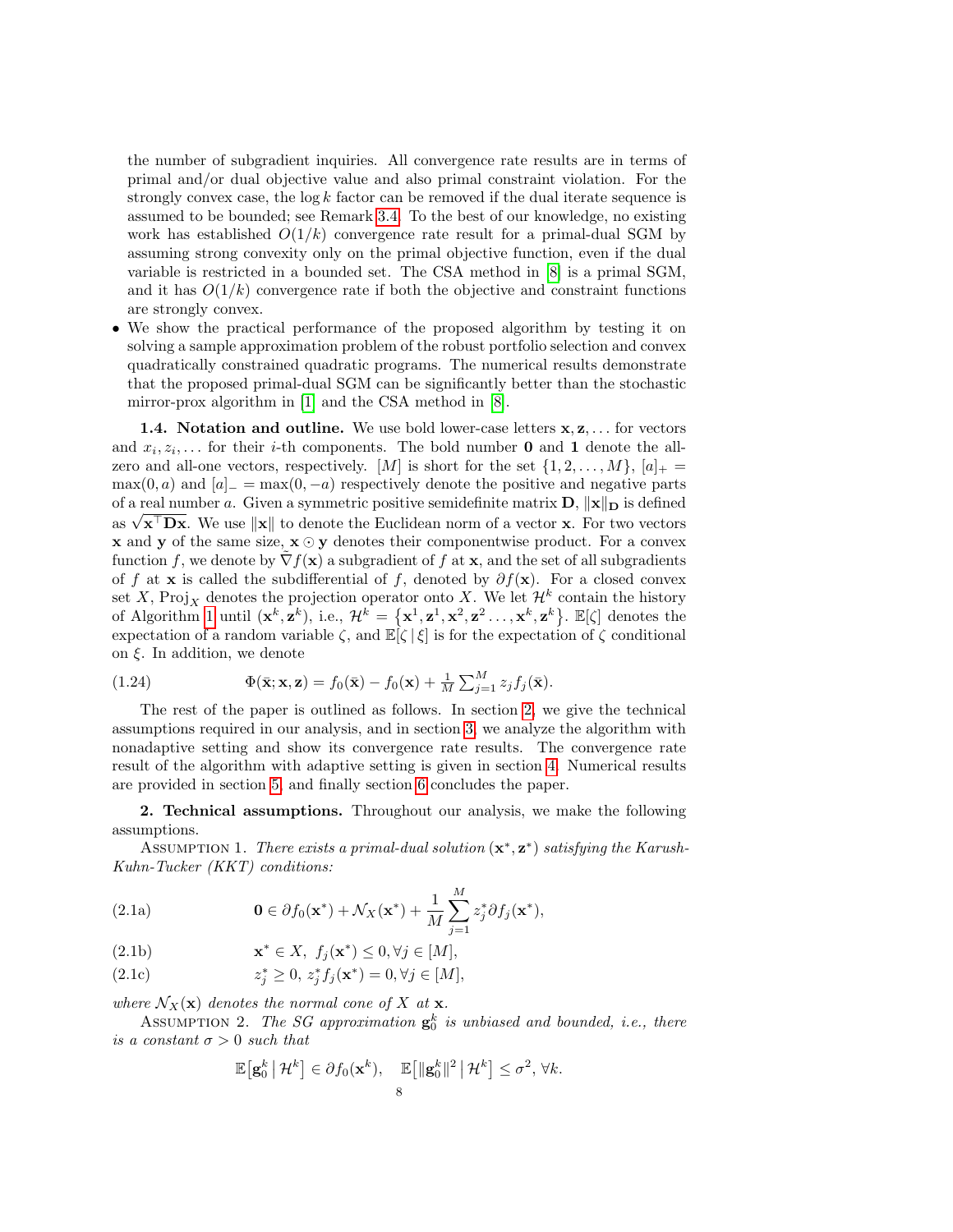In addition, there exist constants F and G such that

$$
|f_j(\mathbf{x})| \leq F, \|\tilde{\nabla} f_j(\mathbf{x})\| \leq G, \forall \tilde{\nabla} f_j(\mathbf{x}) \in \partial f_j(\mathbf{x}), \forall j \in [M], \forall \mathbf{x} \in X.
$$

<span id="page-8-1"></span>ASSUMPTION 3. For each  $j = 0, 1, ..., M$ ,  $f_j$  is a closed convex function on X. In addition,  $f_0$  is  $\mu$ -strongly convex, i.e.,

<span id="page-8-5"></span>(2.2) 
$$
f_0(\mathbf{y}) \ge f_0(\mathbf{x}) + \langle \tilde{\nabla} f_0(\mathbf{x}), \mathbf{y} - \mathbf{x} \rangle + \frac{\mu}{2} ||\mathbf{y} - \mathbf{x}||^2, \forall \mathbf{x}, \mathbf{y} \in X.
$$

Assumption [1](#page-7-1) is satisfied if a certain constraint qualification holds such as the Slater's condition [\[2\]](#page-26-3). In Assumption [2,](#page-7-2) the unbiasedness and boundedness assumption on  $\mathbf{g}_0^k$  is standard in the literature of SGM, and the boundedness of each  $f_j$  and  $\tilde{\nabla} f_j$  is satisfied if X is bounded. In Assumption [3,](#page-8-1) if  $\mu = 0$ , then  $f_0$  is simply a convex function.

As the KKT conditions in [\(2.1\)](#page-7-3) hold, there are  $\tilde{\nabla} f_j(\mathbf{x}^*)$ ,  $\forall j \in [M]$  such that

<span id="page-8-2"></span>
$$
-\frac{1}{M}\sum_{j=1}^M z_j^* \tilde{\nabla} f_j(\mathbf{x}^*) \in \partial f_0(\mathbf{x}^*) + \mathcal{N}_X(\mathbf{x}^*).
$$

Hence, from the convexity of  $f_0$  and  $X$ , it follows that

(2.3) 
$$
f_0(\mathbf{x}) \ge f_0(\mathbf{x}^*) - \left\langle \frac{1}{M} \sum_{j=1}^M z_j^* \tilde{\nabla} f_j(\mathbf{x}^*), \mathbf{x} - \mathbf{x}^* \right\rangle, \forall \mathbf{x} \in X.
$$

Since  $z_j^* \geq 0$  and  $f_j$  is convex for each  $j \in [M]$ , we have

$$
z_j^*\big(f_j(\mathbf{x}) - f_j(\mathbf{x}^*)\big) \ge \langle z_j^* \tilde{\nabla} f_j(\mathbf{x}^*), \mathbf{x} - \mathbf{x}^* \rangle.
$$

The above inequality together with [\(2.3\)](#page-8-2) and the fact  $z_j^* f_j(\mathbf{x}^*) = 0$ ,  $\forall j \in [M]$  implies

<span id="page-8-3"></span>(2.4) 
$$
\Phi(\mathbf{x}; \mathbf{x}^*, \mathbf{z}^*) = f_0(\mathbf{x}) - f_0(\mathbf{x}^*) + \frac{1}{M} \sum_{j=1}^M z_j^* f_j(\mathbf{x}) \geq 0, \forall \mathbf{x} \in X.
$$

Furthermore, note that for any  $\beta > 0$ , it holds  $[\beta f_j(\mathbf{x}^*) + z_j^*]_+ = z_j^*, \forall j \in [M],$ and thus [\(2.1a\)](#page-7-4) exactly means  $\mathbf{0} \in \partial_{\mathbf{x}} \mathcal{L}_{\beta}(\mathbf{x}^*, \mathbf{z}^*) + \mathcal{N}_X(\mathbf{x}^*)$ . Hence,  $\mathbf{x}^*$  is a solution of  $\min_{\mathbf{x}\in X} \mathcal{L}_{\beta}(\mathbf{x}, \mathbf{z}^*)$ , which indicates  $d_{\beta}(\mathbf{z}^*) = \mathcal{L}_{\beta}(\mathbf{x}^*, \mathbf{z}^*)$ . From the definitions of  $\Psi_{\beta}$ and  $\psi_{\beta}$  in [\(1.2\)](#page-0-2) and [\(1.3\)](#page-1-4), and also [\(2.1b\)](#page-7-5) and [\(2.1c\)](#page-7-6), it is straightforward to have  $\Psi_{\beta}(\mathbf{x}^*, \mathbf{z}^*) = 0$ . Therefore,

<span id="page-8-4"></span>
$$
d_{\beta}(\mathbf{z}^*) = f_0(\mathbf{x}^*),
$$

i.e., the strong duality holds, and  $\mathbf{x}^*$  and  $\mathbf{z}^*$  are primal and dual optimal solutions.

<span id="page-8-0"></span>3. Convergence analysis of the nonadaptive method. For ease of understanding, we first analyze the convergence of Algorithm [1](#page-1-2) with the nonadaptive Setting [1.](#page-1-5) Under Assumptions [1](#page-7-1) through [3,](#page-8-1) we show that for convex problems, our method √ can achieve the optimal convergence rate  $O(1/\sqrt{k})$ , and for problems with strongly convex objective, it can achieve a near-optimal rate  $O((\log k)/k)$ , where k is the number of iterations. While existing analysis  $[1, 12]$  $[1, 12]$  for saddle-point problems assumes the boundedness of the dual variable, we do not require such an assumption. Instead we can bound all  $z^k$  in expectation by choosing appropriate parameters. In addition, we do not find any existing work that has shown  $O((\log k)/k)$  rate for a primal-dual SGM by assuming strong convexity on the primal objective.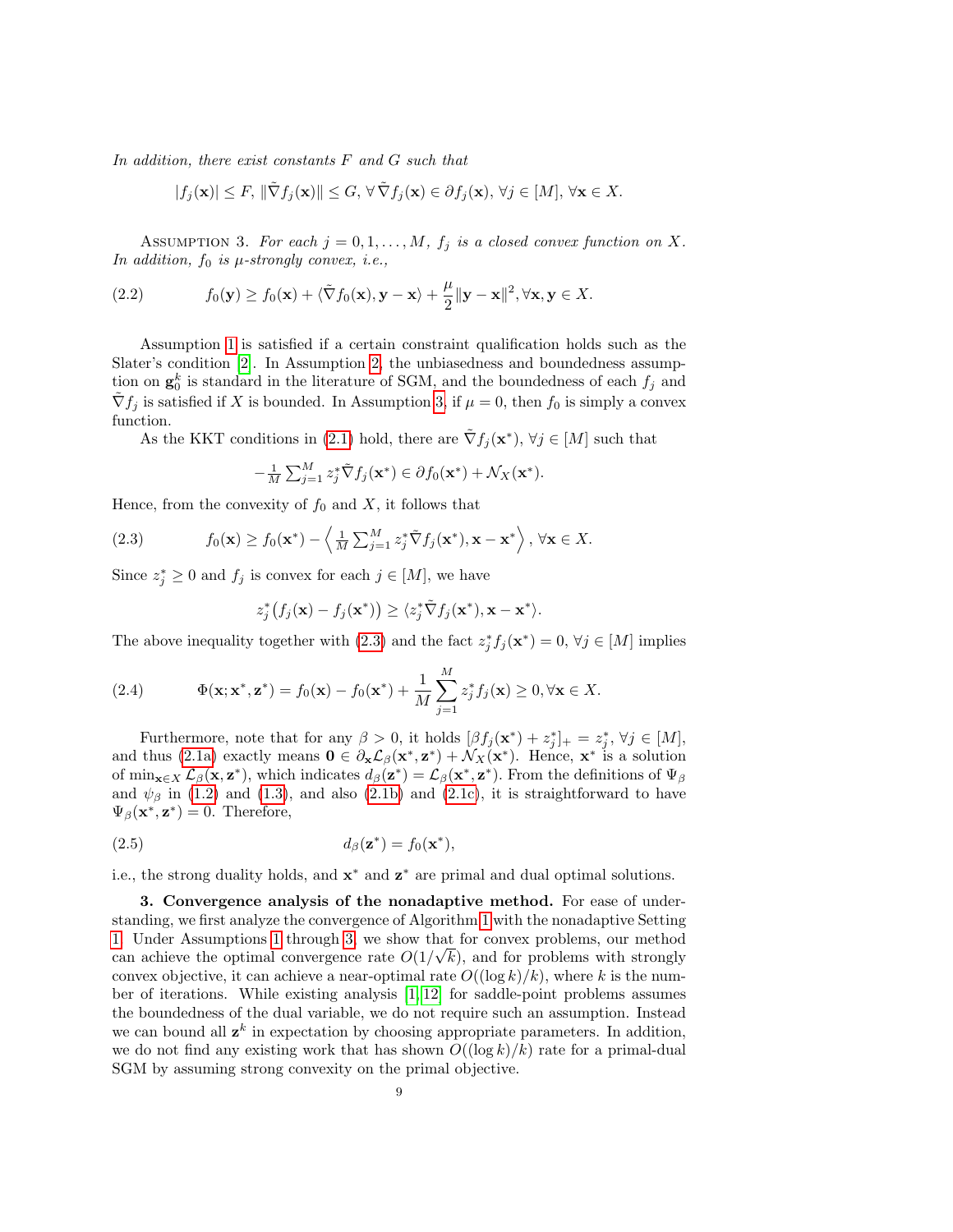<span id="page-9-1"></span>3.1. Preliminary results. We first establish a few preliminary results. The lemma below can be directly verified from the definition of  $\Psi_{\beta}$ .

LEMMA 3.1. Let  $\beta > 0$ . Then for any  $\mathbf{x} \in X$  such that  $f_j(\mathbf{x}) \leq 0$ ,  $\forall j \in [M]$  and any  $\mathbf{z} \geq \mathbf{0}$ , it holds  $\Psi_{\beta}(\mathbf{x}, \mathbf{z}) \leq 0$ .

The next lemma is important to establish the convergence rate of our algorithm. Similar ones in a deterministic form have appeared in [\[27,](#page-27-3) [28\]](#page-27-21).

<span id="page-9-8"></span>LEMMA 3.2. Let  $\bar{\mathbf{x}} \in X$  and  $\bar{\mathbf{z}}$  be random vectors, and let  $\varepsilon_1 \geq 0$  and  $\varepsilon_2 \geq 0$  be scalars. If for any  $\mathbf{x} \in X$  and  $\mathbf{z} \geq \mathbf{0}$  that may depend on  $(\bar{\mathbf{x}}, \bar{\mathbf{z}})$ , it holds

<span id="page-9-0"></span>(3.1) 
$$
\mathbb{E}\left[f_0(\bar{\mathbf{x}})+\frac{1}{M}\sum_{j=1}^M z_j f_j(\bar{\mathbf{x}})\right] \leq \mathbb{E}\left[f_0(\mathbf{x})+\Psi_\beta(\mathbf{x},\bar{\mathbf{z}})\right]+\varepsilon_1+\varepsilon_2 \mathbb{E}\|\mathbf{z}\|^2,
$$

then for any  $(x^*, z^*)$  satisfying  $(2.1)$ ,

<span id="page-9-5"></span>(3.2) 
$$
\mathbb{E}\left|f_0(\bar{\mathbf{x}}) - f_0(\mathbf{x}^*)\right| \leq 2\varepsilon_1 + 9\varepsilon_2 \|\mathbf{z}^*\|^2,
$$

<span id="page-9-2"></span>(3.3) 
$$
\mathbb{E}\left[\frac{1}{M}\sum_{j=1}^{M}[f_j(\bar{\mathbf{x}})]_+\right] \leq \varepsilon_1 + \varepsilon_2\|\mathbf{1} + \mathbf{z}^*\|^2,
$$

<span id="page-9-7"></span>(3.4) 
$$
\mathbb{E}\big[d_{\beta}(\mathbf{z}^*)-d_{\beta}(\bar{\mathbf{z}})\big]\leq \frac{3}{2}\big(\varepsilon_1+3\varepsilon_2\|\mathbf{z}^*\|^2\big).
$$

*Proof.* Let  $\mathbf{x} = \mathbf{x}^*$  in [\(3.1\)](#page-9-0) and recall the definition of  $\Phi$  in [\(1.24\)](#page-7-7). Then by Lemma [3.1,](#page-9-1) we have

(3.5) 
$$
\mathbb{E}[\Phi(\bar{\mathbf{x}}; \mathbf{x}^*, \mathbf{z})] \leq \varepsilon_1 + \varepsilon_2 \mathbb{E} \|\mathbf{z}\|^2.
$$

<span id="page-9-4"></span><span id="page-9-3"></span>Since  $-z_j^* f_j(\bar{\mathbf{x}}) \geq -z_j^* [f_j(\bar{\mathbf{x}})]_+,$  we have from [\(2.4\)](#page-8-3) that

(3.6) 
$$
f_0(\bar{\mathbf{x}}) - f_0(\mathbf{x}^*) \geq -\frac{1}{M} \sum_{j=1}^{M} z_j^* [f_j(\bar{\mathbf{x}})]_+.
$$

We obtain the inequality in  $(3.3)$ , by substituting the above inequality into  $(3.5)$  with **z** given by  $z_j = 1 + z_j^*$  if  $f_j(\bar{\mathbf{x}}) > 0$  and  $z_j = 0$  otherwise for any  $j \in [M]$ .

Letting  $z_j = 3z_j^*$  if  $f_j(\bar{\mathbf{x}}) > 0$  and  $z_j = 0$  otherwise for each  $j \in [M]$  in [\(3.5\)](#page-9-3) and adding [\(3.6\)](#page-9-4) together gives

<span id="page-9-6"></span>(3.7) 
$$
\mathbb{E}\left[\frac{1}{M}\sum_{j=1}^{M}z_j^*[f_j(\bar{\mathbf{x}})]_+\right] \leq \frac{\varepsilon_1}{2} + \frac{9\varepsilon_2}{2}\|\mathbf{z}^*\|^2.
$$

Hence, by the above inequality and [\(3.6\)](#page-9-4), we obtain  $\mathbb{E}\left[f_0(\bar{\mathbf{x}}) - f_0(\mathbf{x}^*)\right]_-\leq \frac{\varepsilon_1}{2}$  $\frac{9\varepsilon_2}{2} ||\mathbf{z}^*||^2$ . In addition, from [\(3.5\)](#page-9-3) with  $\mathbf{z} = \mathbf{0}$ , it follows  $\mathbb{E}[f_0(\bar{\mathbf{x}}) - f_0(\mathbf{x}^*)] \leq \varepsilon_1$ . Since  $|a| = a + 2|a|$  for any real number a, we have

$$
\mathbb{E}\big|f_0(\bar{\mathbf{x}})-f_0(\mathbf{x}^*)\big|=\mathbb{E}\big[f_0(\bar{\mathbf{x}})-f_0(\mathbf{x}^*)\big]+2\mathbb{E}\big[f_0(\bar{\mathbf{x}})-f_0(\mathbf{x}^*)\big]_-\leq 2\varepsilon_1+9\varepsilon_2\|\mathbf{z}^*\|^2,
$$

which gives [\(3.2\)](#page-9-5).

Furthermore, in [\(3.1\)](#page-9-0), let  $\mathbf{z} = \mathbf{0}$  and take  $\mathbf{x} \in \arg\min_{\mathbf{x} \in X} f_0(\mathbf{x}) + \Psi_\beta(\mathbf{x}, \bar{\mathbf{z}})$ . We have  $\mathbb{E} f_0(\bar{\mathbf{x}}) \leq \mathbb{E} d_\beta(\bar{\mathbf{z}}) + \varepsilon_1$ , which together with [\(3.6\)](#page-9-4), [\(3.7\)](#page-9-6), and [\(2.5\)](#page-8-4) gives the inequality in  $(3.4)$ .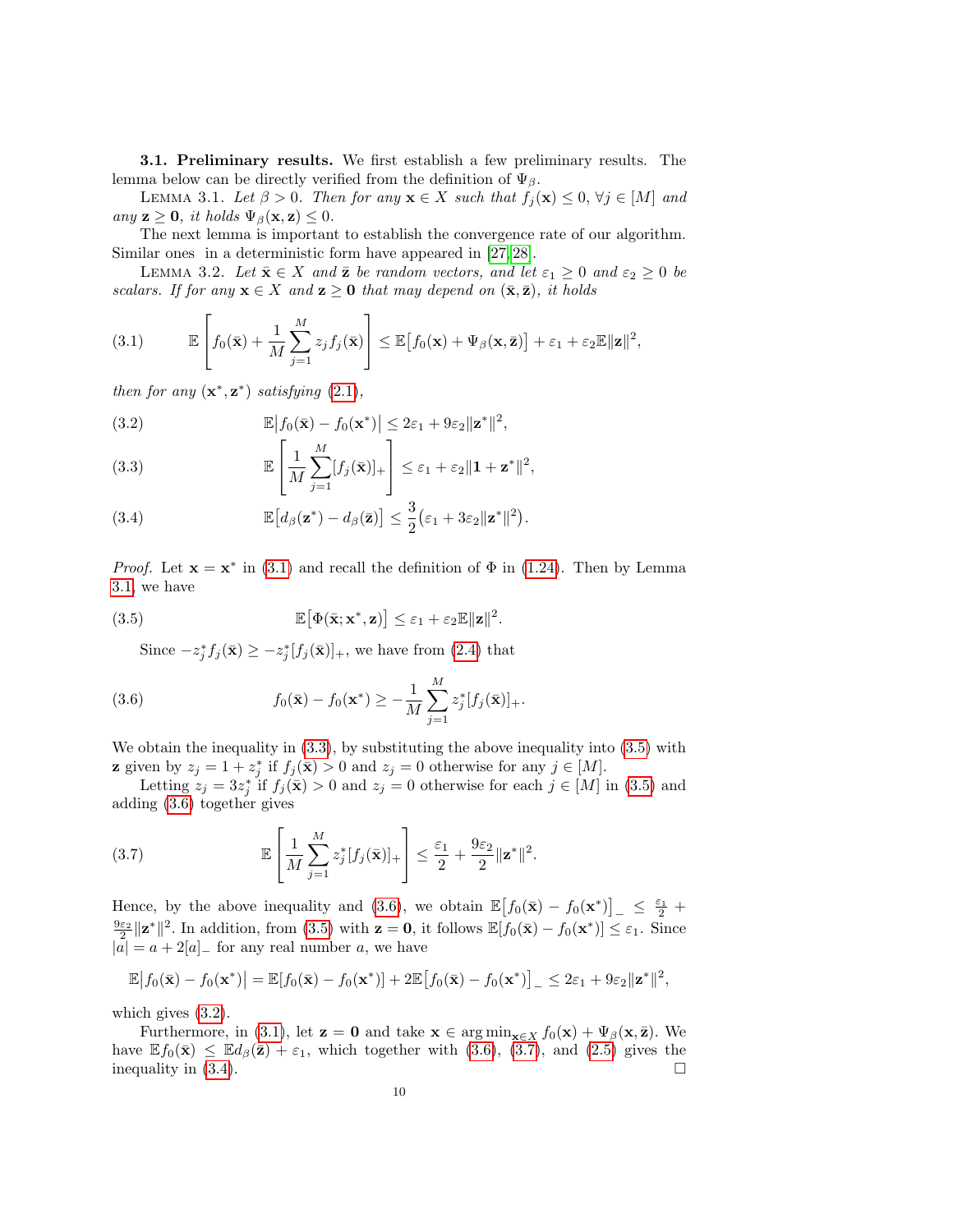<span id="page-10-6"></span>REMARK 3.1. lem: pre-rate From the proof of Lemma [3.2,](#page-9-8) we see that if  $(3.5)$ holds for any  $z \ge 0$ , then the inequalities in [\(3.2\)](#page-9-5) and [\(3.3\)](#page-9-2) hold.

The following two lemmas will be used to establish an important inequality for running one iteration of Algorithm [1.](#page-1-2) Their proofs are given in the appendix.

<span id="page-10-7"></span>LEMMA 3.3. For any deterministic or stochastic  $z \geq 0$ , it holds

<span id="page-10-3"></span>
$$
-\Psi_{\beta}(\mathbf{x}^{k}, \mathbf{z}^{k}) + \frac{1}{M} \sum_{j=1}^{M} z_{j} f_{j}(\mathbf{x}^{k}) + \frac{1}{2\rho_{k}} \mathbb{E} \left[ \|\mathbf{z}^{k+1} - \mathbf{z}\|^{2} \, \|\mathcal{H}^{k} \right]
$$
\n
$$
\leq \frac{1}{2\rho_{k}} \|\mathbf{z}^{k} - \mathbf{z}\|^{2} - \frac{1}{2\rho_{k}} \left( \frac{\beta}{\rho_{k}} - 1 \right) \mathbb{E} \left[ \|\mathbf{z}^{k+1} - \mathbf{z}^{k}\|^{2} \, \|\mathcal{H}^{k} \right]
$$
\n
$$
+ \mathbb{E} \left[ \left\langle \mathbf{z}^{k} - \mathbf{z}, M \mathbf{e}_{j_{k}} \odot \nabla_{\mathbf{z}} \Psi(\mathbf{x}^{k}, \mathbf{z}^{k}) - \nabla_{\mathbf{z}} \Psi(\mathbf{x}^{k}, \mathbf{z}^{k}) \right\rangle \, \|\mathcal{H}^{k} \right].
$$

<span id="page-10-8"></span><span id="page-10-4"></span><span id="page-10-1"></span>LEMMA 3.4. Under Assumption [2,](#page-7-2) for any  $x \in X$  and any z, it holds

(3.9) 
$$
\frac{1}{M}\sum_{j=1}^{M}\|\tilde{\nabla}_{\mathbf{x}}\psi_{\beta}(f_j(\mathbf{x}),z_j)\|^2 \leq 2\beta^2F^2G^2 + \frac{2G^2}{M}\|\mathbf{z}\|^2.
$$

By the previous three lemmas, we establish an important result for running one iteration of Algorithm [1](#page-1-2) and then use it to show the convergence rate results.

THEOREM 3.5 (fundamental result). Under Assumptions [2](#page-7-2) and [3,](#page-8-1) and assuming  $\mathbf{D}_k \succeq \frac{\mathbf{I}}{\alpha_k}$ ,  $\forall k$  for a positive number sequence  $\{\alpha_k\}_{k\geq 1}$ , let  $(\mathbf{x}, \mathbf{z})$  be any deterministic or stochastic vector such that  $\mathbf{x} \in X$  and  $\mathbf{z} \geq \mathbf{0}$ . Then

<span id="page-10-5"></span>
$$
\mathbb{E}\left[f_{0}(\mathbf{x}^{k})+\frac{1}{M}\sum_{j=1}^{M}z_{j}f_{j}(\mathbf{x}^{k})\right]+\frac{1}{2}\mathbb{E}\|\mathbf{x}^{k+1}-\mathbf{x}\|_{\mathbf{D}_{k}}^{2}+\frac{1}{2\rho_{k}}\mathbb{E}\|\mathbf{z}^{k+1}-\mathbf{z}\|^{2}
$$
\n
$$
(3.10) \leq \mathbb{E}\left[f_{0}(\mathbf{x})+\Psi_{\beta}(\mathbf{x},\mathbf{z}^{k})\right]+\frac{1}{2}\mathbb{E}\|\mathbf{x}^{k}-\mathbf{x}\|_{\mathbf{D}_{k}-\mu\mathbf{I}}^{2}+\frac{1}{2\rho_{k}}\mathbb{E}\|\mathbf{z}^{k}-\mathbf{z}\|^{2}
$$
\n
$$
+\alpha_{k}\left(\sigma^{2}+2\beta^{2}F^{2}G^{2}+\frac{2G^{2}}{M}\mathbb{E}\|\mathbf{z}^{k}\|^{2}\right)-\frac{1}{2\rho_{k}}\left(\frac{\beta}{\rho_{k}}-1\right)\mathbb{E}\|\mathbf{z}^{k+1}-\mathbf{z}^{k}\|^{2}
$$
\n
$$
-\mathbb{E}\left[\left\langle\mathbf{x}^{k}-\mathbf{x},\mathbf{g}_{0}^{k}-\tilde{\nabla}f_{0}(\mathbf{x}^{k})\right\rangle\right]-\mathbb{E}\left[\left\langle\mathbf{x}^{k}-\mathbf{x},\mathbf{h}^{k}-\tilde{\nabla}_{\mathbf{x}}\Psi_{\beta}(\mathbf{x}^{k},\mathbf{z}^{k})\right\rangle\right]
$$
\n
$$
+\mathbb{E}\left[\left\langle\mathbf{z}^{k}-\mathbf{z},M\mathbf{e}_{j_{k}}\odot\nabla_{\mathbf{z}}\Psi(\mathbf{x}^{k},\mathbf{z}^{k})-\nabla_{\mathbf{z}}\Psi(\mathbf{x}^{k},\mathbf{z}^{k})\right\rangle\right],
$$

where  $\tilde{\nabla} f_0(\mathbf{x}^k) = \mathbb{E}[\mathbf{g}_0^k | \mathcal{H}^k]$  and  $\tilde{\nabla}_{\mathbf{x}} \Psi_{\beta}(\mathbf{x}^k, \mathbf{z}^k) = \mathbb{E}[\mathbf{h}^k | \mathcal{H}^k].$ *Proof.* From the update [\(1.6\)](#page-1-0), it follows that for any  $\mathbf{x} \in X$ ,

<span id="page-10-2"></span>(3.11) 
$$
\langle \mathbf{x}^{k+1} - \mathbf{x}, \mathbf{g}_0^k + \mathbf{h}^k + \mathbf{D}_k (\mathbf{x}^{k+1} - \mathbf{x}^k) \rangle \leq 0.
$$

Next we estimate a lower bound about the left hand side of the above inequality. First, We write  $\langle \mathbf{x}^{k+1} - \mathbf{x}, \mathbf{g}_0^k \rangle = \langle \mathbf{x}^{k+1} - \mathbf{x}^k, \mathbf{g}_0^k \rangle + \langle \mathbf{x}^k - \mathbf{x}, \mathbf{g}_0^k \rangle$ . By the Young's inequality, it holds

<span id="page-10-0"></span>(3.12) 
$$
\langle \mathbf{x}^{k+1} - \mathbf{x}^k, \mathbf{g}_0^k \rangle \ge -\frac{1}{4\alpha_k} ||\mathbf{x}^{k+1} - \mathbf{x}^k||^2 - \alpha_k ||\mathbf{g}_0^k||^2.
$$

Also, we write  $\langle \mathbf{x}^k - \mathbf{x}, \mathbf{g}_0^k \rangle = \langle \mathbf{x}^k - \mathbf{x}, \tilde{\nabla} f_0(\mathbf{x}^k) \rangle + \langle \mathbf{x}^k - \mathbf{x}, \mathbf{g}_0^k - \tilde{\nabla} f_0(\mathbf{x}^k) \rangle$ , where  $\tilde{\nabla} f_0(\mathbf{x}^k) =$ 11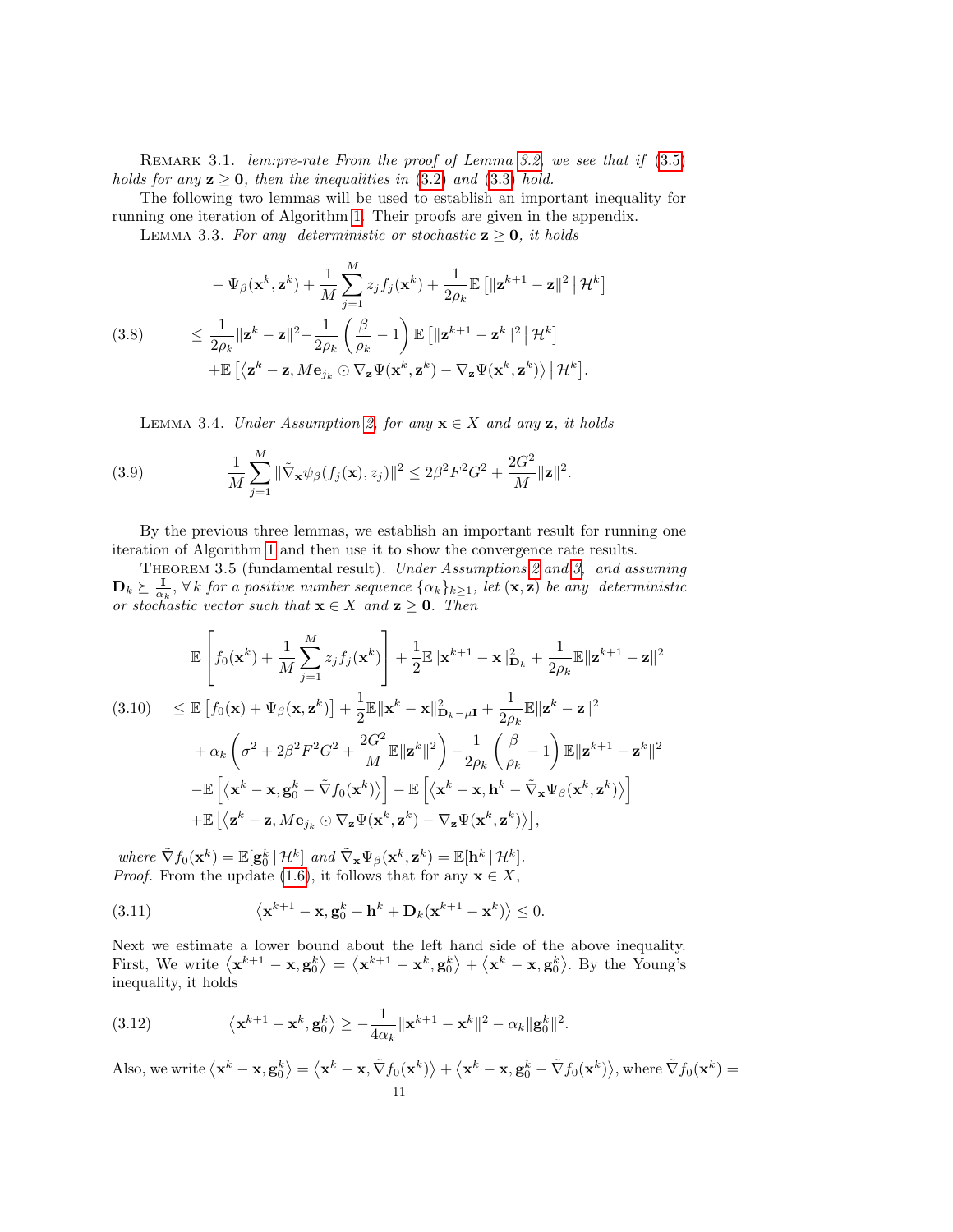$\mathbb{E}[\mathbf{g}_0^k | \mathcal{H}^k] \in \partial f_0(\mathbf{x}^k)$ . Hence, from [\(3.12\)](#page-10-0) and [\(2.2\)](#page-8-5), it follows that

$$
\langle \mathbf{x}^{k+1} - \mathbf{x}, \mathbf{g}_0^k \rangle \ge -\frac{1}{4\alpha_k} \|\mathbf{x}^{k+1} - \mathbf{x}^k\|^2 - \alpha_k \|\mathbf{g}_0^k\|^2 + f_0(\mathbf{x}^k) - f_0(\mathbf{x}) + \frac{\mu}{2} \|\mathbf{x}^k - \mathbf{x}\|^2
$$

$$
+ \langle \mathbf{x}^k - \mathbf{x}, \mathbf{g}_0^k - \tilde{\nabla} f_0(\mathbf{x}^k) \rangle.
$$

Taking conditional expectation, we have from the above inequality and Assumption [2](#page-7-2) that

<span id="page-11-0"></span>
$$
\mathbb{E}\left[\left\langle \mathbf{x}^{k+1} - \mathbf{x}, \mathbf{g}_0^k \right\rangle \middle| \mathcal{H}^k\right] \n\geq -\frac{1}{4\alpha_k} \mathbb{E}\left[\|\mathbf{x}^{k+1} - \mathbf{x}^k\|^2 \middle| \mathcal{H}^k\right] - \alpha_k \sigma^2 + \mathbb{E}\left[f_0(\mathbf{x}^k) - f_0(\mathbf{x}) + \frac{\mu}{2}\|\mathbf{x}^k - \mathbf{x}\|^2 \middle| \mathcal{H}^k\right] \n(3.13) \n+ \mathbb{E}\left[\left\langle \mathbf{x}^k - \mathbf{x}, \mathbf{g}_0^k - \tilde{\nabla} f_0(\mathbf{x}^k) \right\rangle \middle| \mathcal{H}^k\right].
$$

Similar to [\(3.13\)](#page-11-0), we have

(3.14) 
$$
\mathbb{E}\left[\left\langle \mathbf{x}^{k+1} - \mathbf{x}, \mathbf{h}^{k} \right\rangle | \mathcal{H}^{k}\right] \geq -\mathbb{E}\left[\frac{1}{4\alpha_{k}}\|\mathbf{x}^{k+1} - \mathbf{x}^{k}\|^{2} + \alpha_{k}\|\mathbf{h}^{k}\|^{2} | \mathcal{H}^{k}\right] + \mathbb{E}\left[\Psi_{\beta}(\mathbf{x}^{k}, \mathbf{z}^{k}) - \Psi_{\beta}(\mathbf{x}, \mathbf{z}^{k}) | \mathcal{H}^{k}\right] + \mathbb{E}\left[\left\langle \mathbf{x}^{k} - \mathbf{x}, \mathbf{h}^{k} - \tilde{\nabla}_{\mathbf{x}}\Psi_{\beta}(\mathbf{x}^{k}, \mathbf{z}^{k})\right\rangle | \mathcal{H}^{k}\right],
$$

where  $\tilde{\nabla}_{\mathbf{x}}\Psi_{\beta}(\mathbf{x}^k, \mathbf{z}^k) = \mathbb{E}[\mathbf{h}^k | \mathcal{H}^k]$ . Since  $j_k$  is chosen from  $[M]$  uniformly at random, by [\(1.5\)](#page-1-1), [\(3.9\)](#page-10-1) and the Young's inequality, we have

(3.15)  

$$
-\alpha_k \mathbb{E}[\|\mathbf{h}^k\|^2 \,|\, \mathcal{H}^k] = -\frac{\alpha_k}{M} \sum_{j=1}^M \left\|\tilde{\nabla}_{\mathbf{x}} \psi_\beta \big(f_j(\mathbf{x}^k), z_j^k\big)\right\|^2
$$

$$
\geq -\alpha_k \left(2\beta^2 F^2 G^2 + \frac{2G^2}{M} \|\mathbf{z}^k\|^2\right).
$$

<span id="page-11-3"></span>In addition,

<span id="page-11-1"></span>(3.16)

$$
\left\langle \mathbf{x}^{k+1}-\mathbf{x},\mathbf{D}_k(\mathbf{x}^{k+1}-\mathbf{x}^k)\right\rangle=\frac{1}{2}\left[\|\mathbf{x}^{k+1}-\mathbf{x}\|_{\mathbf{D}_k}^2-\|\mathbf{x}^k-\mathbf{x}\|_{\mathbf{D}_k}^2+\|\mathbf{x}^{k+1}-\mathbf{x}^k\|_{\mathbf{D}_k}^2\right].
$$

Taking expectation on both sides of [\(3.13\)](#page-11-0) through [\(3.16\)](#page-11-1), summing them up, substituting into [\(3.11\)](#page-10-2), and noting  $\mathbf{D}_k \succeq \frac{\mathbf{I}}{\alpha_k}$  gives

<span id="page-11-2"></span>
$$
\mathbb{E}\left[f_0(\mathbf{x}^k) - f_0(\mathbf{x}) + \Psi_\beta(\mathbf{x}^k, \mathbf{z}^k) - \Psi_\beta(\mathbf{x}, \mathbf{z}^k)\right] + \frac{1}{2}\mathbb{E}\|\mathbf{x}^{k+1} - \mathbf{x}\|_{\mathbf{D}_k}^2
$$
\n
$$
\leq \frac{1}{2}\mathbb{E}\|\mathbf{x}^k - \mathbf{x}\|_{\mathbf{D}_k - \mu\mathbf{I}}^2 + \alpha_k \left(\sigma^2 + 2\beta^2 F^2 G^2 + \frac{2G^2}{M}\mathbb{E}\|\mathbf{z}^k\|^2\right)
$$
\n
$$
-\mathbb{E}\left[\left\langle \mathbf{x}^k - \mathbf{x}, \mathbf{g}_0^k - \tilde{\nabla} f_0(\mathbf{x}^k)\right\rangle\right] - \mathbb{E}\left[\left\langle \mathbf{x}^k - \mathbf{x}, \mathbf{h}^k - \tilde{\nabla}_\mathbf{x}\Psi_\beta(\mathbf{x}^k, \mathbf{z}^k)\right\rangle\right].
$$

Taking expectation on both sides of [\(3.8\)](#page-10-3), adding it to [\(3.17\)](#page-11-2), and rearranging terms yield the desired result.  $\hfill \square$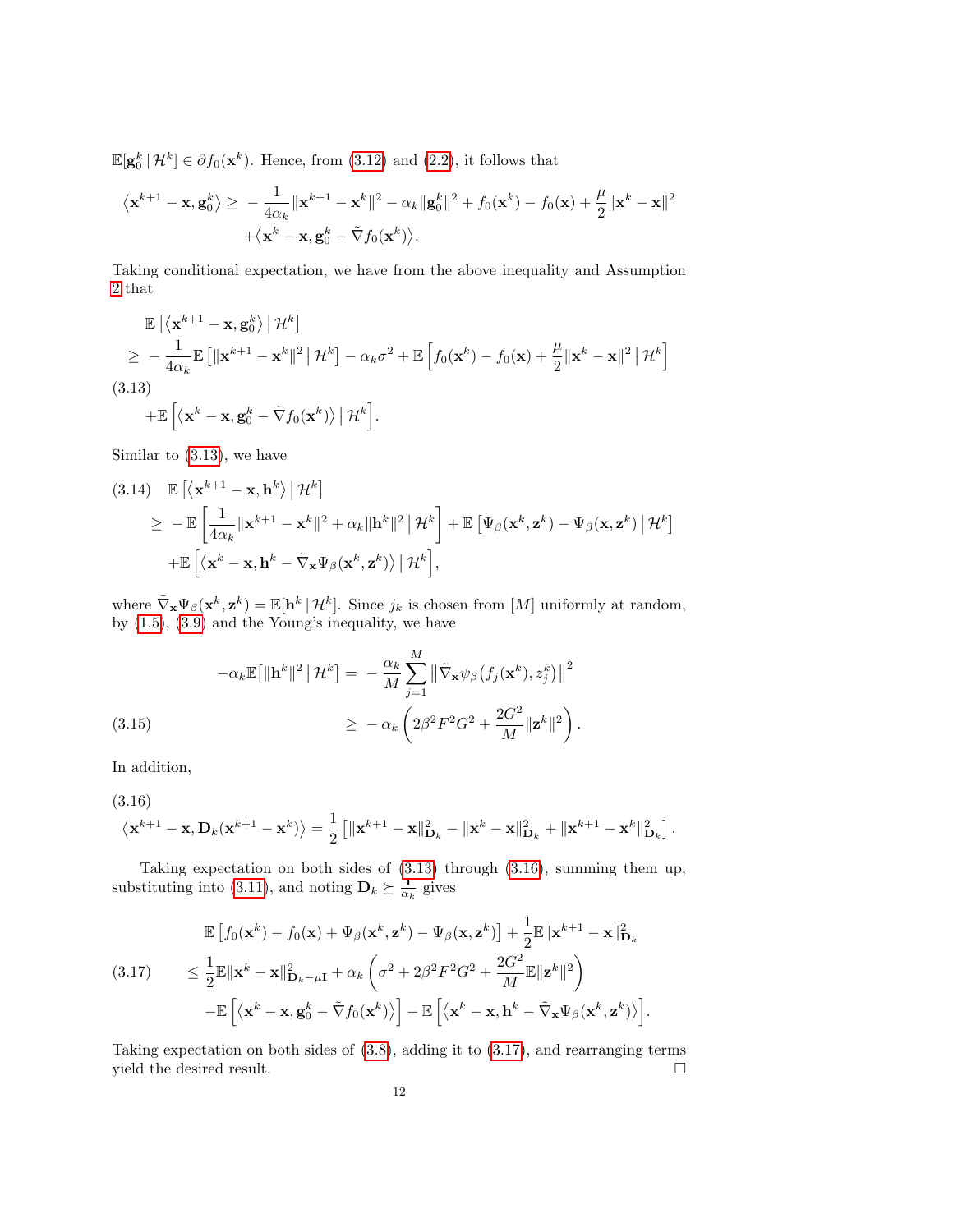<span id="page-12-0"></span>By Theorem [3.5,](#page-10-4) we can bound the growth of  $\mathbb{E} \|\mathbf{z}^k\|^2$  as below. Its proof is given in the appendix.

PROPOSITION 3.6. Under Assumptions [1](#page-7-1) through [3,](#page-8-1) and assuming  $\mathbf{D}_k \succeq \frac{\mathbf{I}}{\alpha_k}$ ,  $\forall k$ for a positive number sequence  $\{\alpha_k\}_{k\geq 1}$ , let  $\{(\mathbf{x}^k, \mathbf{z}^k)\}$  be the sequence generated from Algorithm [1](#page-1-2) with parameters satisfying

<span id="page-12-6"></span>(3.18) 
$$
\rho_k \mathbf{D}_k \succeq \rho_{k+1}(\mathbf{D}_{k+1} - \mu \mathbf{I}), \forall k \ge 1,
$$

then for any  $t \geq 1$ , it holds that

<span id="page-12-8"></span>
$$
(3.19) \quad \mathbb{E}||\mathbf{z}^{t+1}||^2
$$
  
\n
$$
\leq 2\rho_1||\mathbf{x}^1 - \mathbf{x}^*||_{\mathbf{D}_1 - \mu\mathbf{I}}^2 + 4||\mathbf{z}^*||^2 + \sum_{k=1}^t 4\alpha_k \rho_k \left(\sigma^2 + 2\beta^2 F^2 G^2 + \frac{2G^2}{M} \mathbb{E}||\mathbf{z}^k||^2\right),
$$

where  $(\mathbf{x}^*, \mathbf{z}^*)$  is any point satisfying the KKT conditions in [\(2.1\)](#page-7-3).

3.2. Convergence rate for convex problems. In this subsection, we establish the convergence rate of Algorithm [1](#page-1-2) for convex problems, i.e.,  $\mu = 0$ . Different from existing analysis for saddle-point problems, we do not assume the boundedness of the dual variable **z** but instead we can bound  $z^k$  in expectation.

Using Proposition [3.6,](#page-12-0) we specify the parameters and bound  $\mathbb{E} \|\mathbf{z}^k\|^2$ . The proofs of both propositions below are given in the appendix.

<span id="page-12-7"></span>PROPOSITION 3.7 (pre-determined maximum number of iterations). Under As-sumptions [1](#page-7-1) through [3,](#page-8-1) given a positive integer  $K$ , set

<span id="page-12-1"></span>(3.20) 
$$
\mathbf{D}_k = \frac{\sqrt{K}}{\alpha} \mathbf{I}, \ \rho_k = \frac{\rho}{\sqrt{K}}, \ \beta \ge \rho, \ \forall 1 \le k \le K,
$$

where  $\alpha, \rho$  and  $\beta$  are positive scalars satisfying  $\alpha \rho < \frac{M}{8G^2}$ . Then for any  $1 \leq k \leq K+1$ , it holds that

<span id="page-12-3"></span>
$$
\mathbb{E}\|\mathbf{z}^k\|^2 \le \frac{C_1}{1 - \frac{8\alpha\rho G^2}{M}}
$$

where

<span id="page-12-2"></span>(3.22) 
$$
C_1 = \frac{2\rho}{\alpha} ||\mathbf{x}^1 - \mathbf{x}^*||^2 + 4||\mathbf{z}^*||^2 + 4\alpha\rho(\sigma^2 + 2\beta^2 F^2 G^2).
$$

<span id="page-12-9"></span>If the maximum number of iterations is not pre-determined, we set parameters adaptive to iteration numbers and can still bound  $\mathbb{E} \|\mathbf{z}^k\|^2$ .

PROPOSITION 3.8 (varying maximum number of iterations). Under Assumptions [1](#page-7-1) through [3,](#page-8-1) let  $\{(\mathbf{x}^k, \mathbf{z}^k)\}\$  be the sequence generated from Algorithm [1](#page-1-2) with parameters set to

<span id="page-12-4"></span>(3.23) 
$$
\mathbf{D}_k = \frac{\sqrt{k+1}\log(k+1)}{\alpha}\mathbf{I}, \ \rho_k = \frac{\rho}{\sqrt{k+1}\log(k+1)}, \ \beta \ge \rho, \ \forall k \ge 1,
$$

where  $\alpha, \rho$  and  $\beta$  are positive scalars satisfying  $\alpha \rho < \frac{M}{20G^2}$ . Then for any  $k \ge 1$ , it holds that

<span id="page-12-5"></span>(3.24) 
$$
\mathbb{E} \|\mathbf{z}^{k}\|^{2} \leq \frac{C_{2}}{1 - \frac{20\alpha\rho G^{2}}{M}},
$$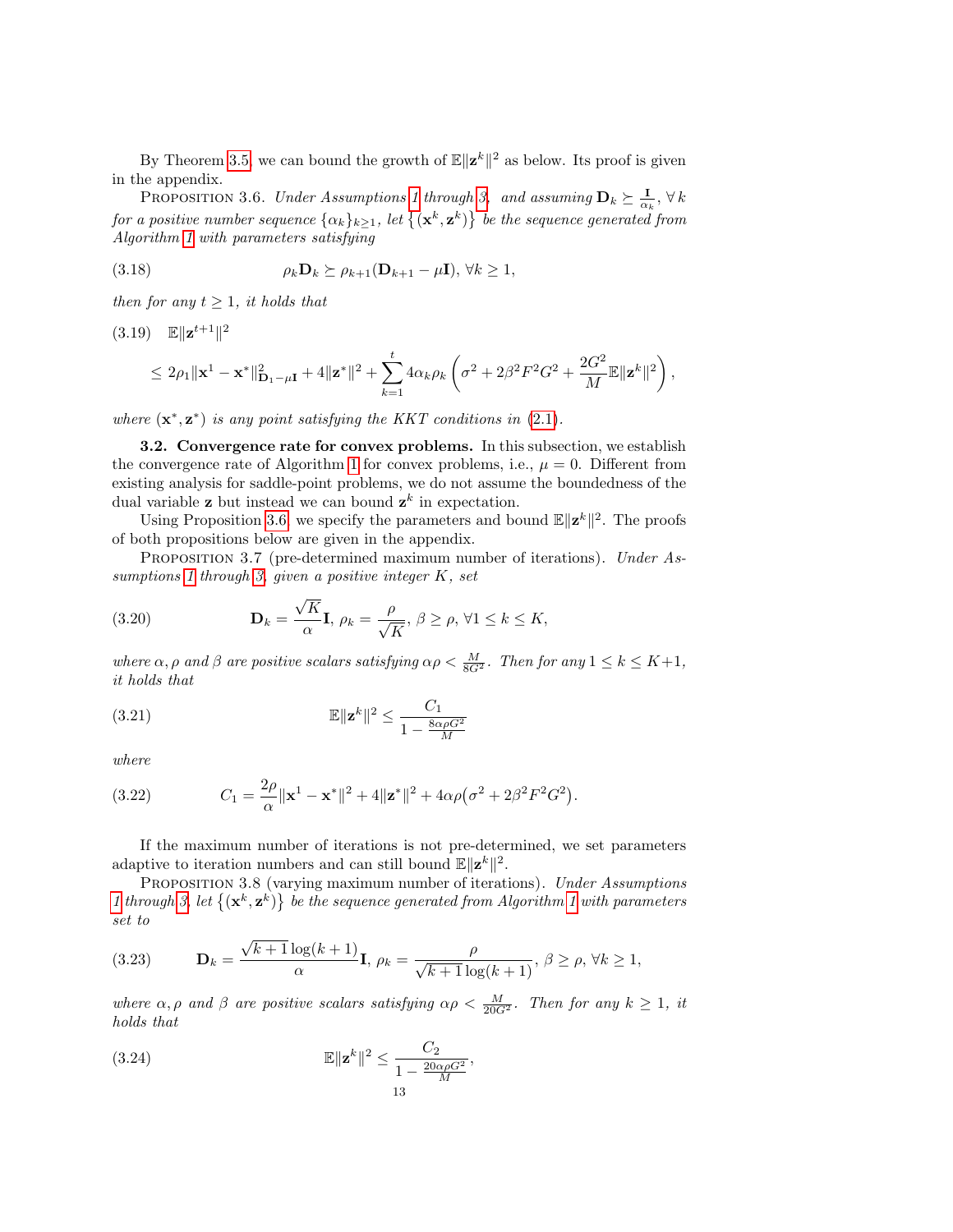where

<span id="page-13-7"></span>(3.25) 
$$
C_2 = \frac{2\rho}{\alpha} ||\mathbf{x}^1 - \mathbf{x}^*||^2 + 4||\mathbf{z}^*||^2 + 10\alpha\rho(\sigma^2 + 2\beta^2 F^2 G^2).
$$

To show the convergence rate results, we need the following lemma to handle the last three expectation terms in [\(3.10\)](#page-10-5). Its proof is given in the appendix and follows the proof of [\[13,](#page-27-9) Lemma 3.1].

<span id="page-13-8"></span>LEMMA 3.9. For any deterministic or stochastic vector  $(x, z)$  with  $x \in X$  and  $z \geq 0$ , it holds for any positive number sequence  $\{\alpha_k\}$  that

<span id="page-13-0"></span>
$$
(3.26) \qquad -\sum_{k=1}^{K} \alpha_k \mathbb{E}\langle \mathbf{x}^k - \mathbf{x}, \mathbf{g}_0^k - \tilde{\nabla} f_0(\mathbf{x}^k) \rangle \le \frac{1}{2} \mathbb{E} \|\mathbf{x}^1 - \mathbf{x}\|^2 + \frac{\sigma^2}{2} \sum_{k=1}^{K} \alpha_k^2,
$$
\n
$$
- \sum_{k=1}^{K} \alpha_k \mathbb{E}\langle \mathbf{x}^k - \mathbf{x}, \mathbf{h}^k - \nabla_{\mathbf{x}} \Psi_{\beta}(\mathbf{x}^k, \mathbf{z}^k) \rangle \le \frac{1}{2} \mathbb{E} \|\mathbf{x}^1 - \mathbf{x}\|^2
$$

<span id="page-13-9"></span>
$$
(3.27) \qquad \sum_{k=1}^{L} \alpha_k \mathbb{E}(\mathbf{x} - \mathbf{x}, \mathbf{n}) \qquad \mathbf{v}_{\mathbf{x} \cdot \mathbf{y}}(\mathbf{x} - \mathbf{x}) / \sum_{2}^{L} \mathbb{E}(\mathbf{x} - \mathbf{x}) + \sum_{k=1}^{K} \alpha_k^2 \left( \beta^2 F^2 G^2 + \frac{G^2}{M} \mathbb{E} \|\mathbf{z}^k\|^2 \right),
$$

<span id="page-13-1"></span>(3.28) 
$$
\sum_{k=1}^{K} \alpha_k \mathbb{E} \langle \mathbf{z}^k - \mathbf{z}, M \mathbf{e}_{j_k} \odot \nabla_{\mathbf{z}} \Psi(\mathbf{x}^k, \mathbf{z}^k) - \nabla_{\mathbf{z}} \Psi(\mathbf{x}^k, \mathbf{z}^k) \rangle \leq \frac{1}{2} \mathbb{E} ||\mathbf{z}^1 - \mathbf{z}||^2 + \frac{F^2}{2} \sum_{k=1}^{K} \alpha_k^2.
$$

Using Theorem [3.5](#page-10-4) and also the boundedness of  $\mathbb{E} \|\mathbf{z}^k\|^2$ , we are now ready to show the convergence rate results for the case  $\mu = 0$ . First, we establish a result with constant step sizes, and the order is  $O(1/\sqrt{k})$ , where k is the iteration number.

<span id="page-13-6"></span>THEOREM 3.10 (Convergence rate for convex case with constant step sizes). Under Assumptions [1](#page-7-1) through [3,](#page-8-1) let  $\{(\mathbf{x}^k, \mathbf{z}^k)\}\$  be the sequence generated from Algo-rithm [1.](#page-1-2) Given any positive integer  $K$ , set the parameters according to  $(3.20)$ , let  $\bar{\mathbf{x}}^K = \frac{1}{K} \sum_{k=1}^K \mathbf{x}^k$  and  $\bar{\mathbf{z}}^K = \frac{1}{K} \sum_{k=1}^K \mathbf{z}^k$ , and define

<span id="page-13-2"></span>
$$
(3.29) \qquad \phi_1(\mathbf{x}) = \frac{3}{2\alpha} ||\mathbf{x}^1 - \mathbf{x}||^2 + \alpha \left( \frac{3}{2}\sigma^2 + 3\beta^2 F^2 G^2 + \frac{3G^2}{M} \frac{C_1}{1 - \frac{8\alpha \rho G^2}{M}} + \frac{F^2}{2} \right),
$$

where  $C_1$  is defined in  $(3.22)$ . Then

<span id="page-13-3"></span>(3.30a) 
$$
\mathbb{E}\left|f_0(\bar{\mathbf{x}}^K) - f_0(\mathbf{x}^*)\right| \leq \frac{1}{\sqrt{K}}\left(2\phi_1(\mathbf{x}^*) + \frac{9(\alpha+\rho)}{2\alpha\rho}||\mathbf{z}^*||^2\right),
$$

<span id="page-13-4"></span>(3.30b) 
$$
\mathbb{E}\left[\frac{1}{M}\sum_{j=1}^{M}[f_j(\bar{\mathbf{x}}^K)]_+\right] \leq \frac{1}{\sqrt{K}}\left(\phi_1(\mathbf{x}^*) + \frac{\alpha+\rho}{2\alpha\rho}\|\mathbf{1} + \mathbf{z}^*\|^2\right).
$$

In addition, if  $X$  is bounded, then

<span id="page-13-5"></span>(3.30c) 
$$
\mathbb{E}\left[d_{\beta}(\mathbf{z}^*) - d_{\beta}(\bar{\mathbf{z}}^K)\right] \leq \frac{3}{2\sqrt{K}} \left(\max_{\mathbf{x}\in X} \phi_1(\mathbf{x}) + \frac{3(\alpha+\rho)}{2\alpha\rho} ||\mathbf{z}^*||^2\right).
$$

Proof. When the parameters are set according to [\(3.20\)](#page-12-1), we have [\(3.21\)](#page-12-3). Hence, multiplying  $\alpha_k = \frac{\alpha}{\sqrt{K}}$  to [\(3.10\)](#page-10-5), summing it up from  $k = 1$  through K, using [\(3.26\)](#page-13-0) through [\(3.28\)](#page-13-1), and noting  $z^1 = 0$  give

$$
\frac{\alpha}{\sqrt{K}}\sum_{k=1}^{K}\mathbb{E}\left[f_0(\mathbf{x}^k)+\frac{1}{M}\sum_{j=1}^{M}z_jf_j(\mathbf{x}^k)\right] \leq \frac{\alpha}{\sqrt{K}}\sum_{k=1}^{K}\mathbb{E}\left[f_0(\mathbf{x})+\Psi_{\beta}(\mathbf{x},\mathbf{z}^k)\right] \n+ \frac{3}{2}\mathbb{E}\|\mathbf{x}^1-\mathbf{x}\|^2+\left(\frac{\alpha}{2\rho}+\frac{1}{2}\right)\mathbb{E}\|\mathbf{z}\|^2+\alpha^2\left(\frac{3}{2}\sigma^2+3\beta^2F^2G^2+\frac{3G^2}{M}\frac{C_1}{1-\frac{8\alpha\rho G^2}{M}}+\frac{F^2}{2}\right).
$$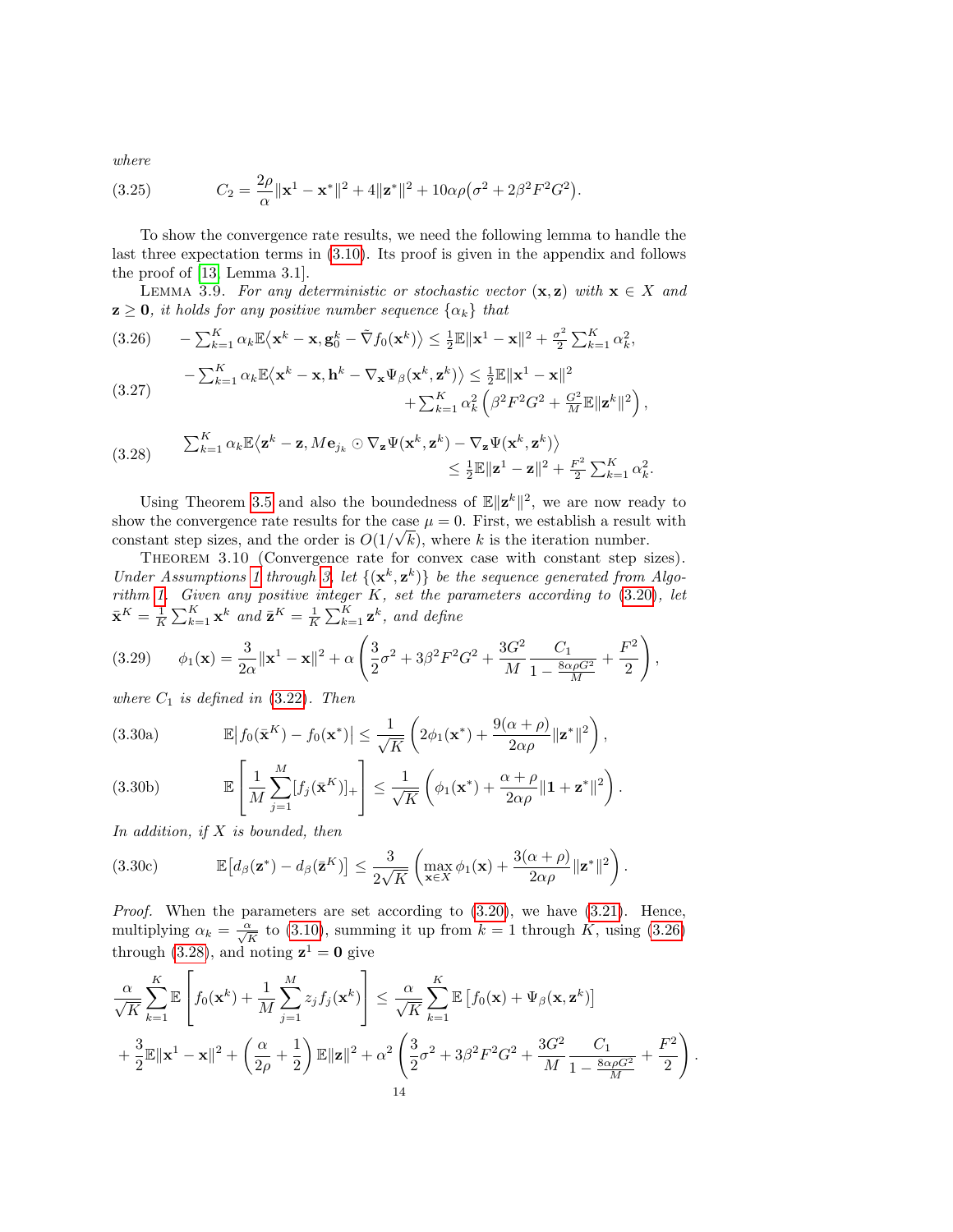Since  $\mathbf{z} \geq \mathbf{0}$ , by the convexity of  $f_j$ 's and also concavity of  $\Psi_\beta$  about  $\mathbf{z}$ , we have from the above inequality and the definition of  $\phi_1$  in [\(3.29\)](#page-13-2) that

<span id="page-14-0"></span>
$$
(3.31)
$$

$$
\mathbb{E}\left[f_0(\bar{\mathbf{x}}^K)+\frac{1}{M}\sum_{j=1}^M z_j f_j(\bar{\mathbf{x}}^K)\right] \leq \mathbb{E}\left[f_0(\mathbf{x})+\Psi_\beta(\mathbf{x},\bar{\mathbf{z}}^K)\right]+\frac{1}{\sqrt{K}}\mathbb{E}\left[\phi_1(\mathbf{x})+\frac{\alpha+\rho}{2\alpha\rho}\|\mathbf{z}\|^2\right].
$$

Let  $\mathbf{x} = \mathbf{x}^*$  in the above inequality. Then by Lemma [3.1](#page-9-1) and the definition of  $\Phi$  in  $(1.24)$ , we have

$$
\mathbb{E}\big[\Phi(\bar{\mathbf{x}}^K;\mathbf{x}^*,\mathbf{z})\big] \leq \frac{\phi_1(\mathbf{x}^*)}{\sqrt{K}} + \frac{1}{\sqrt{K}}\frac{\alpha+\rho}{2\alpha\rho}\mathbb{E}\|\mathbf{z}\|^2, \, \forall \mathbf{z} \geq \mathbf{0}.
$$

Hence, [\(3.30a\)](#page-13-3) and [\(3.30b\)](#page-13-4) follow from the proof of Lemma [3.2](#page-9-8) and Remark [3.1.](#page-10-6) Furthermore, as  $X$  is bounded, the inequality  $(3.31)$  implies

$$
\mathbb{E}\left[f_0(\bar{\mathbf{x}}^K) + \frac{1}{M}\sum_{j=1}^M z_j f_j(\bar{\mathbf{x}}^K)\right]
$$
  
\n
$$
\leq \mathbb{E}\left[f_0(\mathbf{x}) + \Psi_\beta(\mathbf{x}, \bar{\mathbf{z}}^K)\right] + \frac{1}{\sqrt{K}}\left[\max_{\mathbf{x}\in X} \phi_1(\mathbf{x}) + \frac{\alpha + \rho}{2\alpha\rho} \mathbb{E}\|\mathbf{z}\|^2\right].
$$

Therefore, we obtain  $(3.30c)$  from Lemma [3.2](#page-9-8) and complete the proof.

Below we make a few remarks about the results in Theorem [3.10.](#page-13-6) Similar remarks also apply to Theorems [3.11](#page-15-0) and [3.14](#page-16-0) established later.

REMARK 3.2. From the proof of Theorem [3.10,](#page-13-6) we see that the setting of  $\rho_k$  is for bounding  $\mathbb{E} \|\mathbf{z}^k\|^2$ . If the dual variable **z** is bounded, then  $\rho_k$  can be taken as large as the augmented penalty parameter  $\beta$ .

REMARK 3.3. By the Markov's inequality  $\text{Prob}(\xi \geq \varepsilon) \leq \frac{\mathbb{E}[\xi]}{\varepsilon}$  $\frac{|\xi|}{\varepsilon}$  for a nonnegative random variable  $\xi$ , one can easily have a high-probability result from Theorem [3.10.](#page-13-6) One drawback of the result is that in [\(3.30b\)](#page-13-4), the bound is on the average of all inequality constraint violation. Let  $\gamma = \frac{\mathbb{E}[\max_{j\in[M]}[f_j(\bar{\mathbf{x}}^K)]_+]}{\mathbb{E}[\max_{j\in[M],[f_j(\bar{\mathbf{x}}^K)]_+}]}$  $\mathbb{E}[\frac{1}{M}\sum_{j=1}^{M}[f_j(\bar{\mathbf{x}}^K)]_+]$ . Then [\(3.30b\)](#page-13-4) implies  $\mathbb{E}\left[\max_{j\in[M]}[f_j(\bar{\mathbf{x}}^K)]_+\right] \leq \frac{\gamma}{\sqrt{2}}$  $\frac{\gamma}{K}\left(\phi_1({\mathbf{x}}^*) + \frac{\|{\mathbf{1}} + {\mathbf{z}}^*\|^2}{2\rho}\right)$  $\frac{||\mathbf{z}^*||^2}{2\rho}$ . If  $\gamma = O(1)$ , then the maximum violation of the inequality constraint is similar to the avarage violation. However, in the worse case,  $\gamma$  could be as large as M.

One may argue that since the averaged constraint violation is used as a measure in the convergence rate result, it could be more natural to work on the equivalent problem [\(1.16\)](#page-4-1), for which only one dual variable is needed instead of the many more M dual variables required in Algorithm [1.](#page-1-2) We point out two potential issues to pursue this direction. First, the augmented Lagrangian function of [\(1.16\)](#page-4-1) has a term that is a composition of  $\psi_{\beta}$  given in [\(1.3\)](#page-1-4) with the finite-sum  $\frac{1}{M}\sum_{j=1}^{M}[f_j(\mathbf{x})]_+$ . For a stochastic program with such a nested structure, the convergence rate of SGM is much worse [\[26\]](#page-27-26) due to the difficulty of obtaining an unbiased SG. Second, the Slater's condition can never hold for [\(1.16\)](#page-4-1). Hence, although one dual variable is needed, the existence of a KKT point is not guaranteed even if the Slater's condition holds for the original problem [\(1.1\)](#page-0-0), and this would affect the convergence analysis. Also, we point out that the use of M dual variables does not cause an issue of memory or computational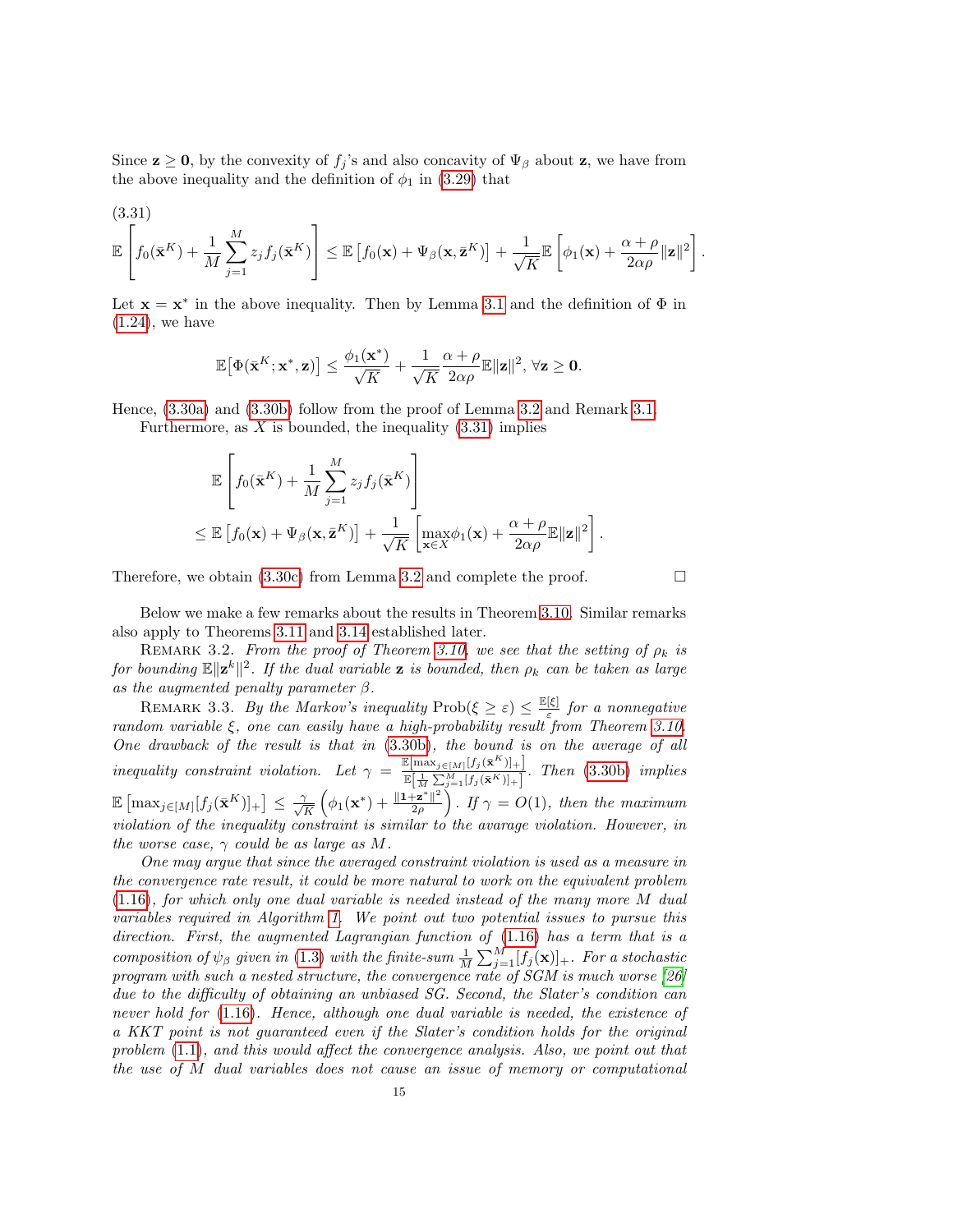cost. Compared to the data involved in the M constraint functions, the size of M dual variables is smaller.

With varying step sizes, we can also show a sublinear convergence rate result of Algorithm [1](#page-1-2) as follows. The order is worse with an additional logarithmic term.

<span id="page-15-0"></span>THEOREM 3.11 (Convergence rate for convex case with varying step sizes). Under Assumptions [1](#page-7-1) through [3,](#page-8-1) let  $\{(\mathbf{x}^k, \mathbf{z}^k)\}\$  be the sequence generated from Algorithm [1.](#page-1-2) Set parameters according to [\(3.23\)](#page-12-4). For any integer  $K \geq 1$ , let  $\alpha_k = \frac{\alpha}{\sqrt{k+1} \log(k+1)}$  for  $1 \leq k \leq K$ ,  $\bar{\mathbf{x}}^K = \frac{1}{\sum_{k=1}^K \alpha_k} \sum_{k=1}^K \alpha_k \mathbf{x}^k$  and  $\bar{\mathbf{z}}^K = \frac{1}{\sum_{k=1}^K \alpha_k} \sum_{k=1}^K \alpha_k \mathbf{z}^k$ , and define

<span id="page-15-2"></span>
$$
(3.32) \quad \phi_2(\mathbf{x}) = \frac{3}{2\alpha} ||\mathbf{x}^1 - \mathbf{x}||^2 + 2.5\alpha \left(\frac{3}{2}\sigma^2 + 3\beta^2 F^2 G^2 + \frac{3G^2}{M} \frac{C_2}{1 - \frac{20\alpha \rho G^2}{M}} + \frac{F^2}{2}\right),
$$

with  $C_2$  defined in  $(3.25)$ . Then

$$
(3.33a) \mathbb{E}\left|f_0(\bar{\mathbf{x}}^{K+1}) - f_0(\mathbf{x}^*)\right| \le \frac{\log(K+1)}{2(\sqrt{K+2} - \sqrt{2})} \left(2\phi_2(\mathbf{x}^*) + \frac{9(\alpha+\rho)}{2\alpha\rho} \|\mathbf{z}^*\|^2\right),
$$
\n
$$
(3.33b) \mathbb{E}\left[\frac{1}{M} \sum_{j=1}^M [f_j(\bar{\mathbf{x}}^{K+1})]_+\right] \le \frac{\log(K+1)}{2(\sqrt{K+2} - \sqrt{2})} \left(\phi_2(\mathbf{x}^*) + \frac{\alpha+\rho}{2\alpha\rho} \|\mathbf{1} + \mathbf{z}^*\|^2\right).
$$

In addition, if  $X$  is bounded, then

$$
(3.33c) \quad \mathbb{E}\big[d_{\beta}(\mathbf{z}^*) - d_{\beta}(\bar{\mathbf{z}}^K)\big] \leq \frac{3\log(K+1)}{4(\sqrt{K+2}-\sqrt{2})}\left(\max_{\mathbf{x}\in X}\phi_2(\mathbf{x}) + \frac{3(\alpha+\rho)}{2\alpha\rho}\|\mathbf{z}^*\|^2\right).
$$

*Proof.* When the parameters are set according to  $(3.23)$ , we have  $(3.24)$ . Hence, multiplying  $\alpha_k$  to both sides of [\(3.10\)](#page-10-5), summing it over k, and using [\(3.26\)](#page-13-0) through [\(3.28\)](#page-13-1), we have

$$
\sum_{k=1}^K \alpha_k \mathbb{E}\left[f_0(\mathbf{x}^k) + \frac{1}{M} \sum_{j=1}^M z_j f_j(\mathbf{x}^k)\right] \le \sum_{k=1}^K \alpha_k \mathbb{E}\left[f_0(\mathbf{x}) + \Psi_\beta(\mathbf{x}, \mathbf{z}^k)\right] + \frac{3}{2} \mathbb{E} \|\mathbf{x}^1 - \mathbf{x}\|^2
$$
\n
$$
(3.34) \qquad + \left(\frac{\alpha}{2\rho} + \frac{1}{2}\right) \mathbb{E} \|\mathbf{z}\|^2 + \sum_{k=1}^K \alpha_k^2 \left(\frac{3}{2}\sigma^2 + 3\beta^2 F^2 G^2 + \frac{3G^2}{M} \frac{C_2}{1 - \frac{20\alpha\rho G^2}{M}} + \frac{F^2}{2}\right).
$$

<span id="page-15-1"></span>Note

$$
\sum_{k=1}^{K} \alpha_k = \sum_{k=1}^{K} \frac{\alpha}{\sqrt{k+1} \log(k+1)} \ge \frac{\alpha}{\log(K+1)} \int_1^{K+1} \frac{1}{\sqrt{x+1}} dx = \frac{2\alpha(\sqrt{K+2} - \sqrt{2})}{\log(K+1)}.
$$

Hence, dividing both sides of [\(3.34\)](#page-15-1) by  $\sum_{k=1}^{K} \alpha_k$ , we have from the convexity of  $f_j$ 's and the concavity of  $\Psi_{\beta}$  about **z**, and also using  $\sum_{k=1}^{K} \alpha_k^2 \leq 2.5$  from [\(A.3\)](#page-23-0) and the definition of  $\phi_2$  in [\(3.32\)](#page-15-2) that

$$
\mathbb{E}\left[f_0(\bar{\mathbf{x}}^K) + \frac{1}{M}\sum_{j=1}^M z_j f_j(\bar{\mathbf{x}}^K)\right] \leq \mathbb{E}\left[f_0(\mathbf{x}) + \Psi_\beta(\mathbf{x}, \bar{\mathbf{z}}^K)\right] + \frac{\log(K+1)}{2(\sqrt{K+2}-\sqrt{2})}\mathbb{E}\left[\phi_2(\mathbf{x}) + \frac{\alpha+\rho}{2\alpha\rho}\|\mathbf{z}\|^2\right].
$$

Now following the same arguments as those below [\(3.31\)](#page-14-0) in the proof of Theorem [3.10,](#page-13-6) we obtain the desired results and complete the proof.  $\Box$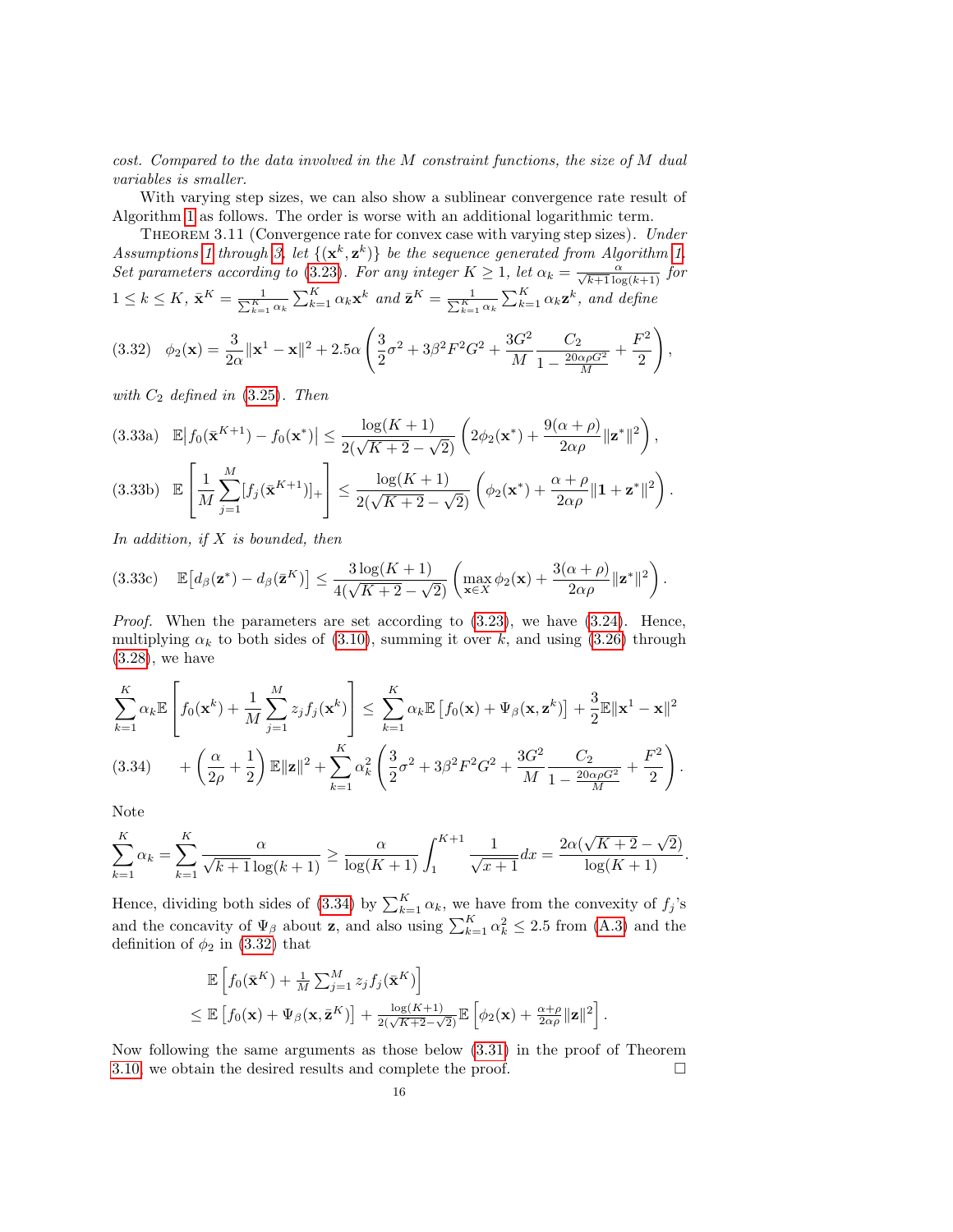3.3. Convergence rate for strongly convex problems. In this subsection, we analyze the convergence rate of Algorithm [1](#page-1-2) for strongly convex problems, i.e.,  $\mu > 0$  in [\(2.2\)](#page-8-5). Similar to the convex case, we first bound  $\mathbb{E} \|\mathbf{z}^k\|^2$  by choosing appropriate parameters. The proof is shown in the appendix.

<span id="page-16-1"></span>PROPOSITION 3.12. Under Assumptions [1](#page-7-1) through [3](#page-8-1) with  $\mu > 0$ , for any given positive integer K, let  $\{(\mathbf{x}^k, \mathbf{z}^k)\}\$  be the sequence generated from Algorithm [1](#page-1-2) with parameters set to

<span id="page-16-7"></span>(3.35) 
$$
\mathbf{D}_k = \frac{k+1}{\alpha} \mathbf{I}, \ \rho_k = \frac{\rho}{\log(K+1)}, \ \beta \ge \frac{2\rho}{\log 2}, \ \forall 1 \le k \le K,
$$

where  $\alpha \geq \frac{1}{\mu}$  and  $\alpha \rho < \frac{M}{8G^2}$ . Then for any  $1 \leq k \leq K + 1$ ,

<span id="page-16-2"></span>
$$
\mathbb{E}\|\mathbf{z}^k\|^2 \le \frac{C_3}{1 - \frac{8\alpha\rho G^2}{M}},
$$

where

<span id="page-16-3"></span>
$$
(3.37) \tC_3 = \frac{2\rho}{\log(K+1)} \left(\frac{2}{\alpha} - \mu\right) \|\mathbf{x}^1 - \mathbf{x}^*\|^2 + 4\|\mathbf{z}^*\|^2 + 4\alpha\rho(\sigma^2 + 2\beta^2 F^2 G^2).
$$

Similar to Lemma [3.9,](#page-13-8) we have the following result bounding the expectation terms in [\(3.10\)](#page-10-5). The proof is also given in the appendix.

<span id="page-16-4"></span>Lemma 3.13. Under the assumptions of Proposition [3.12,](#page-16-1) for any deterministic or stochastic vector  $z \geq 0$ , we have

<span id="page-16-8"></span>
$$
\sum_{k=1}^{K} \mathbb{E} \left[ \langle \mathbf{z}^k - \mathbf{z}, M \mathbf{e}_{j_k} \odot \nabla_{\mathbf{z}} \Psi(\mathbf{x}^k, \mathbf{z}^k) - \nabla_{\mathbf{z}} \Psi(\mathbf{x}^k, \mathbf{z}^k) \rangle \right]
$$
\n
$$
\leq \frac{\log(K+1)}{2\rho} \mathbb{E} \left[ \|\mathbf{z}^1 - \mathbf{z}\|^2 + \sum_{k=1}^{K} \|\mathbf{z}^{k+1} - \mathbf{z}^k\|^2 \right].
$$

<span id="page-16-0"></span>Using [\(3.10\)](#page-10-5) and [\(3.36\)](#page-16-2), we establish the convergence rate result of Algorithm [1](#page-1-2) for the case of  $\mu > 0$  as follows.

THEOREM 3.14 (convergence rate for strongly convex case). Under the assumptions of Proposition [3.12,](#page-16-1) we have

<span id="page-16-6"></span>(3.39) 
$$
\mathbb{E} \|\mathbf{x}^{K+1} - \mathbf{x}^*\|^2 \leq \frac{2\alpha}{K+1} \left( \phi_3(\mathbf{x}^*) + \frac{\log(K+1)}{\rho} \|\mathbf{z}^*\|^2 \right),
$$

where (3.40)

<span id="page-16-5"></span>
$$
\phi_3(\mathbf{x}) = \left(\frac{1}{\alpha} - \frac{\mu}{2}\right) \|\mathbf{x}^1 - \mathbf{x}\|^2 + \alpha \log(K+1) \left(\sigma^2 + 2\beta^2 F^2 G^2 + \frac{2G^2}{M} \frac{C_3}{1 - \frac{8\alpha \rho G^2}{M}}\right)
$$

,

with  $C_3$  defined in [\(3.37\)](#page-16-3). In addition, let  $\bar{\mathbf{x}}^K = \frac{\sum_{k=1}^K \mathbf{x}^k}{K}$  $\frac{c_{-1} \mathbf{x}^k}{K}$  and  $\bar{\mathbf{z}}^K = \frac{\sum_{k=1}^K \mathbf{z}^k}{K}$  $\frac{=1}{K}$ . Then

(3.41a) 
$$
\mathbb{E}\left|f_0(\bar{\mathbf{x}}^K) - f_0(\mathbf{x}^*)\right| \leq \frac{1}{K}\left(2\phi_3(\mathbf{x}^*) + \frac{9\log(K+1)}{\rho}\|\mathbf{z}^*\|^2\right),
$$

(3.41b) 
$$
\mathbb{E}\left[\frac{1}{M}\sum_{j=1}^{M}[f_j(\bar{\mathbf{x}}^K)]_+\right] \leq \frac{1}{K}\left(\phi_3(\mathbf{x}^*) + \frac{\log(K+1)}{\rho}\|\mathbf{1} + \mathbf{z}^*\|^2\right).
$$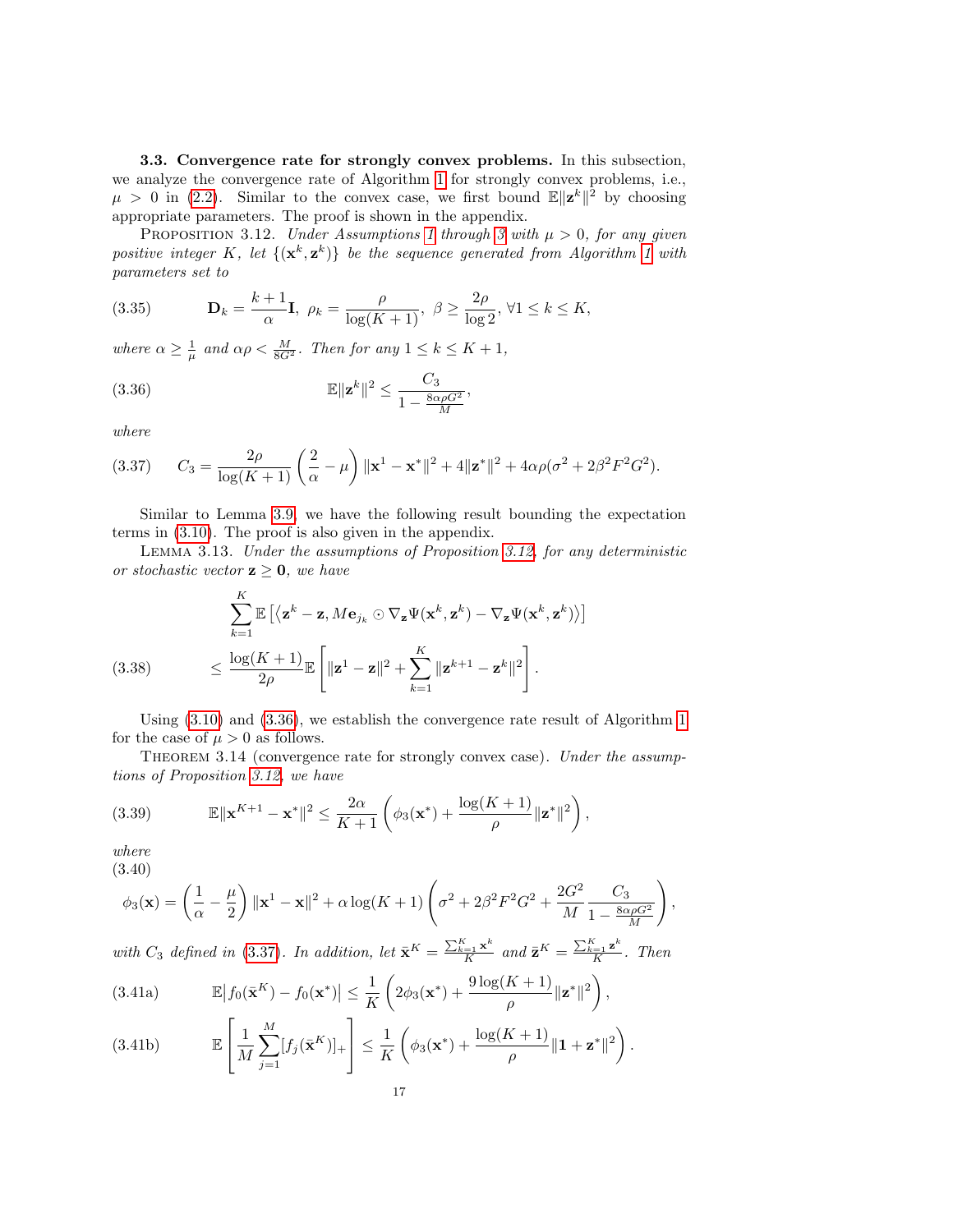Proof. Let  $\alpha_k = \frac{\alpha}{k+1}, \forall k \geq 1$ . Since  $\alpha \geq \frac{1}{\mu}$ , it holds  $\frac{k+1}{\alpha} \geq \frac{k+2}{\alpha} - \mu$ , i.e.,  $\frac{1}{\alpha_k} \geq$  $\frac{1}{\alpha_{k+1}} - \mu$ . Hence, summing up [\(3.10\)](#page-10-5) with  $\mathbf{x} = \mathbf{x}^*$  from  $k = 1$  through K, using Lemma [3.13,](#page-16-4) and noting  $z^1 = 0$  and the choice of  $\rho_k$  yield

$$
\sum_{k=1}^{K} \mathbb{E}\left[f_0(\mathbf{x}^k) + \frac{1}{M} \sum_{j=1}^{M} z_j f_j(\mathbf{x}^k)\right] + \frac{1}{2\alpha_K} \mathbb{E} \|\mathbf{x}^{K+1} - \mathbf{x}^*\|^2 + \frac{1}{2\rho_K} \mathbb{E} \|\mathbf{z}^{K+1} - \mathbf{z}\|^2
$$
\n
$$
\leq \sum_{k=1}^{K} \mathbb{E}\left[f_0(\mathbf{x}^*) + \Psi_\beta(\mathbf{x}^*, \mathbf{z}^k)\right] + \left(\frac{1}{2\alpha_1} - \frac{\mu}{2}\right) \|\mathbf{x}^1 - \mathbf{x}^*\|^2 + \frac{1}{\rho_1} \mathbb{E} \|\mathbf{z}\|^2
$$
\n
$$
+ \sum_{k=1}^{K} \alpha_k \left(\sigma^2 + 2\beta^2 F^2 G^2 + \frac{2G^2}{M} \mathbb{E} \|\mathbf{z}^k\|^2\right) - \sum_{k=1}^{K} \frac{1}{2\rho_k} \left(\frac{\beta}{\rho_k} - 2\right) \mathbb{E} \|\mathbf{z}^{k+1} - \mathbf{z}^k\|^2
$$
\n(3.42)\n
$$
\leq K f_0(\mathbf{x}^*) + \mathbb{E} \left[\phi_3(\mathbf{x}^*) + \frac{1}{\rho_1} \|\mathbf{z}\|^2\right],
$$

<span id="page-17-1"></span>where in the first inequality, we have used the fact  $\mathbb{E}\langle \mathbf{x}^k - \mathbf{x}^*, \mathbf{g}_0^k - \tilde{\nabla}f_0(\mathbf{x}^k) \rangle = 0$ 

and  $\mathbb{E}\langle \mathbf{x}^k - \mathbf{x}^*, \mathbf{h}^k - \nabla_{\mathbf{x}} \Psi_{\beta}(\mathbf{x}^k, \mathbf{z}^k) \rangle = 0$ , and in the second inequality, we have used [\(3.36\)](#page-16-2) and [\(A.6\)](#page-24-0), Lemma [3.1,](#page-9-1) the setting  $\beta \geq 2\rho_k$ ,  $\forall k$ , and also the definition of  $\phi_3$ in [\(3.40\)](#page-16-5). Let  $z = z^*$  in the above inequality. Then by [\(2.4\)](#page-8-3), we have that

$$
\frac{1}{2\alpha_K} \mathbb{E} \|\mathbf{x}^{K+1} - \mathbf{x}^*\|^2 \leq \phi_3(\mathbf{x}^*) + \frac{1}{\rho_1} \|\mathbf{z}^*\|^2,
$$

which clearly implies [\(3.39\)](#page-16-6) by the parameters given in [\(3.35\)](#page-16-7) and also  $\alpha_K = \frac{\alpha}{K+1}$ .

Furthermore, dropping the terms about  $||\mathbf{x}^{K+1} - \mathbf{x}^*||^2$  and  $||\mathbf{z}^{K+1} - \mathbf{z}||^2$  on the left hand side of [\(3.42\)](#page-17-1), and using the convexity of  $f_j$ 's, we have for any  $z \ge 0$  that

$$
\mathbb{E}\left[f_0(\bar{\mathbf{x}}^K) - f_0(\mathbf{x}^*) + \frac{1}{M}\sum_{j=1}^M z_j f_j(\bar{\mathbf{x}}^K)\right] \leq \frac{1}{K} \mathbb{E}\left[\phi_3(\mathbf{x}^*) + \frac{1}{\rho_1} ||\mathbf{z}||^2\right].
$$

Now using Lemma [3.2](#page-9-8) and Remark [3.1,](#page-10-6) we obtain the desired results.  $\square$ 

<span id="page-17-0"></span>REMARK 3.4. The order of the established rate is worse than the optimal one obtained for a primal SGM by a  $log(K+1)$  factor. That term appears essentially because of the setting of  $\rho_k$  to bound the dual iterate. If we assume  $\{z^k\}$  to be bounded, then

we can set  $\rho_k = \frac{\beta}{2}$  and remove the logarithmic term. Furthermore, if the maximum  $\emph{number $K$ of iteration is not given, we can set}$ 

$$
\mathbf{D}_k = \frac{k+1}{\alpha} \mathbf{I}, \, \rho_k = \frac{\rho}{\log(k+1)}, \, \beta \ge \frac{2\rho}{\log 2}, \, \forall k,
$$

with  $\alpha \geq \frac{1}{\mu}$ . These parameters satisfy the conditions in Proposition [3.6,](#page-12-0) and thus we can still have a sublinear convergence result through first bounding  $\mathbb{E} \|\mathbf{z}^k\|^2$ . However, there will be an additional  $\log(K + 1)$  term in the obtained result, i.e.,  $O(|\log(K + 1)|)$  $1$ ]<sup>2</sup>/(K + 1)) for any positive integer K. The result can be shown by following the proofs of Proposition [3.12](#page-16-1) and Theorem [3.14.](#page-16-0) We leave it to the interested readers.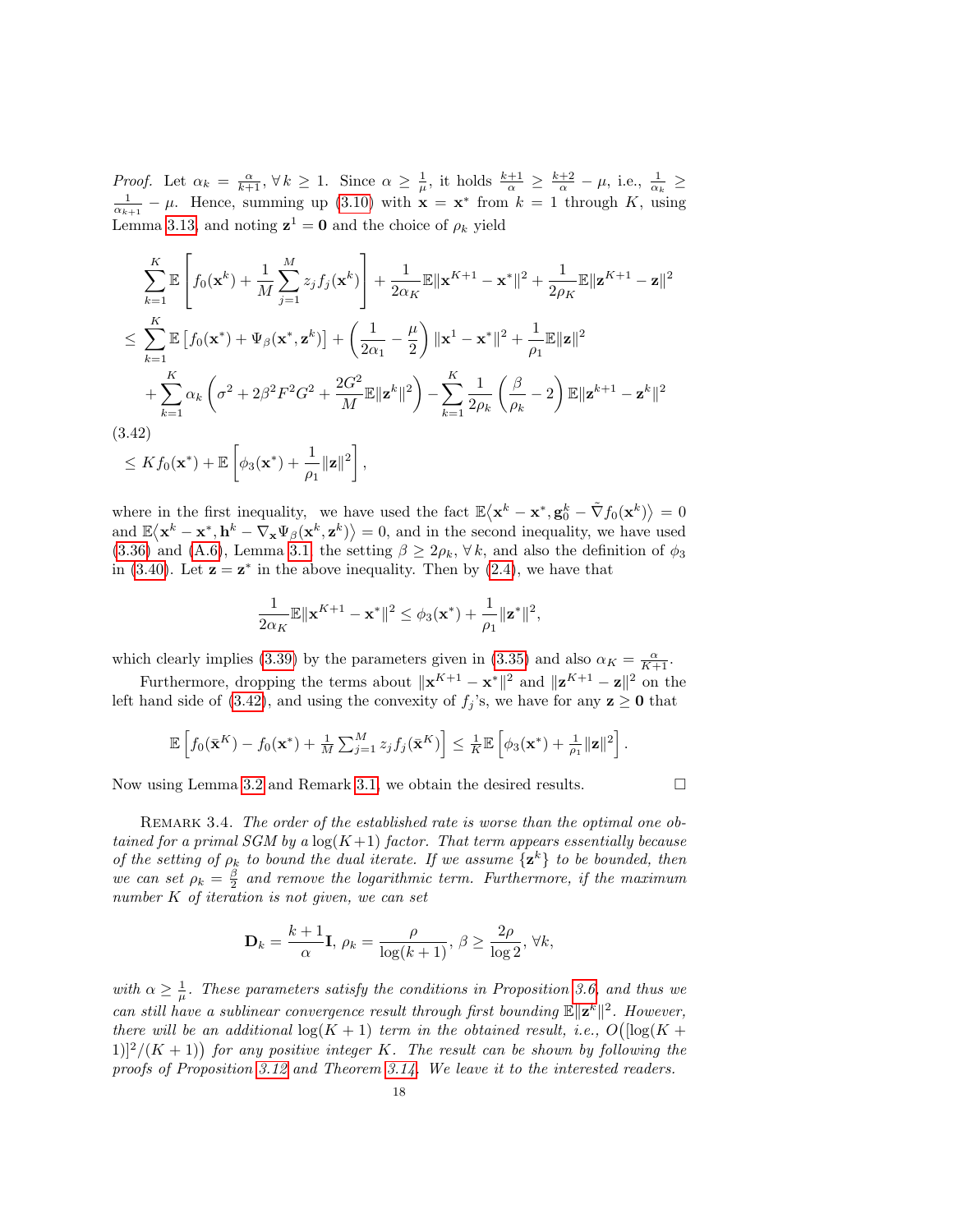<span id="page-18-0"></span>4. Convergence analysis of the adaptive method. In this section, we ana-lyze Algorithm [1](#page-1-2) with the adaptive Setting [2](#page-1-3) for  $\mathbf{D}_k$ 's. For simplicity and also due to the page limitation, we only consider the convex case with pre-determined maximum number of iterations. For the convex case with varying maximum number of iterations and the strongly convex case, we can have similar results as those in section [3.](#page-8-0)

Similar to the analysis in the previous section, we first bound  $\mathbb{E} \|\mathbf{z}^k\|^2$  as follows. Its proof is given in the appendix.

<span id="page-18-5"></span>PROPOSITION 4.1. Assume that  $X$  is bounded and also Assumptions [1](#page-7-1) through  $3$ hold. Given a positive integer K, let  $\alpha > 0$  and  $\rho > 0$  such that  $\alpha \rho < \frac{M}{8G^2}$ , and let

<span id="page-18-1"></span>(4.1) 
$$
\alpha_k = \frac{\alpha}{\sqrt{K}}, \ \rho_k = \frac{\rho}{\sqrt{K}}, \ \beta \ge \rho, \ \forall 1 \le k \le K.
$$

Suppose that  $\{(\mathbf{x}^k, \mathbf{z}^k)\}$  is generated from Algorithm [1](#page-1-2) with  $\mathbf{D}_k$  set according to Setting [2](#page-1-3) and all other parameters specified in [\(4.1\)](#page-18-1). Then for any  $\mathbf{x} \in X$ , we have

<span id="page-18-3"></span>(4.2) 
$$
\frac{1}{2}\sum_{k=1}^K (||\mathbf{x}^k - \mathbf{x}||_{\mathbf{D}_k}^2 - ||\mathbf{x}^{k+1} - \mathbf{x}||_{\mathbf{D}_k}^2) \leq \frac{\sqrt{K}}{2\alpha} ||\mathbf{x}^1 - \mathbf{x}||^2 + \frac{\eta B^2 \sqrt{nK}}{2}.
$$

In addition, for any  $1 \leq k \leq K+1$ , it holds that

<span id="page-18-4"></span>(4.3) 
$$
\mathbb{E} \|\mathbf{z}^{k}\|^2 \leq \frac{C_4}{1 - \frac{8\alpha\rho G^2}{M}}.
$$

Here  $B = \max_{\mathbf{x}_1, \mathbf{x}_2 \in X} \|\mathbf{x}_1 - \mathbf{x}_2\|_{\infty}$ , and

<span id="page-18-2"></span>(4.4) 
$$
C_4 = \frac{2\rho}{\alpha} ||\mathbf{x}^1 - \mathbf{x}^*||^2 + 2\rho\eta B^2 \sqrt{n} + 4||\mathbf{z}^*||^2 + 4\alpha\rho(\sigma^2 + 2\beta^2 F^2 G^2).
$$

<span id="page-18-6"></span>By the above proposition, we have the convergence rate estimate of Algorithm [1](#page-1-2) with the adaptive Setting [2](#page-1-3) about  $\mathbf{D}_k$ 's.

THEOREM 4.2. Under Assumptions [1](#page-7-1) through [3,](#page-8-1) let  ${(\mathbf{x}^k, \mathbf{z}^k)}$  be generated from Algorithm [1](#page-1-2) with  $D_k$  set according to Setting [2.](#page-1-3) Given any positive integer K, set the parameters according to [\(4.1\)](#page-18-1), let  $\bar{\mathbf{x}}^K = \frac{1}{K} \sum_{k=1}^K \mathbf{x}^k$  and  $\bar{\mathbf{z}}^K = \frac{1}{K} \sum_{k=1}^K \mathbf{z}^k$ , and define (4.5)

$$
\phi_4(\mathbf{x}) = \frac{3}{2\alpha} ||\mathbf{x}^1 - \mathbf{x}||^2 + \frac{\eta B^2 \sqrt{n}}{2} + \alpha \left( \frac{3}{2} \sigma^2 + 3\beta^2 F^2 G^2 + \frac{3G^2}{M} \frac{C_4}{1 - \frac{8\alpha \rho G^2}{M}} + \frac{F^2}{2} \right),
$$

where  $C_4$  is defined in [\(4.4\)](#page-18-2). If X is bounded, then

(4.6a) 
$$
\mathbb{E}\left|f_0(\bar{\mathbf{x}}^K) - f_0(\mathbf{x}^*)\right| \leq \frac{1}{\sqrt{K}}\left(2\phi_4(\mathbf{x}^*) + \frac{9(\alpha+\rho)}{2\alpha\rho}\|\mathbf{z}^*\|^2\right),
$$

(4.6b) 
$$
\mathbb{E}\left[\frac{1}{M}\sum_{j=1}^{M}[f_j(\bar{\mathbf{x}}^K)]_+\right] \leq \frac{1}{\sqrt{K}}\left(\phi_4(\mathbf{x}^*) + \frac{\alpha+\rho}{2\alpha\rho}\|\mathbf{1} + \mathbf{z}^*\|^2\right).
$$

(4.6c) 
$$
\mathbb{E}\left[d_{\beta}(\mathbf{z}^*)-d_{\beta}(\bar{\mathbf{z}}^K)\right] \leq \frac{3}{2\sqrt{K}}\left(\max_{\mathbf{x}\in X}\phi_4(\mathbf{x})+\frac{3(\alpha+\rho)}{2\alpha\rho}\|\mathbf{z}^*\|^2\right).
$$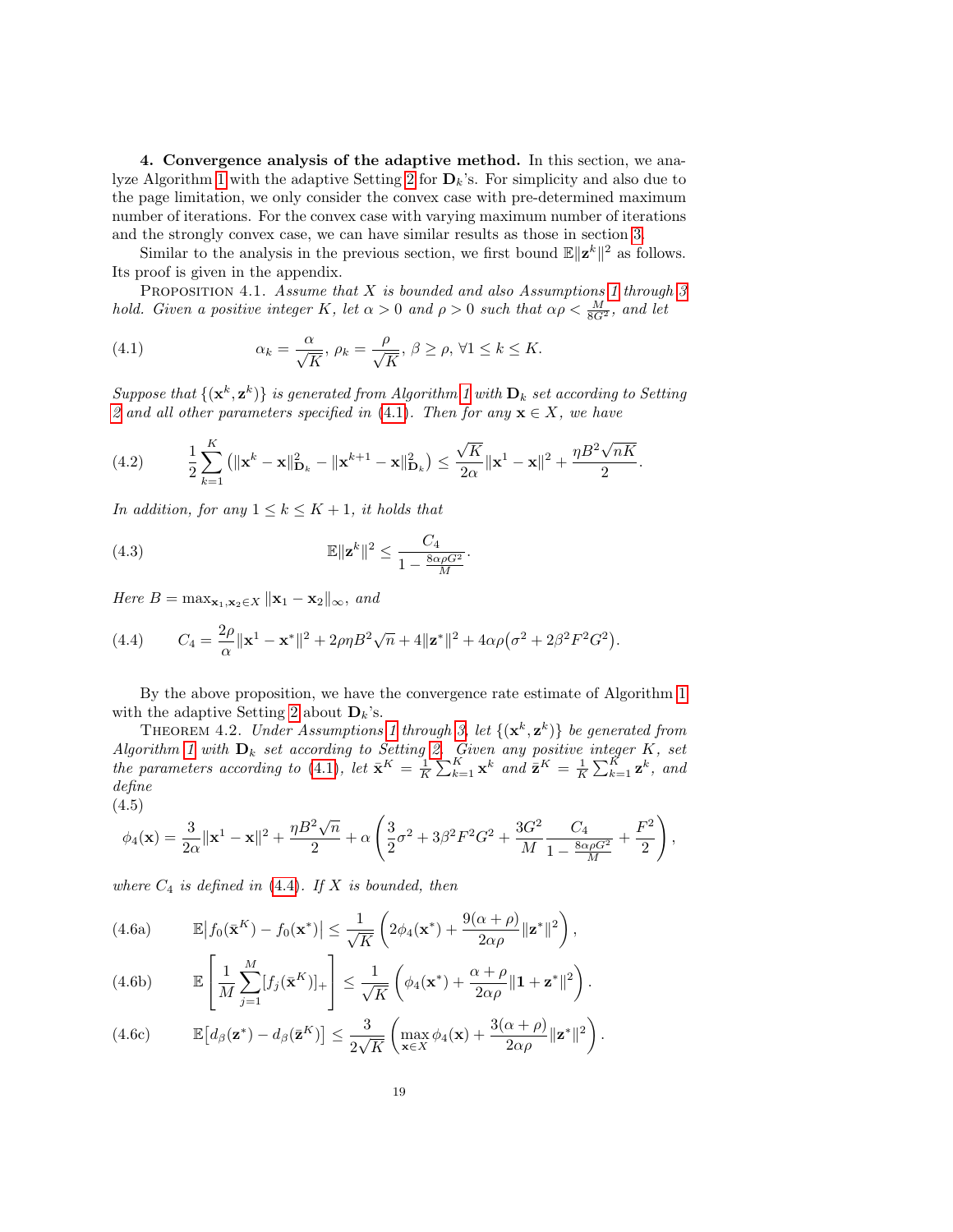*Proof.* Multiply  $\alpha_k = \frac{\alpha}{\sqrt{K}}$  to [\(3.10\)](#page-10-5), sum it up from  $k = 1$  through K, use [\(3.26\)](#page-13-0) through [\(3.28\)](#page-13-1) and also [\(4.2\)](#page-18-3), and note  $z^1 = 0$ . Then we have from [\(4.3\)](#page-18-4) that

$$
\frac{\alpha}{\sqrt{K}}\sum_{k=1}^K \mathbb{E}\left[f_0(\mathbf{x}^k) + \frac{1}{M}\sum_{j=1}^M z_j f_j(\mathbf{x}^k)\right] \leq \frac{\alpha}{\sqrt{K}}\sum_{k=1}^K \mathbb{E}\left[f_0(\mathbf{x}^*) + \Psi_\beta(\mathbf{x}, \mathbf{z}^k)\right] + \frac{\alpha \eta B^2 \sqrt{n}}{2} \n+ \frac{3}{2} \mathbb{E}\|\mathbf{x}^1 - \mathbf{x}\|^2 + \left(\frac{\alpha}{2\rho} + \frac{1}{2}\right) \mathbb{E}\|\mathbf{z}\|^2 + \alpha^2 \left(\frac{3}{2}\sigma^2 + 3\beta^2 F^2 G^2 + \frac{3G^2}{M} \frac{C_4}{1 - \frac{8\alpha \rho G^2}{M}} + \frac{F^2}{2}\right).
$$

Now the desired results can be obtained by following the same arguments as those in the proof of Theorem [3.10.](#page-13-6)

REMARK [4.1](#page-18-5). From the proofs of Proposition 4.1 and Theorem [4.2,](#page-18-6) we see that the inequality [\(4.2\)](#page-18-3) is important to bound  $\mathbb{E} \|\mathbf{z}^k\|^2$  and to have the convergence rate results. In addition, while proving [\(4.2\)](#page-18-3), we use the bound  $\|\mathbf{s}^k\| = O(\sqrt{k})$ . Since we scale the SGs in Setting [2,](#page-1-3) we automatically have such a bound. Without the scaling process, we may not have it unless we assume the dual variable to be bounded.

<span id="page-19-0"></span>5. Numerical experiments. In this section, we test the proposed method (named PDSG) on solving a sample approximation problem of the robust portfolio selection (RPS) and also three quadratically constrained quadratic programs (QCQP). We compare to the stochastic mirror-prox method in [\[7\]](#page-27-7) and the CSA method in [\[8\]](#page-27-12). The RPS test is performed in MATLAB 2016a installed on a Macbook Pro with 8 gigabyte memory, while the QCQP test is in MATLAB 2018a installed on a Dell workstation with 32 gigabyte memory.

5.1. Sample approximation of robust portfolio selection. Suppose that one investor has a unit of capital to invest on  $n$  assets. Assume the return rate of the *i*-th asset follows a uniform distribution on  $[\mu_i - \sigma_i, \mu_i + \sigma_i]$  for each  $i \in [n]$ . The RPS aims to maximize the expected return subject to a minimum return  $c$  for all possible return rate, i.e.,

<span id="page-19-1"></span>(5.1) 
$$
\max_{\mathbf{x}\in X} \boldsymbol{\mu}^{\top}\mathbf{x}, \text{ s.t. } \sum_{i=1}^{n} \xi_i x_i \geq c, \forall \xi_i \in [\mu_i - \sigma_i, \mu_i + \sigma_i], \forall i \in [n],
$$

where  $X = \{ \mathbf{x} : \mathbf{x} \geq \mathbf{0}, \sum_{i=1}^{n} x_i = 1 \}$ . It is easy to see that the above robust constraint is equivalent to  $\sum_{i=1}^{n} (\mu_i - \sigma_i)x_i \geq c$ , and thus [\(5.1\)](#page-19-1) can be equivalently formulated as a linear program with only two linear constraints and also the nonnegativity constraint.

Now suppose that the distribution of the return rate  $\xi$  is unknown but its samples are available. Let  $\{\boldsymbol{\xi}_1,\ldots,\boldsymbol{\xi}_M\}$  be  $M$  samples of  $\boldsymbol{\xi}$  and  $\bar{\boldsymbol{\mu}}$  be the empirical mean. Then we can solve a sample approximation of [\(5.1\)](#page-19-1), i.e.,

<span id="page-19-2"></span>(5.2) 
$$
\max_{\mathbf{x} \in X} \bar{\boldsymbol{\mu}}^{\top} \mathbf{x}, \text{ s.t. } \boldsymbol{\xi}_j^{\top} \mathbf{x} \ge c, \forall j \in [M].
$$

The sample approximation problem is still a linear program, and one can apply any linear program solver. We use the proposed method in this test simply to see if it can numerically perform well. We set  $n = 10$  and  $M = 10<sup>4</sup>$ . All entries of  $\bar{\mu}$  are generated independently following the uniform distribution on [1, 2]. For each  $j \in [M]$ , we set  $\xi_j = \bar{\mu} + \zeta_j$  with  $\zeta_j$  generated by uniform distribution on  $[-0.5, 0.5]^n$ . Then we let  $c = 0.9 \min_{j \in [M], \mathbf{x} \in X} \boldsymbol{\xi}_j^{\top} \mathbf{x}$  to ensure that [\(5.2\)](#page-19-2) has a strict feasible solution.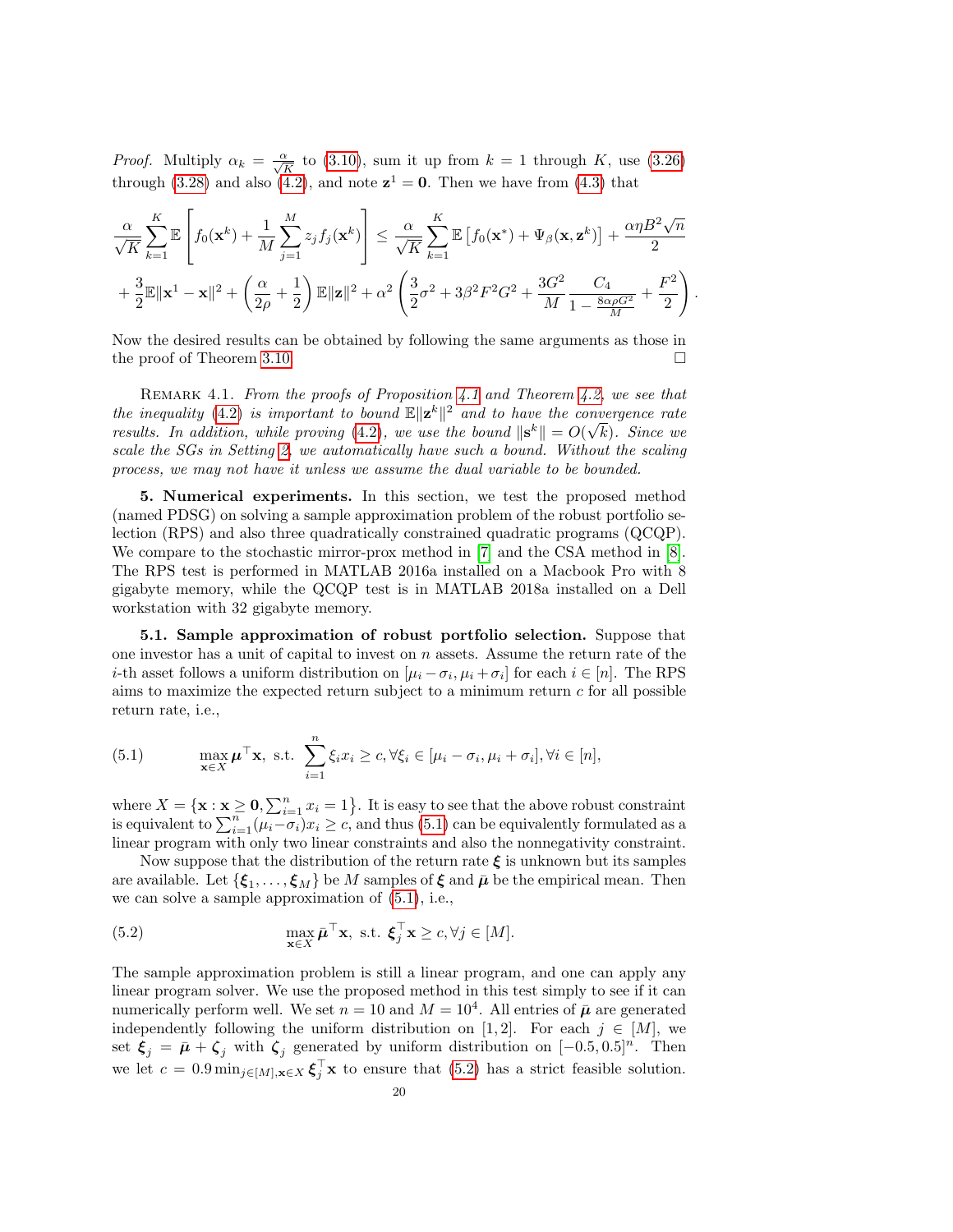The parameters of our algorithm are set according to  $(3.20)$  with  $K = 10^6$ , and  $\alpha = \rho = \beta = 1$  $\alpha = \rho = \beta = 1$ . The initial point is randomly generated. Figure 1 shows the distance of objective value to the optimal value, the averaged constraint violation, and also the maximum constraint violation, where the optimal objective value is obtained by MATLAB's built-in function linprog. The feasibility curves only show the first 5,000 iterations, after which the points remain feasible. We also test the mirror-prox method [\[7\]](#page-27-7) and the CSA method [\[8\]](#page-27-12) and find that they perform almost the same as our method on this simple example.



<span id="page-20-0"></span>Fig. 1. Results given by Algorithm [1](#page-1-2) with nonadaptive setting on solving an instance of the sample approximation [\(5.2\)](#page-19-2) of the robust portfolio selection. Left: the distance of objective value at averaged point to optimal value  $|f_0(\tilde{\mathbf{x}}^k) - f_0(\mathbf{x}^*)|$ ; Middle: the average constraint violation at averaged point  $\frac{1}{M}\sum_{j=1}^{M} [f_j(\bar{\mathbf{x}}^k)]_+$ ; Right: the maximum constraint violation at averaged point  $\max_{j\in[M]}[f_j(\bar{\mathbf{x}}^k)]_+.$ 

5.2. Quadratically constrained quadratic program. In this subsection, we test the proposed method on a finite-sum structured quadratic program with many quadratic constraints, i.e.,

<span id="page-20-1"></span>(5.3) 
$$
\min_{\mathbf{x}\in X} \frac{1}{2N} \sum_{i=1}^N \|\mathbf{H}_i \mathbf{x} - \mathbf{c}_i\|^2, \text{ s.t. } \frac{1}{2} \mathbf{x}^\top \mathbf{Q}_j \mathbf{x} + \mathbf{a}_j^\top \mathbf{x} \le b_j, j = 1, ..., M.
$$

Here  $X = [-10, 10]^n$ ; for each  $i \in [N]$ ,  $\mathbf{H}_i \in \mathbb{R}^{p \times n}$  and  $\mathbf{c}_i$  are randomly generated with components independently following standard Gaussian distribution; the entries of every  $a_j$  also follow standard Gaussian distribution;  $Q_j$ 's are randomly generated symmetric positive semidefinite matrices; each  $b_j$  is generated according to uniform distribution on  $[0.1, 1.1]$ . Note that for the generated data, the Slater's condition holds, and thus there must exist a KKT point for  $(5.3)$ . Let  $\xi$  be a random variable with uniform distribution on  $[N]$ . Then the objective of  $(5.3)$  can be written to  $\mathbb{E}_{\xi} \frac{1}{2} || \mathbf{H}_{\xi} \mathbf{x} - \mathbf{c}_{\xi} ||^2$ , and thus [\(5.3\)](#page-20-1) is in the form of [\(1.1\)](#page-0-0).

In the experiment, we test on three QCQP instances of different size. For all of them, we set  $N = M = 10<sup>4</sup>$  in [\(5.3\)](#page-20-1), and the dimension  $(n, p)$  is set to (10,5), (200, 150), and (400, 350) respectively for the three instances. We test the proposed algorithm with both nonadaptive and adaptive settings. For the nonadaptive one, we set algorithm parameters according to [\(3.20\)](#page-12-1) with  $K = 50,000$ ,  $\alpha = \rho = \sqrt{10}$ , and  $\beta = 1$ , and it is named as PDSG-nonadp. For the adaptive method, i.e.,  $D_k$ given according to Setting [2,](#page-1-3) we set  $\eta = \frac{1}{\sqrt{10}}$  and the other parameters according to [\(4.1\)](#page-18-1) with  $K = 50,000$ ,  $\alpha = 10$ ,  $\rho = \sqrt{10}$ , and  $\beta = 1$ , and we name it as PDSG-adp. The stochastic mirror-prox method [\[7\]](#page-27-7) with update given in [\(1.15\)](#page-4-2) is applied on the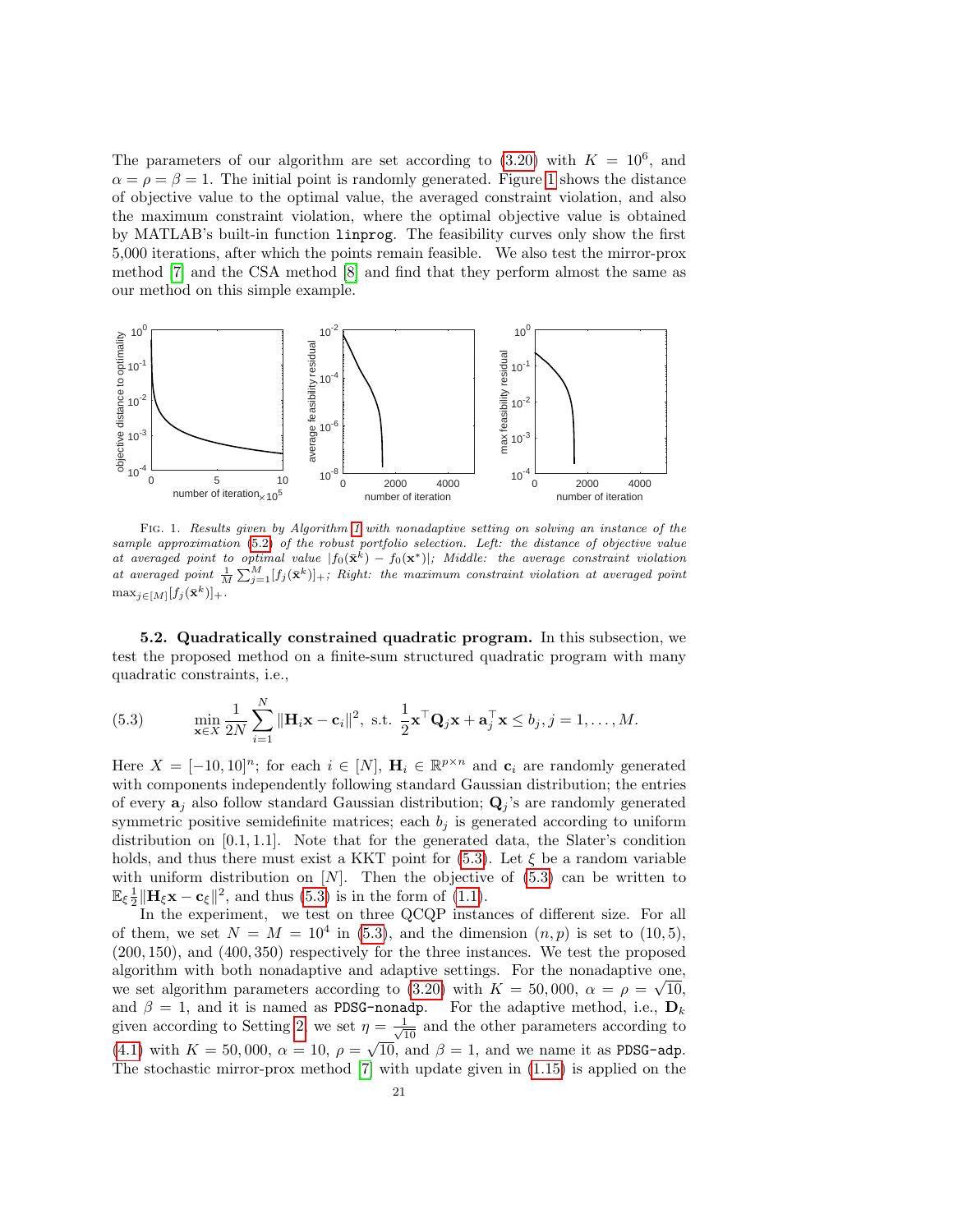equivalent saddle-point problem [\(1.14\)](#page-3-3). Although the mirror-prox method requires a compact Z, we simply set  $Z = \mathbb{R}^M$ , and the method still works well in this test. We use the same penalty parameter  $\beta = 1$  and the same step size  $\alpha_k$  as for our nonadaptive method. Also we apply the CSA method  $[8]$  with update given in [\(1.17\)](#page-4-3). The same step size  $\alpha_k$  is used, and  $\eta_k$  is set to  $1/\sqrt{K}$  for all k. For all the tested methods, at each iteration, we sample 10 component functions in the objective and also 10 constraint functions to obtain an unbiased SG, i.e., mini-batch of size 10 is applied. Projecting onto the set  $\{x : \frac{1}{2}x^\top Qx + a^\top x \le b\}$  does not generally admit an analytic solution and requires an iterative method. Hence, the methods in [\[21,](#page-27-18) [24\]](#page-27-15) with updates [\(1.20\)](#page-5-0) and [\(1.22\)](#page-5-3) could be inefficient on solving the QCQP problem and are not compared.

Figure [2](#page-22-0) shows the results for each method on the three QCQP instances, including the objective error, average constraint violation, and also maximum constraint violation with respect to epoch, where the "optimal" solution is computed by running PDSG-adp to 1,000 epochs for the smallest instance and 500 epochs for another two. Table [1](#page-21-1) shows the running time (in second) of each method. Since all the tested methods have almost the same per-iteration complexity, their total running times are almost the same. The very long time for the largest instance is because the data size in this instance almost reaches the limit of machine memory. From the results, we see that the proposed algorithm performs significantly better than the stochastic mirror-prox and CSA methods. In addition, the adaptive PDSG is significantly better than the nonadaptive one. Note that we scale the SGs in the adaptive PDSG. Hence, with the parameters we set, the two PDSGs use roughly the same step size in this experiment. Therefore, the better performance of the adaptive method is mainly attributed to its different setting of  $\mathbf{D}_k$ .

| Method<br>Dimension | PDSG-nonadp | PDSG-adp | CSA      | mirror-prox |
|---------------------|-------------|----------|----------|-------------|
| $n = 10, p = 5$     | 20.20       | 20.69    | 20.56    | 20.32       |
| $n = 200, p = 150$  | 248.94      | 239.56   | 250.01   | 244.82      |
| $n = 400, p = 350$  | 20129.59    | 20044.41 | 20118.03 | 20161.85    |

TABLE 1

<span id="page-21-1"></span>Running time (in second) for each compared method on three instances tested in Figure [2.](#page-22-0)

<span id="page-21-0"></span>6. Conclusions. We have proposed a primal-dual (adaptive) stochastic gradient method for stochastic programming with many functional constraints. Every iteration, the method only needs a stochastic subgradient of the objective, and a subgradient and the function value of one randomly sampled constraint function. Under standard assumptions, we have established its convergence rate for both convex and strongly convex problems. The order of rate is optimal for convex case and nearly optimal for strongly convex case. Numerical experiments on a sample approximation problem of the robust portfolio selection and quadratically constrained quadratic programming demonstrate its nice practical performance.

Acknowledgements. The author would like to thank the two anonymous referees for their constructive comments and suggestions, which greatly improve the paper. In particular, he very much appreciates the careful checking from one of them, who pointed out one technical mistake in the first submission. The author also would like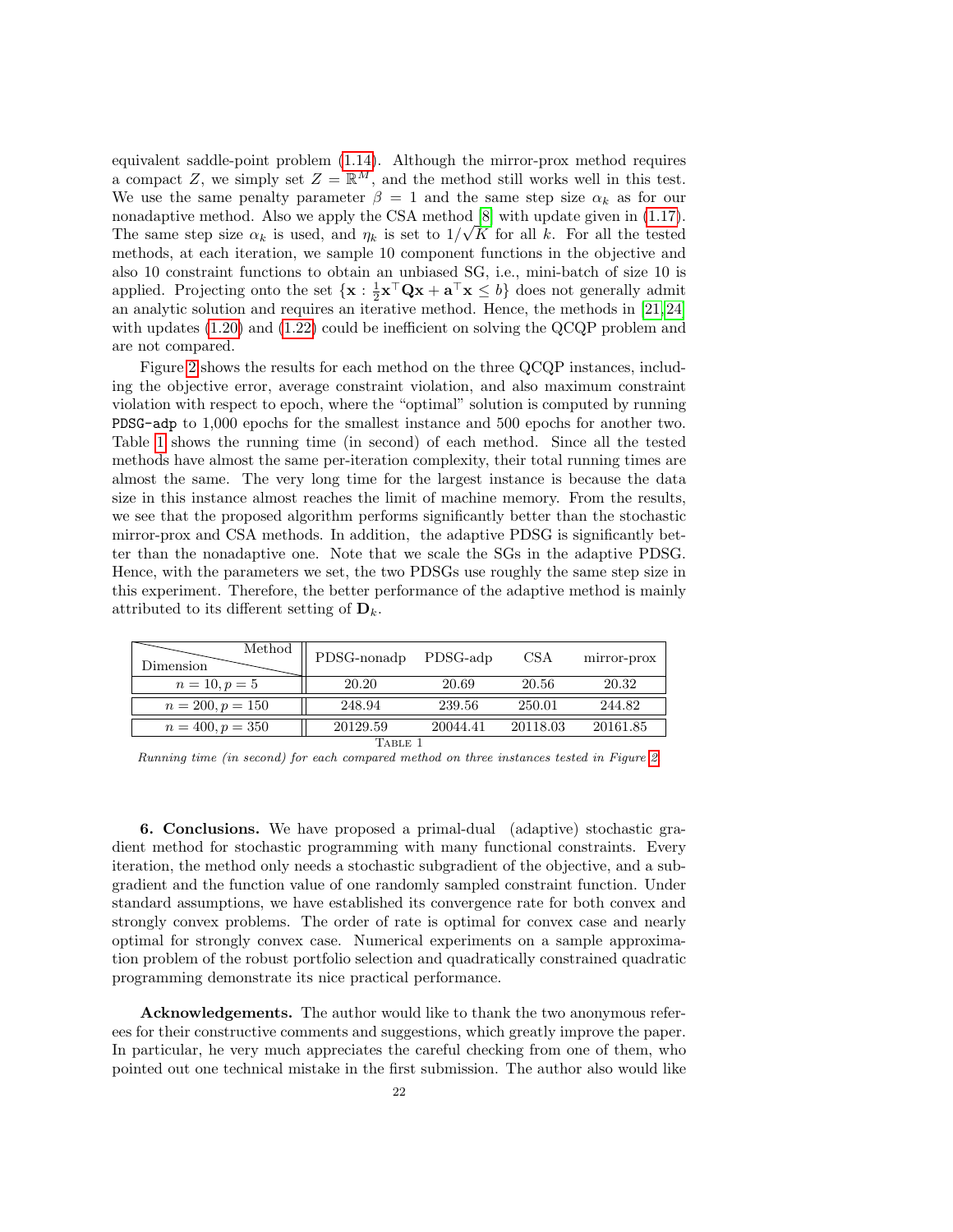

<span id="page-22-0"></span>Fig. 2. Results given by Algorithm [1](#page-1-2) with both nonadaptive and adaptive settings (named PDSG-nonadp and PDSG-adp), the stochastic mirror-prox method in [\[7\]](#page-27-7), and the CSA method in [\[8\]](#page-27-12) on solving three instances of the quadratically constrained quadratic programming [\(5.3\)](#page-20-1), each instance with  $N = M = 10,000$ . Left: the distance of objective value at averaged point to optimal value  $|f_0(\bar{\mathbf{x}}^k) - f_0(\mathbf{x}^*)|$ ; Middle: the average constraint violation at averaged point  $\frac{1}{M} \sum_{j=1}^M [f_j(\bar{\mathbf{x}}^k)]_+$ ; Right: the maximum constraint violation at averaged point  $\max_{j\in[M]}[f_j(\bar{\mathbf{x}}^k)]_+$ . First row: dimension  $n = 10, p = 5$ ; Second row: dimension  $n = 200, p = 150$ ; Last row: dimension  $n = 400, p = 350$ .

to thank Professor Wotao Yin for his valuable discussions.

## Appendix A. Proofs of Propositions.

A.1. Proof of Proposition [3.6.](#page-12-0) Let  $(x, z) = (x^*, z^*)$  in [\(3.10\)](#page-10-5). Then the last three expectation terms vanish. Since  $\rho_k \leq \beta$ , we have by the definition of  $\Phi$  in [\(1.24\)](#page-7-7) and Lemma [3.1](#page-9-1) that

$$
\mathbb{E}\left[\Phi(\mathbf{x}^k;\mathbf{x}^*,\mathbf{z}^*)\right] + \frac{1}{2}\mathbb{E}\|\mathbf{x}^{k+1} - \mathbf{x}^*\|^2_{\mathbf{D}_k} + \frac{1}{2\rho_k}\mathbb{E}\|\mathbf{z}^{k+1} - \mathbf{z}^*\|^2
$$
  
\$\leq \frac{1}{2}\mathbb{E}\|\mathbf{x}^k - \mathbf{x}^\*\|^2\_{\mathbf{D}\_k - \mu\mathbf{I}} + \frac{1}{2\rho\_k}\mathbb{E}\|\mathbf{z}^k - \mathbf{z}^\*\|^2 + \alpha\_k\left(\sigma^2 + 2\beta^2F^2G^2 + \frac{2G^2}{M}\mathbb{E}\|\mathbf{z}^k\|^2\right).

Multiplying  $2\rho_k$  to both sides of the above inequality gives

$$
2\rho_k \mathbb{E}\big[\Phi(\mathbf{x}^k; \mathbf{x}^*, \mathbf{z}^*)\big] + \rho_k \mathbb{E}\|\mathbf{x}^{k+1} - \mathbf{x}^*\|_{\mathbf{D}_k}^2 + \mathbb{E}\|\mathbf{z}^{k+1} - \mathbf{z}^*\|^2
$$
  
\$\leq \rho\_k \mathbb{E}\|\mathbf{x}^k - \mathbf{x}^\*\|\_{\mathbf{D}\_k - \mu\mathbf{I}}^2 + \mathbb{E}\|\mathbf{z}^k - \mathbf{z}^\*\|^2 + 2\alpha\_k \rho\_k \left(\sigma^2 + 2\beta^2 F^2 G^2 + \frac{2G^2}{M} \mathbb{E}\|\mathbf{z}^k\|^2\right).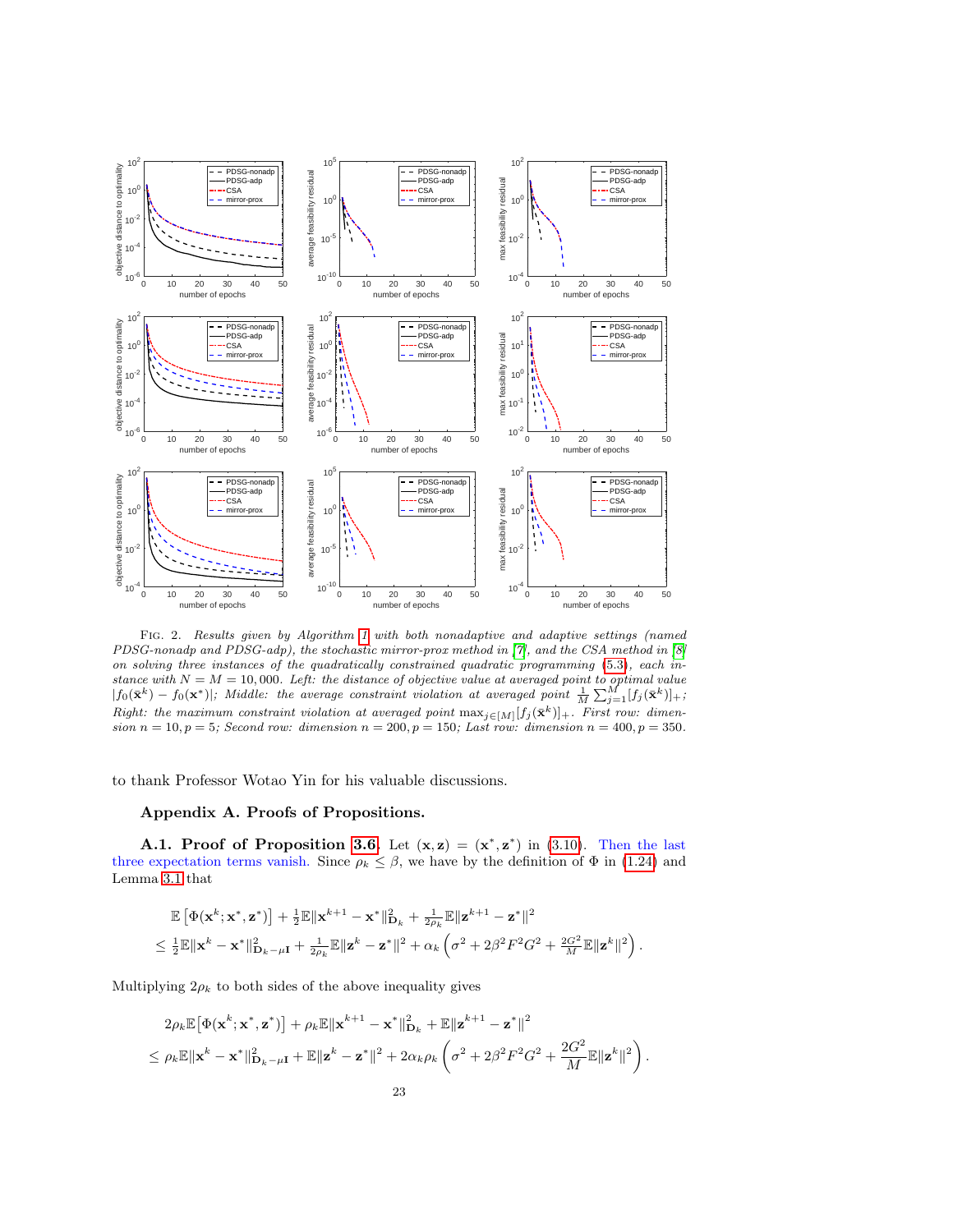Summing the above inequality from  $k = 1$  through t, we have by  $\mathbf{z}^1 = \mathbf{0}$ , noting  $\Phi(\mathbf{x}^k; \mathbf{x}^*, \mathbf{z}^*) \geq 0$ 0,  $\forall k$  from [\(2.4\)](#page-8-3), and using the condition in [\(3.18\)](#page-12-6) that

$$
\mathbb{E} \|\mathbf{z}^{t+1} - \mathbf{z}^*\|^2
$$
  
\$\leq \rho\_1 \|\mathbf{x}^1 - \mathbf{x}^\*\|^2\_{\mathbf{D}\_1 - \mu\mathbf{I}} + \|\mathbf{z}^\*\|^2 + \sum\_{k=1}^t 2\alpha\_k \rho\_k \left(\sigma^2 + 2\beta^2 F^2 G^2 + \frac{2G^2}{M} \mathbb{E} \|\mathbf{z}^k\|^2\right).

From the Young's inequality, it follows that  $\|\mathbf{z}^{t+1}\|^2 \leq 2\|\mathbf{z}^{t+1}-\mathbf{z}^*\|^2 + 2\|\mathbf{z}^*\|^2$ , which together with the above inequality gives the desired result.

**A.2. Proof of Proposition [3.7.](#page-12-7)** Let  $\alpha_k = \frac{\alpha}{K}$ ,  $\forall 1 \leq k \leq K$ . It is easy to see that the parameters given in [\(3.20\)](#page-12-1) satisfy the conditions in Proposition [3.6.](#page-12-0) Hence, for any  $t \leq K$ , it follows from [\(3.19\)](#page-12-8) that

<span id="page-23-1"></span>(A.1) 
$$
\mathbb{E} \|\mathbf{z}^{t+1}\|^2 \leq \frac{2\rho}{\alpha} \|\mathbf{x}^1 - \mathbf{x}^*\|^2 + 4\|\mathbf{z}^*\|^2 + 4\alpha\rho(\sigma^2 + 2\beta^2 F^2 G^2) + \frac{8\alpha\rho G^2}{MK} \sum_{k=1}^t \mathbb{E} \|\mathbf{z}^k\|^2.
$$

Now we show the result in [\(3.21\)](#page-12-3) by induction. Since  $z^1 = 0$ , (3.21) holds trivially for  $k = 1$ . Assume it holds for  $k \leq t$ . Then from  $(A.1)$ , it follows that

$$
\mathbb{E}\|{\bf z}^{t+1}\|^2 \leq C_1 + \frac{8\alpha\rho G^2}{MK}\sum_{k=1}^t \frac{C_1}{1-\frac{8\alpha\rho G^2}{M}} \leq \frac{C_1}{1-\frac{8\alpha\rho G^2}{M}},
$$

which completes the proof.

**A.3. Proof of Proposition [3.8.](#page-12-9)** Let  $\alpha_k = \frac{\alpha}{\sqrt{k+1} \log(k+1)}$ ,  $\forall k \ge 1$ . It is easy to see that the parameters given in [\(3.23\)](#page-12-4) satisfy the conditions in Proposition [3.6.](#page-12-0) Hence, plugging the specified parameters into [\(3.19\)](#page-12-8) gives

<span id="page-23-2"></span>
$$
\mathbb{E} \|\mathbf{z}^{t+1}\|^2 \leq \frac{2\rho}{\alpha} \|\mathbf{x}^1 - \mathbf{x}^*\|^2 + 4 \|\mathbf{z}^*\|^2 + \sum_{k=1}^t \frac{4\alpha\rho}{(k+1)(\log(k+1))^2} \left(\sigma^2 + 2\beta^2 F^2 G^2 + \frac{2G^2}{M} \mathbb{E} \|\mathbf{z}^k\|^2\right).
$$
\n(A.2)

By

<span id="page-23-0"></span>
$$
\sum_{k=1}^{\infty} \frac{1}{(k+1)(\log(k+1))^2} \le \frac{1}{2(\log 2)^2} + \int_1^{\infty} \frac{1}{(x+1)(\log(x+1))^2} dx
$$
  
(A.3)
$$
= \frac{1}{2(\log 2)^2} + \frac{1}{\log 2} \le 2.5,
$$

we have from [\(A.2\)](#page-23-2) that

<span id="page-23-3"></span>
$$
\mathbb{E} \|\mathbf{z}^{t+1}\|^2 \le \frac{2\rho}{\alpha} \|\mathbf{x}^1 - \mathbf{x}^*\|^2 + 4\|\mathbf{z}^*\|^2 + 10\alpha\rho(\sigma^2 + 2\beta^2 F^2 G^2) + \sum_{k=1}^t \frac{8\alpha\rho}{(k+1)(\log(k+1))^2} \frac{G^2}{M} \mathbb{E} \|\mathbf{z}^k\|^2.
$$
\n(A.4)

Now we show the result in  $(3.24)$  by induction. When  $k = 1$ , it obviously holds. Assume the result holds for  $k \leq t$ . Then from [\(A.4\)](#page-23-3), it follows that

$$
\mathbb{E} \|\mathbf{z}^{t+1}\|^2 \le C_2 + \sum_{k=1}^t \frac{8\alpha\rho}{(k+1)(\log(k+1))^2} \frac{G^2}{M} \frac{C_2}{1 - \frac{20\alpha\rho G^2}{M}} \le C_2 + \frac{20\alpha\rho G^2}{M} \frac{C_2}{1 - \frac{20\alpha\rho G^2}{M}} = \frac{C_2}{1 - \frac{20\alpha\rho G^2}{M}},
$$

where the second inequality uses  $(A.3)$ . This completes the proof.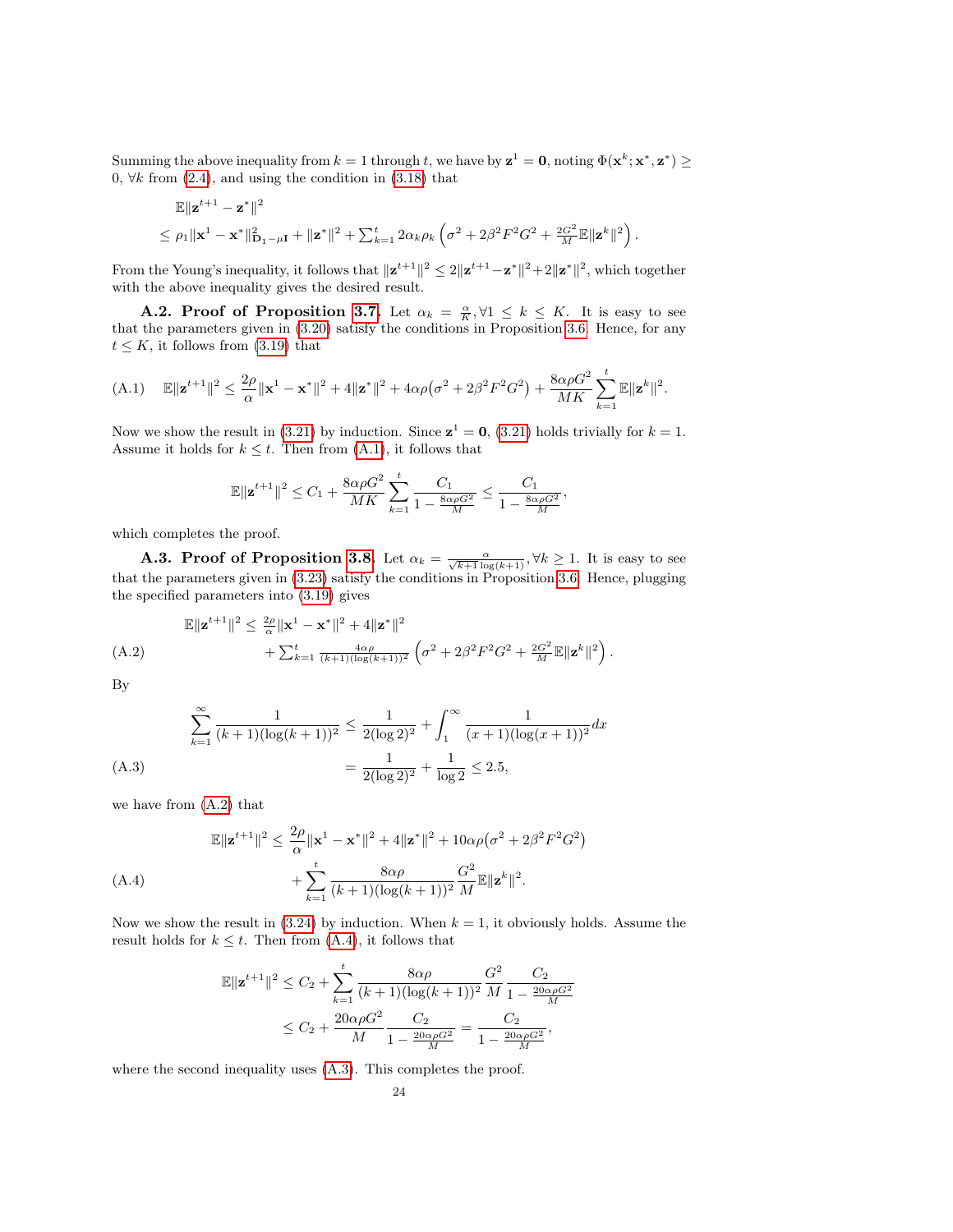**A.4. Proof of Proposition [3.12.](#page-16-1)** Let  $\alpha_k = \frac{\alpha}{k+1}$ ,  $\forall k \ge 1$ . If  $\alpha \ge \frac{1}{\mu}$ , then  $\frac{k+1}{\alpha} \ge \frac{k+2}{\alpha} - \mu$ , i.e.,  $\frac{1}{\alpha_k} \ge \frac{1}{\alpha_{k+1}} - \mu$ . Hence, the parameters given in [\(3.35\)](#page-16-7) satisfy the condition in Proposition [3.6,](#page-12-0) thus [\(3.19\)](#page-12-8) holds and, with the specified parameters, becomes

<span id="page-24-1"></span>(A.5) 
$$
\mathbb{E} \|\mathbf{z}^{t+1}\|^2 \leq \frac{2\rho}{\log(K+1)} \left(\frac{2}{\alpha} - \mu\right) \|\mathbf{x}^1 - \mathbf{x}^*\|^2 + 4\|\mathbf{z}^*\|^2 + \sum_{k=1}^t \frac{4\alpha\rho}{(k+1)\log(K+1)} \left(\sigma^2 + 2\beta^2 F^2 G^2 + \frac{2G^2}{M} \mathbb{E} \|\mathbf{z}^k\|^2\right).
$$

Note that for any  $t \leq K$ ,

<span id="page-24-0"></span>(A.6) 
$$
\sum_{k=1}^{t} \frac{1}{k+1} \leq \int_{1}^{t+1} \frac{1}{x} dx = \log(t+1) \leq \log(K+1).
$$

Hence, [\(A.5\)](#page-24-1) implies

<span id="page-24-2"></span>(A.7) 
$$
\mathbb{E}\|\mathbf{z}^{t+1}\|^2 \leq C_3 + \sum_{k=1}^t \frac{4\alpha\rho}{(k+1)\log(K+1)} \frac{2G^2}{M} \mathbb{E}\|\mathbf{z}^k\|^2.
$$

Now we show [\(3.36\)](#page-16-2) by induction. When  $k = 1$ , it obviously holds since  $z^1 = 0$ . Assume [\(3.36\)](#page-16-2) holds for any  $k \le t \le K$ . Then, from [\(A.6\)](#page-24-0) and [\(A.7\)](#page-24-2), it follows that

$$
\mathbb{E} \|\mathbf{z}^{t+1}\|^2 \leq C_3 + \frac{8\alpha\rho G^2}{M} \frac{C_3}{1 - \frac{8\alpha\rho G^2}{M}} = \frac{C_3}{1 - \frac{8\alpha\rho G^2}{M}},
$$

which completes the proof.

**A.5. Proof of Proposition [4.1.](#page-18-5)** We first prove [\(4.2\)](#page-18-3). Since  $\mathbf{D}_k = \text{diag}(\mathbf{s}^k) + \frac{\mathbf{I}}{\alpha_k}$  and  $\alpha_k = \frac{\alpha}{\sqrt{K}}$ ,  $\forall k$ , we have for any  $1 \le t \le K$  that

$$
\sum_{k=1}^{t} \left( \|\mathbf{x}^{k} - \mathbf{x}\|_{\mathbf{D}_{k}}^{2} - \|\mathbf{x}^{k+1} - \mathbf{x}\|_{\mathbf{D}_{k}}^{2} \right)
$$
\n
$$
\leq \|\mathbf{x}^{1} - \mathbf{x}\|_{\mathbf{D}_{1}}^{2} + \sum_{k=1}^{t-1} \left\langle \mathbf{x}^{k+1} - \mathbf{x}, (\mathbf{s}^{k+1} - \mathbf{s}^{k}) \odot (\mathbf{x}^{k+1} - \mathbf{x}) \right\rangle
$$
\n
$$
\leq \frac{1}{\alpha_{1}} \|\mathbf{x}^{1} - \mathbf{x}\|^{2} + B^{2} \|\mathbf{s}^{1}\|_{1} + B^{2} \sum_{k=1}^{t-1} \|\mathbf{s}^{k+1} - \mathbf{s}^{k}\|_{1}
$$
\n(A.8)\n
$$
= \frac{1}{\alpha_{1}} \|\mathbf{x}^{1} - \mathbf{x}\|^{2} + B^{2} \|\mathbf{s}^{t}\|_{1},
$$

<span id="page-24-3"></span>where  $B = \max_{\mathbf{x}_1, \mathbf{x}_2 \in X} ||\mathbf{x}_1 - \mathbf{x}_2||_{\infty}$ , and we have used the fact  $s_i^k \geq 0$  and  $s_i^{k+1} \geq s_i^k$  for all i and k to have the last equality. By the Cauchy-Schwarz inequality  $\langle s^t, 1 \rangle \leq ||1|| \cdot ||s^t|| =$  $\overline{n}$  and also noting  $\|\mathbf{s}^t\| \leq \eta \sqrt{t}$  due to the scaling in Setting [2,](#page-1-3) we have from [\(A.8\)](#page-24-3) that

<span id="page-24-4"></span>(A.9) 
$$
\sum_{k=1}^{t} (||\mathbf{x}^{k} - \mathbf{x}||_{\mathbf{D}_{k}}^{2} - ||\mathbf{x}^{k+1} - \mathbf{x}||_{\mathbf{D}_{k}}^{2}) \leq \frac{1}{\alpha_{1}} ||\mathbf{x}^{1} - \mathbf{x}||^{2} + \eta B^{2} \sqrt{n t}.
$$

Hence, [\(4.2\)](#page-18-3) holds.

Now let  $(\mathbf{x}, \mathbf{z}) = (\mathbf{x}^*, \mathbf{z}^*)$  in [\(3.10\)](#page-10-5) and sum it up from  $k = 1$  through  $t \leq K$ . Note that the last three expectation terms in [\(3.10\)](#page-10-5) vanish when  $(\mathbf{x}, \mathbf{z}) = (\mathbf{x}^*, \mathbf{z}^*)$ . Then by [\(2.4\)](#page-8-3) and Lemma [3.1,](#page-9-1) and also since  $\beta \ge \rho_k = \frac{\rho}{\sqrt{K}}$ ,  $\forall k$ , we have

$$
\begin{split} &\tfrac{1}{2}\sum_{k=1}^{t}\mathbb{E}\|\mathbf{x}^{k+1}-\mathbf{x}^*\|^2_{\mathbf{D}_k}+\tfrac{\sqrt{K}}{2\rho}\mathbb{E}\|\mathbf{z}^{t+1}-\mathbf{z}^*\|^2\\ &\leq \tfrac{1}{2}\sum_{k=1}^{t}\mathbb{E}\|\mathbf{x}^k-\mathbf{x}^*\|^2_{\mathbf{D}_k}+\tfrac{\sqrt{K}}{2\rho}\|\mathbf{z}^1-\mathbf{z}^*\|^2+\sum_{k=1}^{t}\alpha_k\left(\sigma^2+2\beta^2F^2G^2+\tfrac{2G^2}{M}\mathbb{E}\|\mathbf{z}^k\|^2\right), \end{split}
$$

which together with  $(A.9)$  by letting  $\mathbf{x} = \mathbf{x}^*$  implies

$$
\label{eq:4.13} \begin{split} \frac{\sqrt{K}}{2\rho} \mathbb{E} \| \mathbf{z}^{t+1} - \mathbf{z}^* \|^2 \leq \frac{1}{2\alpha_1} \| \mathbf{x}^1 - \mathbf{x}^* \|^2 + \frac{\eta B^2 \sqrt{nt}}{2} + \frac{\sqrt{K}}{2\rho} \| \mathbf{z}^1 - \mathbf{z}^* \|^2 \\ &\quad + \sum_{k=1}^t \alpha_k \left( \sigma^2 + 2\beta^2 F^2 G^2 + \frac{2G^2}{M} \mathbb{E} \| \mathbf{z}^k \|^2 \right). \end{split}
$$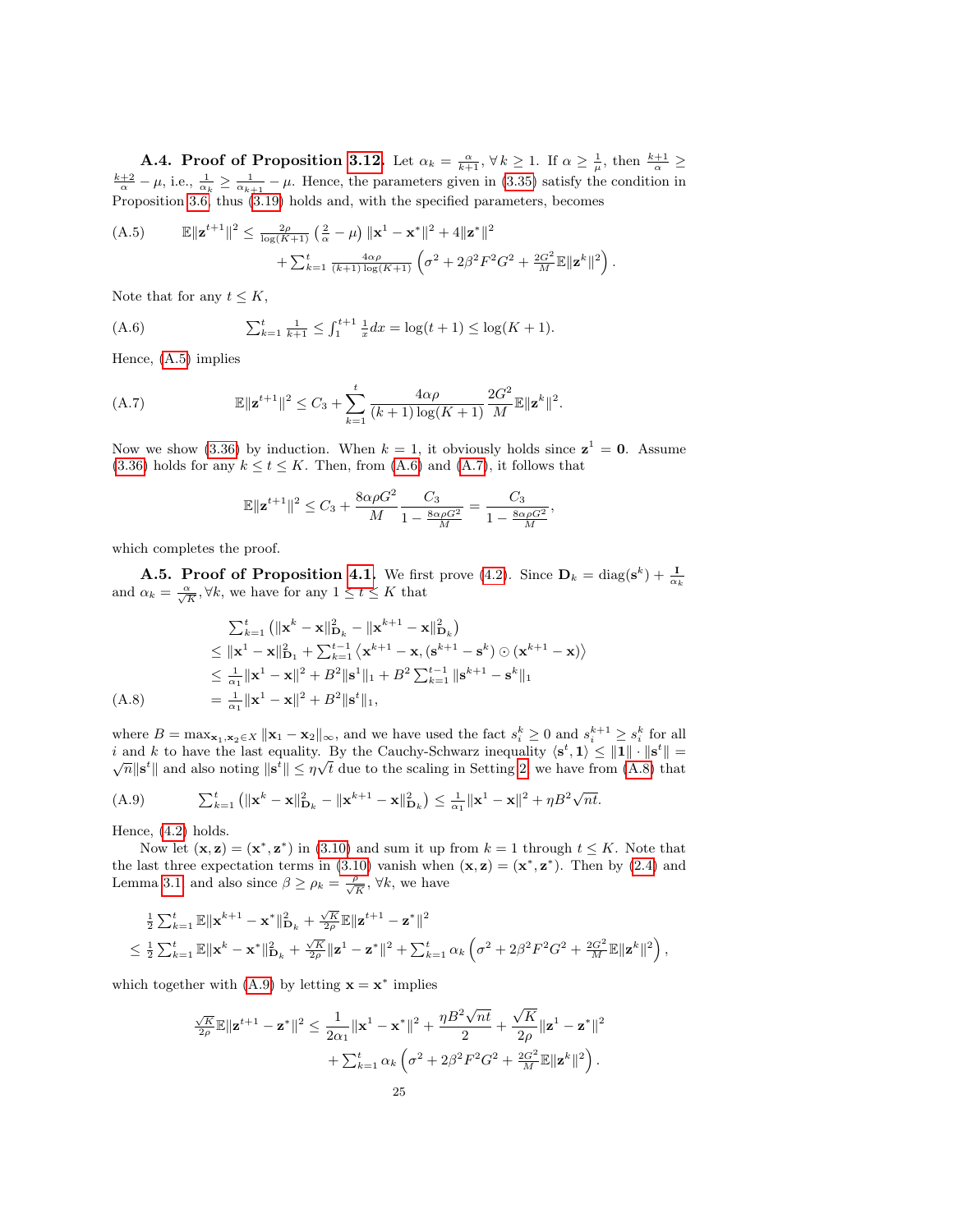Since  $\alpha_k = \frac{\alpha}{\sqrt{K}}$ ,  $\forall k$  and  $\mathbf{z}^1 = \mathbf{0}$ , multiplying  $\frac{2\rho}{\sqrt{K}}$  to the above inequality and noting  $t \leq K$ gives

$$
\label{eq:3.1} \begin{split} \mathbb{E}\|\mathbf{z}^{t+1}-\mathbf{z}^*\|^2 &\leq \frac{\rho}{\alpha}\|\mathbf{x}^1-\mathbf{x}^*\|^2+\rho\eta B^2\sqrt{n}+\|\mathbf{z}^*\|^2\\ &+2\alpha\rho\left(\sigma^2+2\beta^2F^2G^2+\frac{2G^2}{MK}\sum_{k=1}^t\mathbb{E}\|\mathbf{z}^k\|^2\right). \end{split}
$$

Hence, by the Young's inequality  $\|\mathbf{z}^{t+1}\|^2 \leq 2\|\mathbf{z}^{t+1} - \mathbf{z}^*\|^2 + 2\|\mathbf{z}^*\|^2$ , we have from the above inequality that

$$
\label{eq:3.1} \begin{split} \mathbb{E}\|\mathbf{z}^{t+1}\|^2 &\leq \frac{2\rho}{\alpha}\|\mathbf{x}^1-\mathbf{x}^*\|^2+2\rho\eta B^2\sqrt{n}+4\|\mathbf{z}^*\|^2\\ &+4\alpha\rho\left(\sigma^2+2\beta^2F^2G^2+\frac{2G^2}{MK}\sum_{k=1}^t\mathbb{E}\|\mathbf{z}^k\|^2\right). \end{split}
$$

Then following the same arguments as those in the end of the proof of Proposition [3.20,](#page-12-1) we can show the results in [\(4.3\)](#page-18-4).

## Appendix B. Proofs of a few lemmas.

**B.1. Proof of Lemma [3.3.](#page-10-7)** Note  $\nabla_{z_j}\psi_\beta(f_j(\mathbf{x}), z_j) = \max\left(-\frac{z_j}{\beta}, f_j(\mathbf{x})\right)$ . Then the update of z can be written in the compact form

(B.1) 
$$
\mathbf{z}^{k+1} = \mathbf{z}^k + M \rho_k \mathbf{e}_{j_k} \odot \nabla_{\mathbf{z}} \Psi(\mathbf{x}^k, \mathbf{z}^k),
$$

where  $\odot$  denotes componentwise product. Hence,

<span id="page-25-0"></span>(B.2) 
$$
\frac{1}{\rho_k}\langle \mathbf{z}^k - \mathbf{z}, \mathbf{z}^{k+1} - \mathbf{z}^k \rangle = \langle \mathbf{z}^k - \mathbf{z}, \nabla_{\mathbf{z}} \Psi(\mathbf{x}^k, \mathbf{z}^k) \rangle + \langle \mathbf{z}^k - \mathbf{z}, M\mathbf{e}_{j_k} \odot \nabla_{\mathbf{z}} \Psi(\mathbf{x}^k, \mathbf{z}^k) - \nabla_{\mathbf{z}} \Psi(\mathbf{x}^k, \mathbf{z}^k) \rangle.
$$

Let

$$
J_{+}^{k} = \{ j \in [M] : \beta f_{j}(\mathbf{x}^{k}) + z_{j}^{k} \ge 0 \}, \quad J_{-}^{k} = [M] \backslash J_{+}^{k}.
$$

Note that for  $\mathbf{z} \geq \mathbf{0}$  and any  $j \in J^k_-$ , it holds  $z_j(f_j(\mathbf{x}^k) + \frac{z_j^k}{\beta}) \leq 0$ . Then from the definition of  $\Psi_{\beta}$  in [\(1.2\)](#page-0-2), one can directly verify that

$$
-\Psi_{\beta}(\mathbf{x}^{k}, \mathbf{z}^{k}) + \frac{1}{M} \sum_{j=1}^{M} z_{j} f_{j}(\mathbf{x}^{k}) + \langle \mathbf{z}^{k} - \mathbf{z}, \nabla_{\mathbf{z}} \Psi(\mathbf{x}^{k}, \mathbf{z}^{k}) \rangle
$$
  
\n
$$
= -\frac{1}{M} \sum_{j \in J_{+}^{k}} \frac{\beta}{2} [f_{j}(\mathbf{x}^{k})]^{2} - \frac{1}{M} \sum_{j \in J_{-}^{k}} \left[ \frac{(z_{j}^{k})^{2}}{2\beta} - z_{j} (f_{j}(\mathbf{x}^{k}) + \frac{z_{j}^{k}}{\beta}) \right]
$$
  
\n(B.3) 
$$
\leq -\frac{1}{M} \sum_{j \in J_{+}^{k}} \frac{\beta}{2} [f_{j}(\mathbf{x}^{k})]^{2} - \frac{1}{M} \sum_{j \in J_{-}^{k}} \frac{(z_{j}^{k})^{2}}{2\beta}.
$$

<span id="page-25-1"></span>In addition, note

$$
-\frac{1}{M}\sum_{j\in J^k_+}\frac{\beta}{2}\left[f_j(\mathbf{x}^k)\right]^2-\frac{1}{M}\sum_{j\in J^k_-}\frac{(z_j^k)^2}{2\beta}=-\frac{\beta}{2\rho_k^2}\mathbb{E}\left[\|\mathbf{z}^{k+1}-\mathbf{z}^k\|^2\,\big|\,\mathcal{H}^k\right].
$$

Hence, we have the desired result by adding [\(B.2\)](#page-25-0) to [\(B.3\)](#page-25-1) and using

$$
\langle \mathbf{z}^k - \mathbf{z}, \mathbf{z}^{k+1} - \mathbf{z}^k \rangle = \frac{1}{2} \left[ \|\mathbf{z}^{k+1} - \mathbf{z}\|^2 - \|\mathbf{z}^k - \mathbf{z}\|^2 - \|\mathbf{z}^{k+1} - \mathbf{z}^k\|^2 \right].
$$

**B.2. Proof of Lemma [3.4.](#page-10-8)** For any  $j \in [M]$ , we have for some  $\tilde{\nabla} f_j(\mathbf{x}) \in \partial f_j(\mathbf{x})$ that

$$
\tilde{\nabla}_{\mathbf{x}} \psi_{\beta}(f_j(\mathbf{x}), z_j) = [\beta f_j(\mathbf{x}) + z_j]_{+} \tilde{\nabla} f_j(\mathbf{x}).
$$

From Assumption [2,](#page-7-2) note that  $\|\tilde{\nabla} f_j(\mathbf{x})\| \leq G$  and  $[\beta f_j(\mathbf{x}) + z_j]_+^2 \leq 2\beta^2 F^2 + 2(z_j)^2$ . Hence,

$$
\|\tilde{\nabla}_{\mathbf{x}} \psi_{\beta}(f_j(\mathbf{x}), z_j)\|^2 \leq [\beta f_j(\mathbf{x}) + z_j]_+^2 \|\tilde{\nabla} f_j(\mathbf{x})\|^2 \leq 2G^2 (\beta^2 F^2 + (z_j)^2),
$$

which implies the desired result.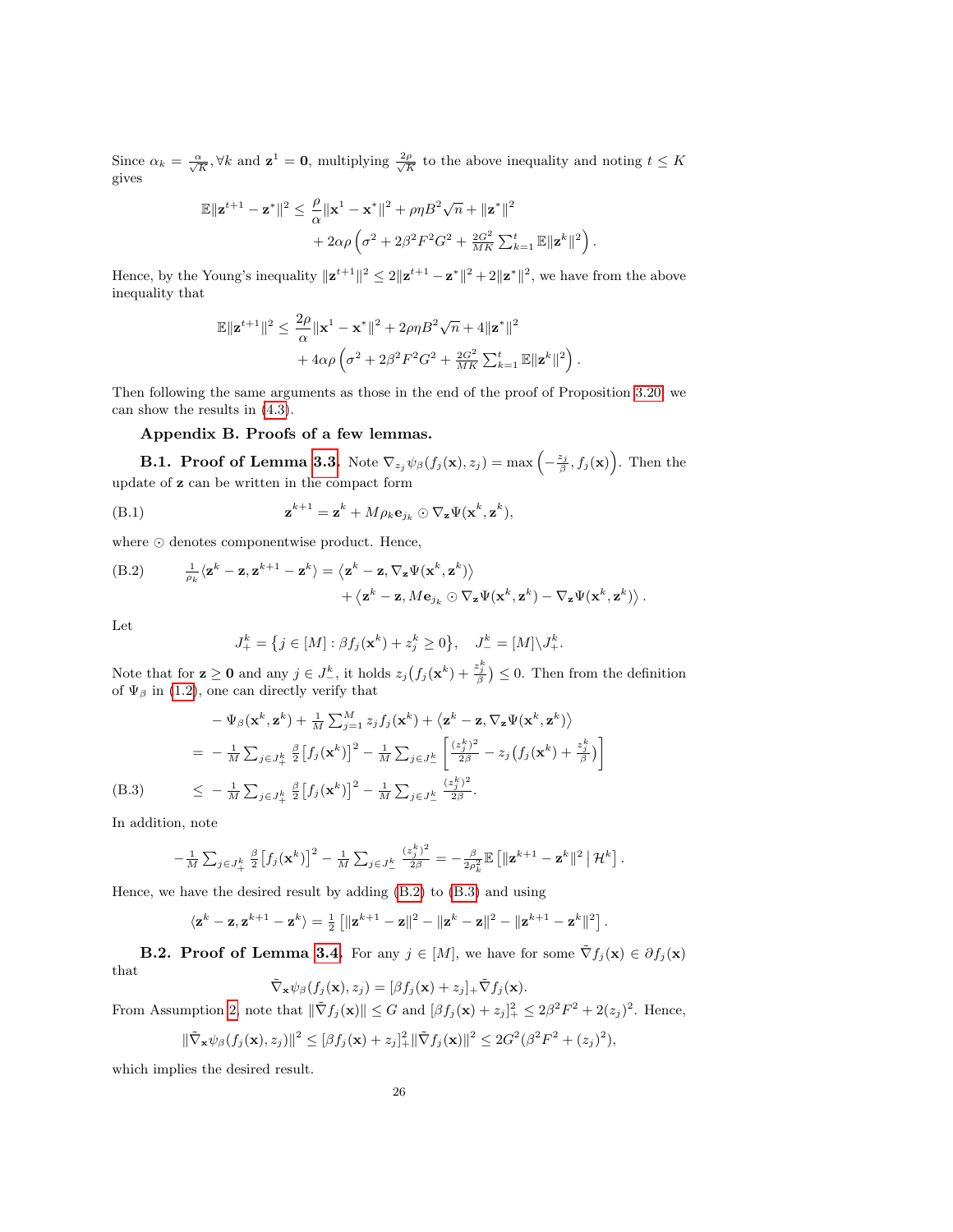**B.3. Proof of Lemma [3.9.](#page-13-8)** First note that  $\mathbb{E}\left[\mathbf{g}_0^k - \tilde{\nabla}f_0(\mathbf{x}^k)\,\middle|\,\mathcal{H}_k\right] = \mathbf{0}$ . Hence, if x is deterministic, the result in [\(3.26\)](#page-13-0) trivially holds, and similarly if  $(x, z)$  is deterministic, then the results in [\(3.27\)](#page-13-9) and [\(3.28\)](#page-13-1) hold. Next, we prove the results for the stochastic case. Let  $\tilde{\mathbf{x}}^1 = \mathbf{x}^1$  and  $\tilde{\mathbf{x}}^{k+1} = \tilde{\mathbf{x}}^k + \alpha_k(\mathbf{g}_0^k - \tilde{\nabla}f_0(\mathbf{x}^k))$  for  $1 \leq k \leq K$ . Then  $\mathbb{E}[\langle \mathbf{x}^k - \tilde{\mathbf{x}}^k, \mathbf{g}_0^k - \tilde{\nabla}f_0(\mathbf{x}^k)]$  $\tilde{\nabla} f_0(\mathbf{x}^k) \rangle \, | \, \mathcal{H}_k] = 0.$  Hence,

<span id="page-26-4"></span>(B.4) 
$$
- \sum_{k=1}^{K} \alpha_k \mathbb{E} \langle \mathbf{x}^k - \mathbf{x}, \mathbf{g}_0^k - \tilde{\nabla} f_0(\mathbf{x}^k) \rangle = - \sum_{k=1}^{K} \alpha_k \mathbb{E} \langle \tilde{\mathbf{x}}^k - \mathbf{x}, \mathbf{g}_0^k - \tilde{\nabla} f_0(\mathbf{x}^k) \rangle.
$$

In addition, by the definition of  $\{\tilde{\mathbf{x}}^k\}$ , we have

$$
-\sum_{k=1}^{K} \alpha_k \langle \tilde{\mathbf{x}}^k - \mathbf{x}, \mathbf{g}_0^k - \tilde{\nabla} f_0(\mathbf{x}^k) \rangle = \sum_{k=1}^{K} \langle \tilde{\mathbf{x}}^k - \mathbf{x}, \tilde{\mathbf{x}}^k - \tilde{\mathbf{x}}^{k+1} \rangle
$$
  
\n
$$
= \frac{1}{2} \left[ \|\mathbf{x}^1 - \mathbf{x}\|^2 - \|\tilde{\mathbf{x}}^{K+1} - \mathbf{x}\|^2 + \sum_{k=1}^{K} \|\tilde{\mathbf{x}}^k - \tilde{\mathbf{x}}^{k+1}\|^2 \right]
$$
  
\n
$$
\leq \frac{1}{2} \left[ \|\mathbf{x}^1 - \mathbf{x}\|^2 + \sum_{k=1}^{K} \alpha_k^2 \|\mathbf{g}_0^k - \tilde{\nabla} f_0(\mathbf{x}^k)\|^2 \right],
$$

where we have used the fact  $\tilde{\mathbf{x}}^1 = \mathbf{x}^1$ . Substituting the above inequality into [\(B.4\)](#page-26-4) gives

<span id="page-26-5"></span>(B.5) 
$$
-\sum_{k=1}^K \alpha_k \mathbb{E}\big[\langle \mathbf{x}^k - \mathbf{x}, \mathbf{g}_0^k - \tilde{\nabla} f_0(\mathbf{x}^k) \rangle\big] \leq \frac{1}{2} \mathbb{E}\left[\|\mathbf{x}^1 - \mathbf{x}\|^2 + \sum_{k=1}^K \alpha_k^2 \|\mathbf{g}_0^k - \tilde{\nabla} f_0(\mathbf{x}^k)\|^2\right].
$$

By Assumption [2](#page-7-2) and the fact  $\mathbb{E} \|\xi - \mathbb{E}\xi\|^2 \leq \mathbb{E} \|\xi\|^2$  for any random vector  $\xi$ , we have  $\mathbb{E} \|\mathbf{g}_0^k - \tilde{\nabla} f_0(\mathbf{x}^k)\|^2 \leq \sigma^2$ , and thus [\(B.5\)](#page-26-5) implies [\(3.26\)](#page-13-0).

By essentially the same arguments, we can show [\(3.27\)](#page-13-9) by noting  $\mathbb{E} \|\mathbf{h}^k\|^2 \leq 2\beta^2 F^2 G^2 +$  $\frac{2G^2}{M}\mathbb{E}||\mathbf{z}^k||^2$  from [\(3.15\)](#page-11-3), and also we can show [\(3.28\)](#page-13-1) by noting from Assumption [2](#page-7-2) that

$$
\mathbb{E}||M\mathbf{e}_{j_k} \odot \nabla_{\mathbf{z}} \Psi(\mathbf{x}^k, \mathbf{z}^k)||^2 = \mathbb{E}\left|\max\left(-\frac{z_{j_k}}{\beta}, f_{j_k}(\mathbf{x}^k)\right)\right|^2 \leq F^2.
$$

**B.4. Proof of Lemma [3.13.](#page-16-4)** Denote  $\Delta_{\mathbf{z}}^k = M\mathbf{e}_{j_k} \odot \nabla_{\mathbf{z}} \Psi(\mathbf{x}^k, \mathbf{z}^k) - \nabla_{\mathbf{z}} \Psi(\mathbf{x}^k, \mathbf{z}^k)$ . Let  $\tilde{\mathbf{z}}^1 = \mathbf{z}^1$  and  $\tilde{\mathbf{z}}^{k+1} = \tilde{\mathbf{z}}^k - \rho_k \Delta_{\mathbf{z}}^k$  for all  $k \geq 1$ . Then  $\mathbb{E}\langle \tilde{\mathbf{z}}^k - \tilde{\mathbf{z}}^k, \Delta_{\mathbf{z}}^k \rangle = 0$  for any k. Note  $\rho_k = \frac{\rho}{\log(K+1)}, \forall k.$  Hence,

$$
\begin{split} & \frac{\sum_{k=1}^K \mathbb{E}\big\langle\mathbf{z}^k-\mathbf{z}, M\mathbf{e}_{j_k}\odot\nabla_{\mathbf{z}}\Psi\big(\mathbf{x}^k,\mathbf{z}^k\big)-\nabla_{\mathbf{z}}\Psi\big(\mathbf{x}^k,\mathbf{z}^k\big)\big\rangle}{\rho} \\ &= \frac{\log(K+1)}{\rho}\sum_{k=1}^K \mathbb{E}\big\langle\tilde{\mathbf{z}}^k-\mathbf{z}, \rho_k\Delta^k_{\mathbf{z}}\big\rangle \\ &= \frac{\log(K+1)}{\rho}\sum_{k=1}^K \mathbb{E}\big\langle\tilde{\mathbf{z}}^k-\mathbf{z}, \tilde{\mathbf{z}}^k-\tilde{\mathbf{z}}^{k+1}\big\rangle \\ &= \frac{\log(K+1)}{2\rho}\mathbb{E}\left[\|\tilde{\mathbf{z}}^1-\mathbf{z}\|^2-\|\tilde{\mathbf{z}}^{K+1}-\mathbf{z}\|^2+\sum_{k=1}^K \|\tilde{\mathbf{z}}^k-\tilde{\mathbf{z}}^{k+1}\|^2\right] \\ &= \frac{\log(K+1)}{2\rho}\mathbb{E}\left[\|\mathbf{z}^1-\mathbf{z}\|^2-\|\tilde{\mathbf{z}}^{K+1}-\mathbf{z}\|^2+\sum_{k=1}^K \rho_k^2\|\Delta^k_{\mathbf{z}}\|^2\right], \end{split}
$$

where we have used  $\tilde{\mathbf{z}}^1 = \mathbf{z}^1$ . Since  $\mathbb{E} \|\Delta_{\mathbf{z}}^k\|^2 \leq \mathbb{E} \|M\mathbf{e}_{j_k} \odot \nabla_{\mathbf{z}} \Psi(\mathbf{x}^k, \mathbf{z}^k)\|^2 = \frac{1}{\rho_k^2} \mathbb{E} \|\mathbf{z}^{k+1} - \mathbf{z}^k\|^2$ , we have [\(3.38\)](#page-16-8) from the above inequality.

### REFERENCES

- <span id="page-26-2"></span>[1] M. Baes, M. Brgisser, and A. Nemirovski. A randomized mirror-prox method for solving structured large-scale matrix saddle-point problems. SIAM Journal on Optimization, 23(2):934– 962, 2013.
- <span id="page-26-3"></span>[2] M. S. Bazaraa, H. D. Sherali, and C. M. Shetty. Nonlinear programming: theory and algorithms. John Wiley & Sons, 2013.
- <span id="page-26-1"></span>[3] G. Calafiore and M. C. Campi. Uncertain convex programs: randomized solutions and confidence levels. Mathematical Programming, 102(1):25–46, 2005.
- <span id="page-26-0"></span>[4] M. C. Campi and S. Garatti. A sampling-and-discarding approach to chance-constrained optimization: feasibility and optimality. Journal of Optimization Theory and Applications, 148(2):257–280, 2011.